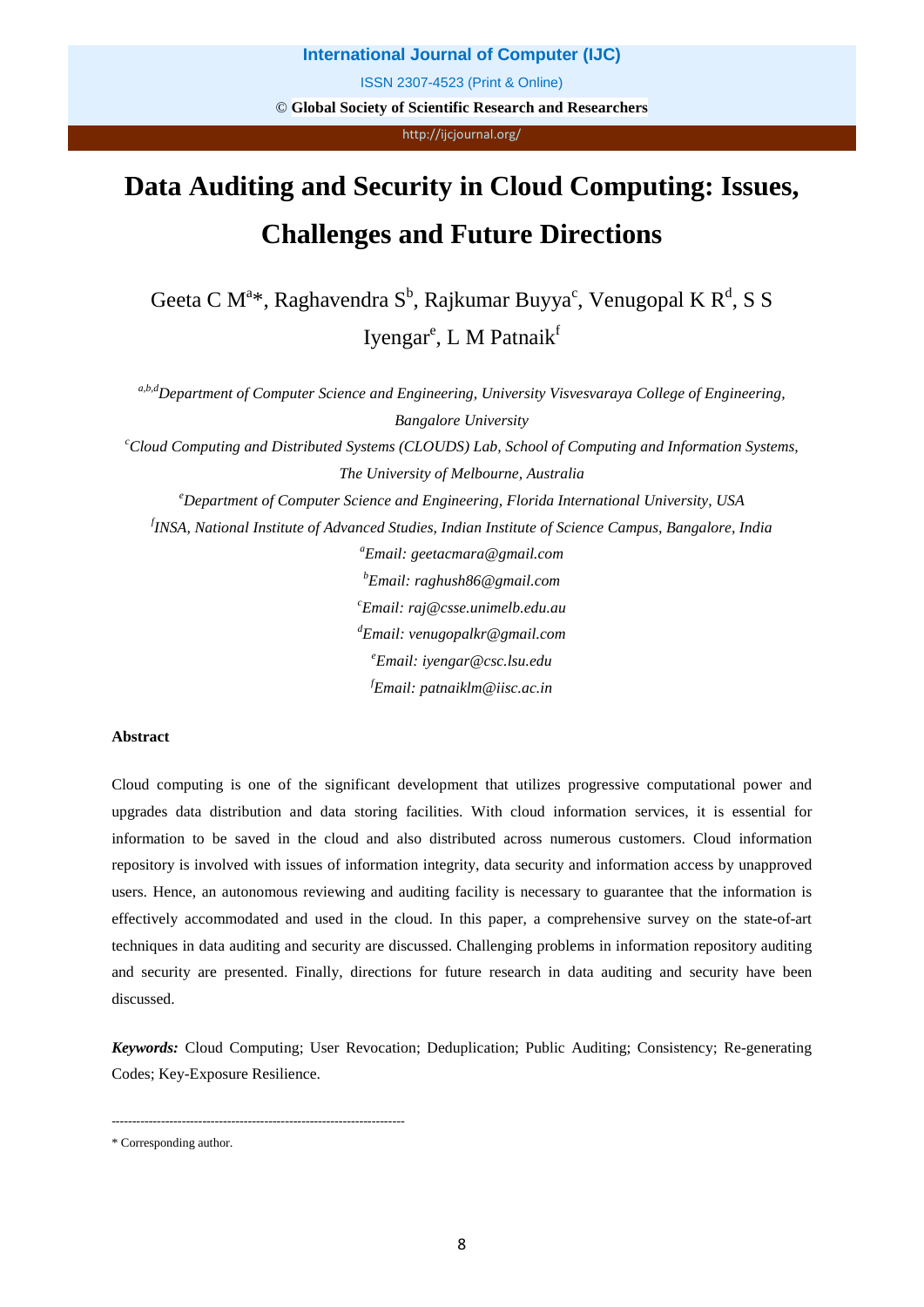# **1.Introduction**

The most recent utility oriented distributed computing model that has envisioned an immense transformation of Information Technology (IT), to increase capacities of the client access to a common pool of platforms, applications and infrastructures without having to really claim them in distributed computing. In the context of deployment, the cloud computing is grouped into four approaches: (i) public, (ii) private, (iii) hybrid and (iv) community clouds that are described below:

- *Public Cloud*: In public cloud, the service suppliers transfer various applications as service and encourage the customers by offering access to the resources by means of concentrated distributed servers over the Internet for example, Amazon Web Services, Google App Engine.
- *Private Cloud*: The services and framework are utilized and supervised absolutely by a performance institution.
- *Community Cloud*: The services and framework are distributed by an arrangement of institutions that are overseen either privately or by a dependable outsider.
- *Hybrid Cloud:* Hybrid cloud adopts a blend of on-premises, private cloud and third-party public cloud services with arrangement among the two platforms.

Liu and his colleagues [1] discusses about the cloud computing reference architecture and taxonomy of three service models i.e., Platform as a Service (PaaS), Software as a Service (SaaS), Infrastructure as a Service (IaaS). Fox and his colleagues [2] examine the impediments to and opportunities for selection and development of distributed computing and classes of utility computing. Buyya and his colleagues [3] proposed framework for market-oriented distribution of assets inside the clouds. It provides the attributes of cluster, grid and clouds and awareness on market-based assets administration procedures. Cloud service provider offers three types of service models, for example, Software as a Service (SaaS), Infrastructure as Service (IaaS) and Platform as Service (PaaS). Clients of SaaS layer are granted to adopt all sorts of programming from their relating cell phones. For example, Microsoft Live Mesh grants document and folder distribution between numerous reckoning gadgets. The PaaS framework gives designers with a runtime circumstance as indicated by their specific necessities.

The PaaS gives programming system, libraries and toolboxes for the designers to authorize them to create, convey and look after applications. Some prominent PaaS systems such as like Amazon Elastic MapReduce (EMR), Google App Engine are accessible in the business sector. The IaaS delivers reckoning, reposition and systems administration in a kind of versatile Virtual Machine (VM) to the trading customers for example, S3 (Simple Storage Service) and EC2 (Elastic Cloud Computing). Distributed computing provides cloud repository as one of the service in which information is maintained, managed, backed up remotely and made accessible to customers over a network (typically the Internet). The customer is worried about the integrity of information saved in the cloud as the customers information can be attacked or altered by external attacker. Therefore, a new concept called data auditing is introduced in Cloud Computing to deal with secure information storage. Auditing is a process of verification of customer information which can be carried out either by the customer himself (information proprietor) or by a TPA (Third Party Auditor). It helps to maintain the sincerity of data saved on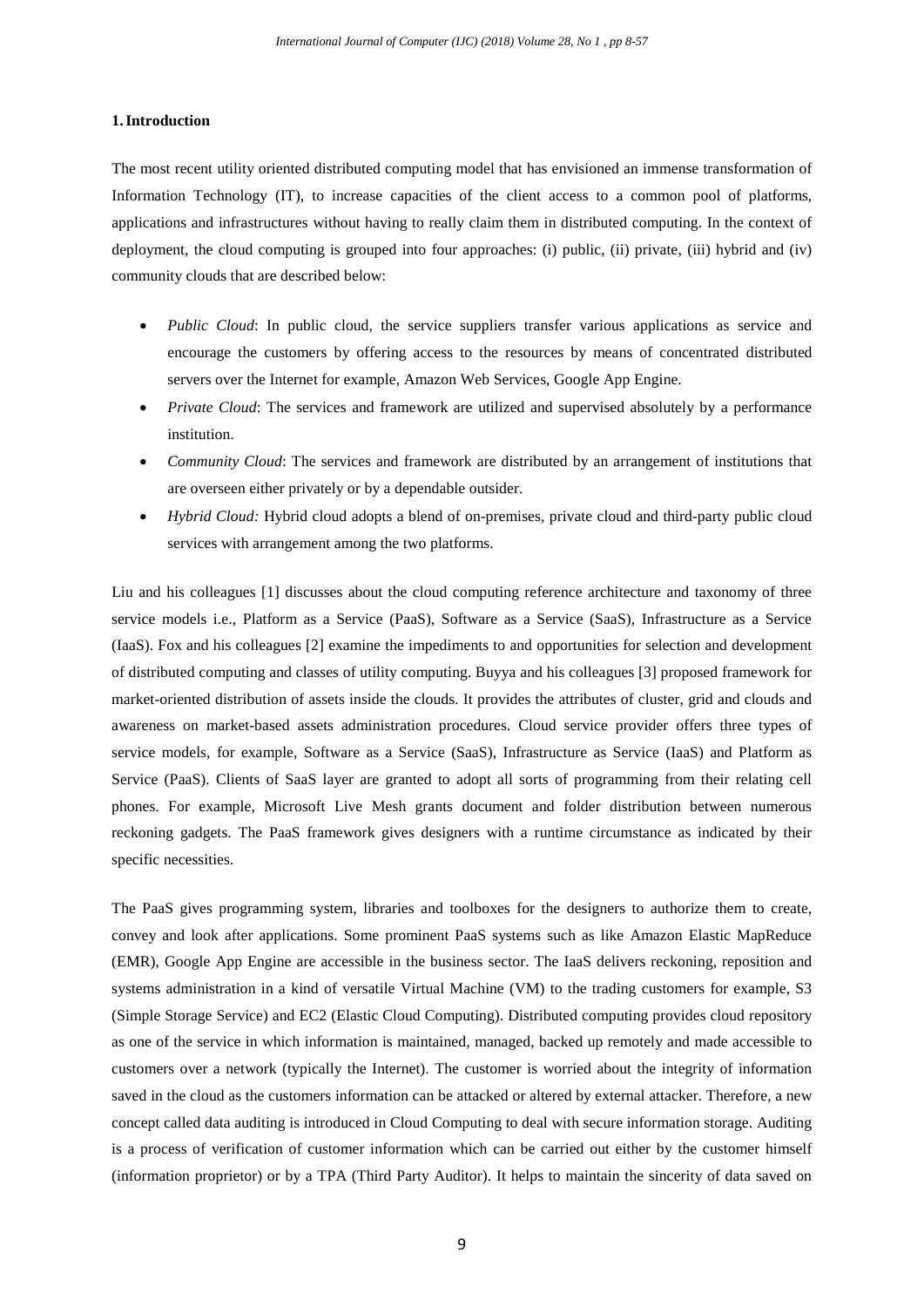the cloud.

The two categories of verifier's role are: first one is private auditing, in which only customer or information proprietor is allowed to verify the honesty of the hoarded information. No other person has the authority to question the server regarding the data. But it tends to increase verification overhead of the user. Second is public auditability, which allows anyone, not just the customer, to challenge the server and performs information verification with the help of TPA. The TPA is an entity which is used so that it can act on behalf of the client. It has all the necessary proficiencies, intelligence and professional expertise that are needed to handle the work of integrity certification and it also decreases the overhead of the customer. It is necessary that TPA should efficiently verify the distributed information storage without requesting for the local copy of information. It should have zero knowledge about the information saved in the distributed server.

# *1.1 Data Storage Auditing Model*

Blum and his colleagues [4] explored the auditing issue that empowers information proprietors to verify the honesty of remote information. Numerous conventions have been suggested: e.g., Remote Integrity Checking (RIC), Proof of Retrievability (POR) and Provable Data Possession (PDP) conventions. Systems comprising of information proprietor and distributed server is known as private verification framework. Role of two entities in private verifying framework is explained below: (a) Information proprietor: is the proprietor of information, consist of both individuals and administration. Information proprietor is relying on cloud service provider for proper sustentation of information. (b) Cloud Storage Server (CSS): maintains information repository space to information proprietor. Distributed service provider is authoritative for managing the distributed repository servers. This entity is considered to be semi-trusted. System framework for private auditing is shown in Fig. 1. The model consists of two entities- Information proprietor and Cloud service provider. This framework provides permission only to Information proprietor to interact with the distributed repository server to verify information sincerity and accomplish data structure operations on deployed information.



**Figure 1:** System Framework for private auditing.

The convention that acknowledges a third party other then information proprietor to verify information sincerity is termed as public verifying system. This framework consists of Information proprietor, CSS and a Third party auditor. Role of Third party auditor in public verifying framework is elucidated below: a. Third Party Auditor (TPA): is an accomplished individual possessing resources, and skills to access services administered by distributed repository server. Information proprietor may solicit TPA to verify the accomplishment of distributed repository server. The system framework for public auditing is shown in Fig. 2. It consists of two forms of communications. First communication is between information proprietor and TPA as shown in Fig. 2a.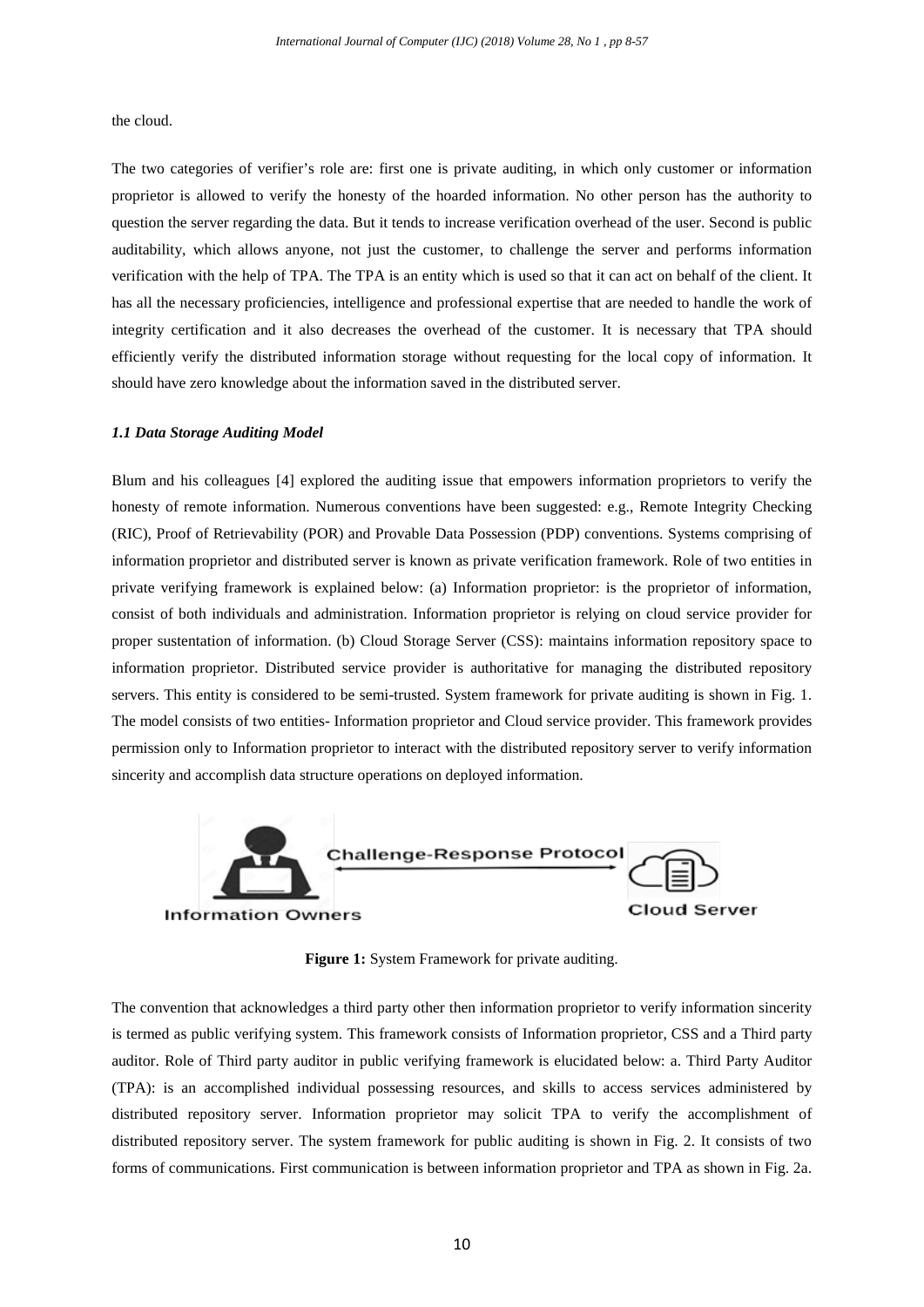The information proprietors create cryptographic keys, estimates metadata of their information to be hoarded on distributed server. Then information proprietor interchanges the cryptographic keys with the TPA and saves information on cloud and goes off line. Second communication is amidst TPA and CSS as shown in Fig. 2b. The sincerity verification is done via a challenge-response verifying convention. This feedback verifying convention has three phases: Challenge, Authentication, and Verification. At any time TPA wishes to verify ownership of information it throws a challenge to the distant server. The server provides a proof of possession of information that is acknowledged to the TPA. The TPA validates the proof for its correctness utilizing the cryptographic keys applicable and develops a statement of ownership of information. This statement is then conveyed to the information proprietor as shown in Fig. 2c. This verification report from TPA will guide the information proprietor to evaluate their registered cloud service provider.



**Figure 2:** System framework for public auditing: a. System Initialization phase. b. Challenge-Response phase. c. Integrity auditing outcome.

# *1.2 Organization*

The list of the paper is organised as follows: In Section 2 we have explained the challenging issues in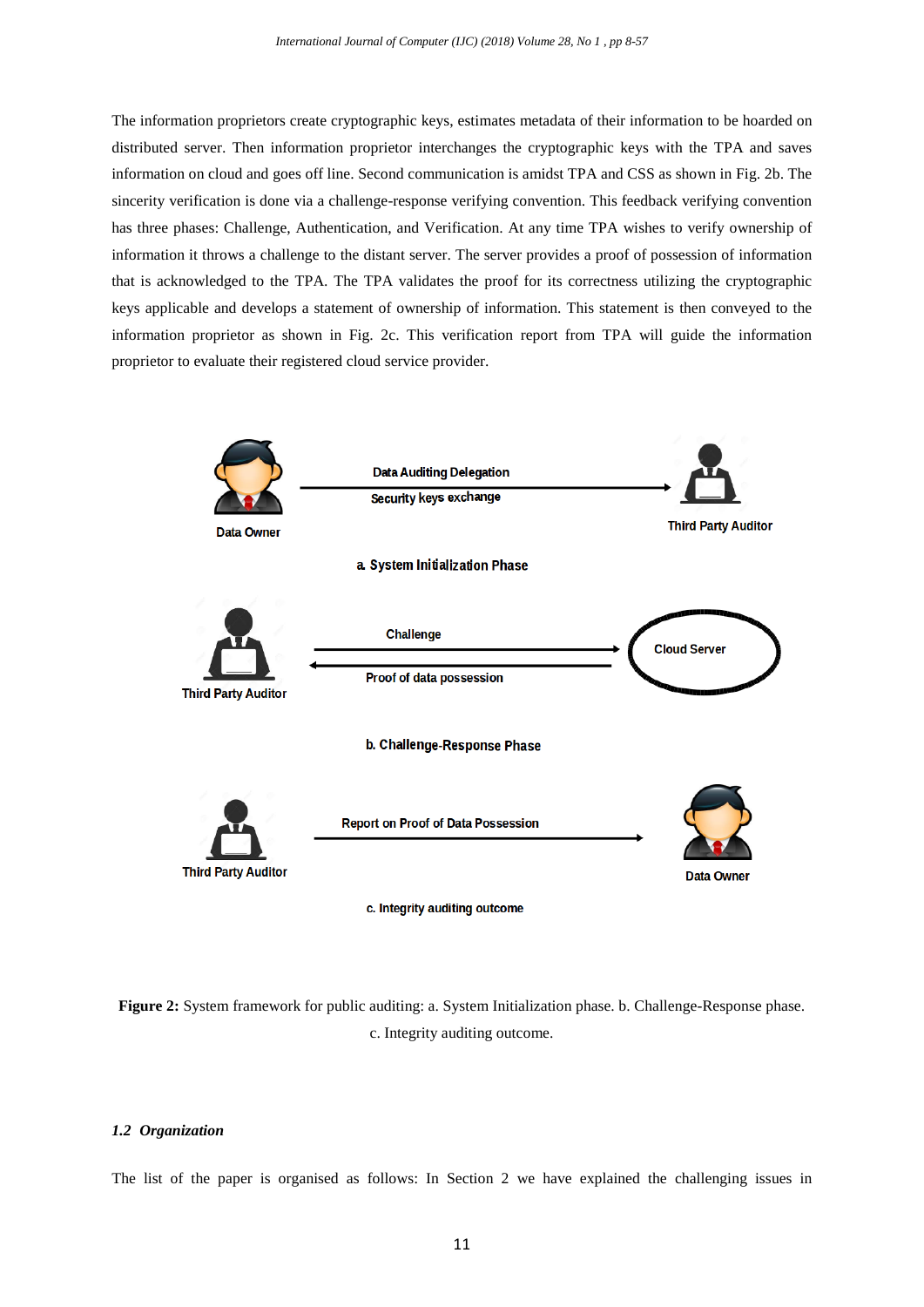information storage auditing. Section 3 describes Public Honesty Verification with Group Client Repudiation. Section 4 outlines Public Verification for Collaborative Information in the Cloud. Section 5 discusses issues in Secure Verification and Deduplicating Information in Cloud. Section 6 and Section 7 presents issues on Auditing Cloud Consistency and Provable Verification for Deployed Database in Cloud. Section 8 emphasizes on Cloud Repository Auditing with Key-Disclosure Protection. Public Verification for Reconstructing-Code-Based Cloud Repository is given in Section 9. Conclusions are presented in section 10.

#### **2. Challenging issues in information repository auditing**

## *2.1 Dynamic auditing*

As the outsourced information is dynamic by nature, it is essential to construct a verifying convention that supports for dynamic operations on outsourced information. Homomorphic authenticators are utilized in a public verification method to accomplish a constant transmission overhead. In the earlier homomorphic authenticated procedures, the chunk value was utilized in the course of authenticator estimation to prohibit distributed server to accomplish proof of possession of proprietor's information by adopting same authenticator. However the limitation of utilizing token value is that they develop complexity in chunk insertion operations. Insertion of an information chunk needs to update authenticated tags of all the subsequent information chunks, that is extremely idealistic in real cloud scenario. As a result, to thoroughly accomplish dynamic operations token value has to be prevented in tag estimation. To realize this condition, the classic Merkle Hash Tree (MHT) can be utilized. Leaf nodes of MHT are hashes of information file chunks. All of the information chunks can be validated by verifying root value and utilizing auxiliary information. Erway and his colleagues [5] introduced continued version of PDP framework namely vital provable information possession advocating updating on the owner's information. They discussed two mechanisms namely skiplist based and MHT based authenticated dictionary.

#### *2.2 Collaborative auditing*

Numerous information sincerity verifying conventions that are relevant for a single cloud scenario has been recently proposed (Ateniese and his colleagues [6]; Juels and Kaliski, [7]; Shacham and Waters, [8]) and they do not support multi cloud environments. Today's distributed repository frameworks support new Distributed File Systems (DFS) in order to offer low cost and location independence to proprietor's information. The benefit of such cooperative frameworks is the repository and processing of enormous amount of proprietor's information. Hence, highly efficient auditing mechanisms are required for such systems. Collaborative auditing is the verification of proprietor's information over multi clouds. The challenging problems for the collaborative verification are:

The data transfer between distributed servers play an important role in cooperative verification. These homomorphic verifiable responses decreases transmission costs considerably and also reveals the tangible location of information outsourced in a multi-cloud surroundings. The advantage of using homomorphic verifiable responses is that it reduces transmission costs considerably and also reveal the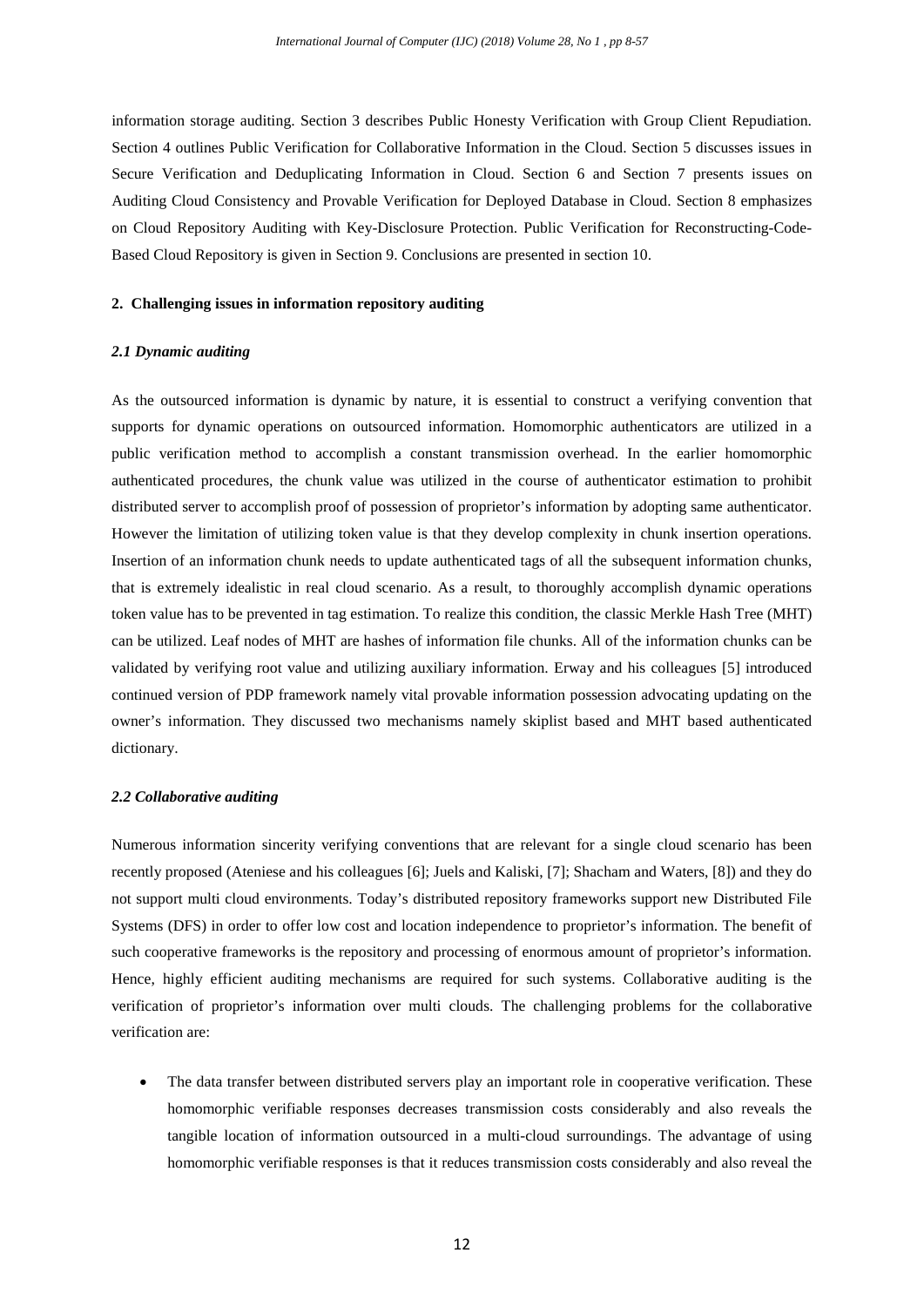physical location of information deployed in a multi cloud neighborhood.

- Task assignment: The cooperative verifying conventions comprises of a TPA for verification and are appropriate to multi-cloud environment. For an adept cooperative verifying convention, a candid third party auditor is necessary.
- Security guarantee: information disclose assault and tag counterfeit assault are the two potential attacks in collaborative auditing. These assaults may also pose threat to secrecy of information and also to ownership of information. This verifying convention must present security guarantee for proprietor's information. In addition, in cooperative verification, the issues such as estimation complexity, repository overhead and system applicability need to be addressed.

## *2.3 Batch verification*

The anticipation of cluster verification was initially introduced in Yamamoto's protocol [9]. The Batch auditing has several advantages over independent auditing:

It can save the correspondence bandwidth, as the server just needs to forward the continuous sequence of all the tested information chunks whose size is identical to one information chunk.

It can lower the reckoning intricacy for examination on both the public verifier and the distributed server. The group inspecting for various information chunks are used in numerous evaluating conventions, for instance, Ateniese's Provable Data Possession (PDP) [10], Juel's Proof of Retrievability (POR) [7] and Zhu's Cooperative Provable Data Possession (CPDP) [11] and so on.

Wang and his colleagues [12] presents a cluster verifying convention for several information chunks from various information proprietors. In spite of the fact that the cluster verifying can incredibly enhance the adeptness of verifying, while outlining the group verification protocol, it is important to study the data processing intricacy and transmission overhead for cluster operations. Yang and his colleagues [13] have performed a comprehensive review on repository examination approaches. Set of prerequisites of the reviewing mechanisms are presented for information repository in distributed computing.

# *2.4 Support for blockless verification*

A verification scheme without the adoption of certification labels and signature aggregation mechanisms depends upon the server to send the challenged chunks to assure the integrity. The drawback of this scheme is that there is more transmission overhead at the server and also the effectiveness of verification scheme is affected. Although blockless verification can improve adeptness of verification scheme and lower transmission overhead considerably, it may also let the server to deceive. Assume the information proprietor desires to carry out any update operation say the information proprietor desires to alter a chunk. It is viable that after the update operation the server is preserving prior information and its signatures. As both the information and signatures are genuine, so the verifier may not be capable of recognizing whether the information is updated precisely or not.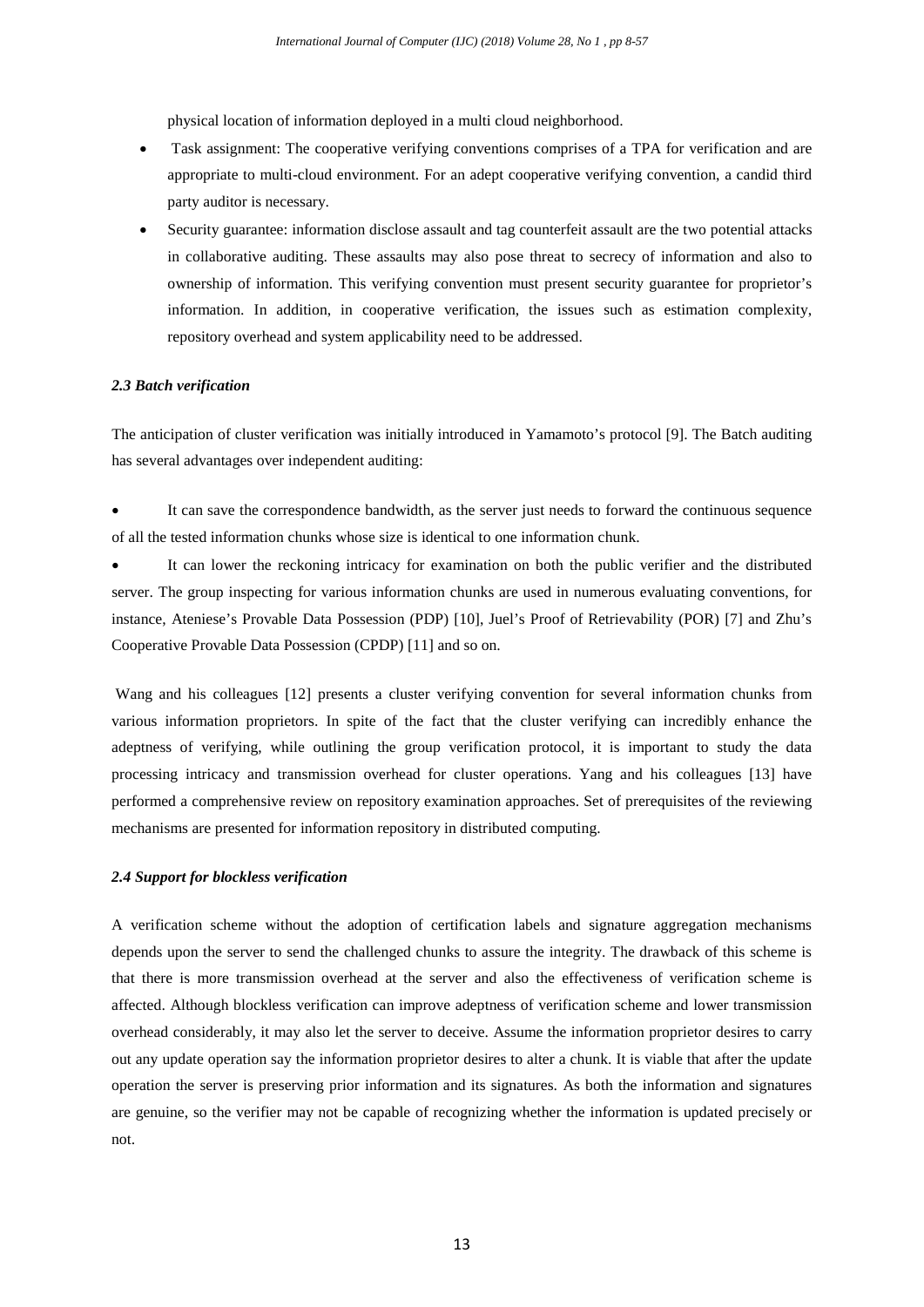#### *2.5 Privacy preserving*

When information proprietor deploy information to the distant cloud or delegate the verification job to the trustworthy third party, it is essential for them that the verifiers or cloud not be given the freedom to acquire intelligence of the information content or be able to create a duplicate of the primary information. That is, most of the information verification mechanisms for the cloud servers generally believe that the public verifier is a reliable delegate; however such an irrelevant inference additionally leads to information leakage. Randomization of information chunks and labels is a trivial mechanism to address the security problem to avoid label or information leakage throughout the auditing phase.

## *2.6 Error localization*

As per the survey of existing mechanisms, most of them yields binary results about verification of information (Ateniese and his colleagues [6]; Juels and Kaliski, [7]; Shacham and Waters, [8]). The proprietor's information is appropriated over numerous servers; one realizes the repository status of information across multiple servers but no information about the misconducting server.

# *2.7 Accountability*

Usually, the distributed server is considered as semi-trusted party. The public verifier discloses the sincerity of distributed server only. The verification record need to identify not only the correctness of information but also account for the entity that is authoritative if any complication arises, including information proprietor, public verifier and distributed server. There is a need to achieve accountability when all the entities are malignant.

#### *2.8 Contribution*

This summary presents a State of the Art work in Data Auditing and Security in Cloud Computing. We have compiled the techniques and algorithms with their performance, advantages and disadvantages. We have indicated the scope and issues that needs future research.

## **3. Public honesty verification with group client repudiation**

With information repository and distribution administration supplied by the cloud, customers can conveniently work together as a cluster by distributing information with each other. For security reasons, when a customer quits the cluster or misbehaves, the customer ought to be repudiated from the cluster. As a result, this repudiated customer need no longer be able to retrieve and alter combined information, and the signatures created by this repudiated customer are no longer legitimate to the cluster. Therefore, even though the content of collective information is not modified during customer repudiation, the chunks, that were apriori signed by the repudiated customer, still needs to be re-signed by the current customer in the cluster. Hence the sincerity of the entire information can still be proved with the public keys of existent customers only. In this section we study the Public Honesty Verification with Group Client Repudiation.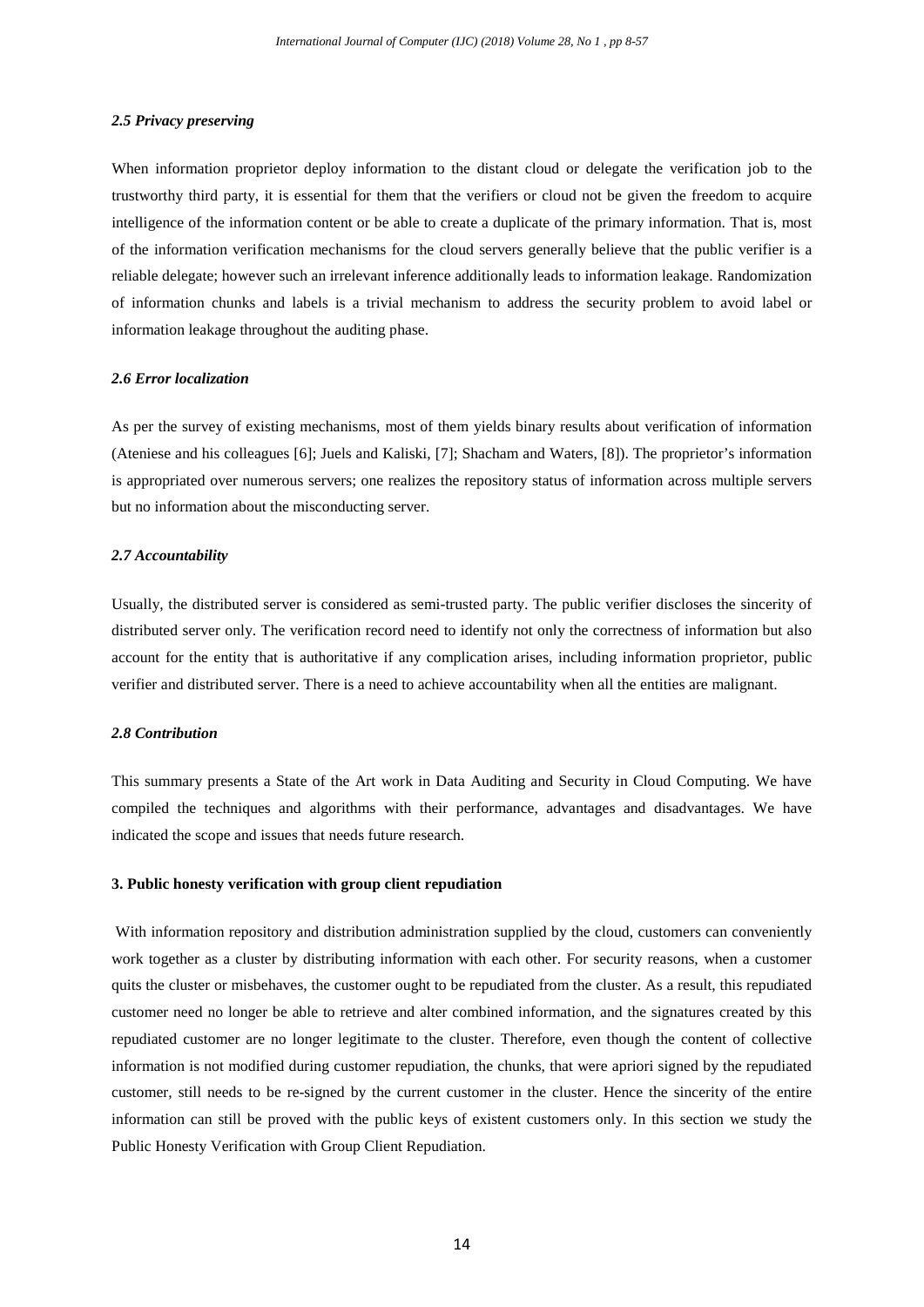#### *3.1 System Framework*

The system architecture includes: the distributed storage server, ensemble of clients and a public verifier (see Fig. 3.) Batch clients comprise of an information proprietor and various customers. Information repository services are given by the cloud storage server to the collection of clients. Third party auditor performs the information trustworthiness of the combined information saved in the distributed server. The information proprietor can encode and transfer the information to the distant distributed repository server. The information proprietor has the right to safely repudiate a batch client when the batch customer is discovered malignant or the agreement of the client is terminated.

Jiang and his colleagues [14] ensures public trustworthiness with group client repudiation. A collusion attack problem is considered where a renounced client can conspire with a malicious cloud server to change the group client's information. There is a possibility that one of the user in the group may behave maliciously. The data owner revokes the malicious user from the group. Security is of concern in the group users' data when a semitrusted cloud server co-operates with the revoked user. The proposed mechanism supports the group information encoding and decoding during data repair process and achieves proficient and secure client renouncement. It is constructed using vector assurance scheme, Asymmetric Group Key Agreement (AGKA) scheme and verifier local revocation aggregate signature scheme. The system model is shown in Fig. 3. It has been debated that the most proficient technique is to safely outsource neighborhood repository to a distant distributed server. Ateniese and his colleagues [10] and Juels and his colleagues [7] introduced the mechanisms of Verifiable Information Ownership and Proofs of Retrievability (PoR). Homomorphic authentication approach has been used to reduce both the transmission and data processing cost.



**Figure 3:** Cloud Storage Model

Wang and his colleagues [15] introduced public inspecting system for the trustworthiness of transmitted data with effective customer denial. By using the notion of intermediary re-signatures, the cloud is permitted to resign chunks for existent clients in the course of client repudiation, so that current clients need not download and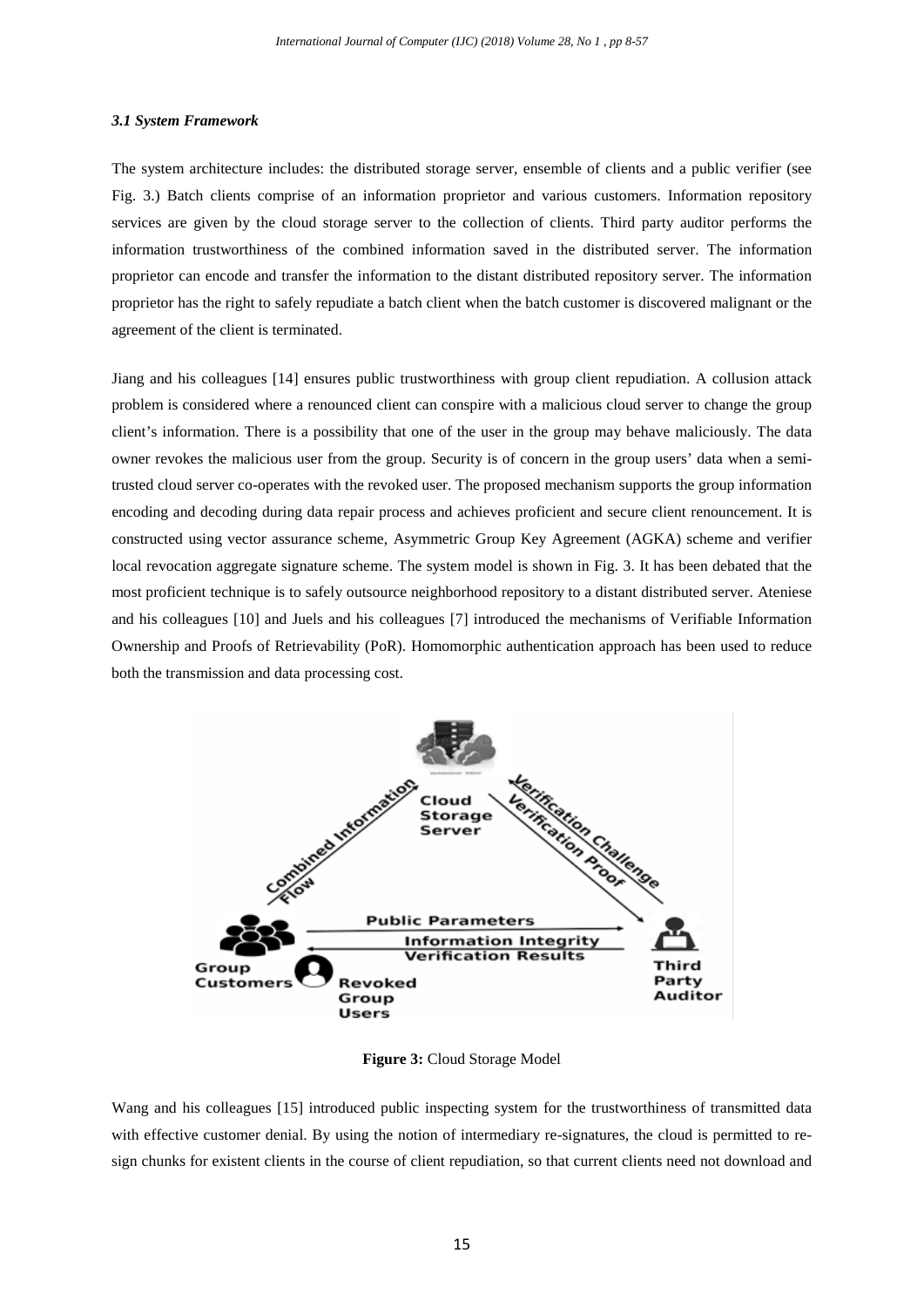re-sign chunks. In addition, an auditor continually examines the candidness of assembled data without retrieving the complete data from the cloud. The scheme improves cluster reviewing by examining varied reviewing jobs at the same period. The mechanism can be extended to implement collusion-resistant intermediary re-signature approaches while also supporting public verification.

Reference [16] also achieves secure batch client elimination along with their vital public forthrightness analyzing mechanism. The scheme depends on polynomial confirmation and adopts intermediary label update procedures which endorse public reviewing and dynamic user revocation. This scheme does not support cipher text store. Raghavendra and his colleagues [17] proposed a Most Significant Index Generation Technique (MSIGT) that improves safe and effective token creation period adopting a Most Significant Digit (MSD) radix sort. An analytical framework is refined to encode the indexed keywords for safe token creation. The advantage of the scheme is that it reduces the cost to the data owner.

Further considering the verification of outsourced database, Bennabbas and his colleagues [18] discussed the realistic testable database mechanism established on the rigidity of the subbatch association issue in bilinear groups with complex order. This mechanism does not bolster the feature of public validation. While Catalano and Fiore [19] achieves improved public validation along with their provable database from vector commitment mechanism. The mechanism presumes that the client can learn apriori the outsourcing function and the dimension of the outsourced fixed database. Backes and his colleagues [20] address the problem of verifiable delegation of computations on outsourced data. The solution works for computations over integers and supports the evaluation of arithmetic circuits. It also solves the security problem of Catalano-Fiore MAC completely.

Key management issue arises when various clients are repudiated from the group. This problem is addressed by Bruhadeshwar and Kulkarni [21], they discussed on a family of key management algorithms for productively disseminating the new group key when various clients are repudiated from the group. The storage at the group controller is linear and the storage at the clients is logarithmic to the size of the group. Techniques are illustrated to decrease the number of keys stored by the clients and the group manager. Algorithms are suited for overlay multicast applications. In heterogeneous frameworks, the algorithms can be used to enhance battery life span of wireless systems. Energy consumption is dominated by the amount of transmitted data. Raghavendra and his colleagues [22] introduced an effective procedure for keyword inquiry over encoded cloud information. In this scheme token creation procedure for keywords is constructed by utilizing split factor. The keywords are saved in wildcard based method within the token tree that is saved safely with little repository cost. The mechanism is adept in terms of index creation and repository cost.

Li and his colleagues [23] proposed a convertible Identity Based Encryption (IBE) scheme in the server-assisted framework. It discharges the vast majority of the key generation associated procedure to a Key Update Cloud Service Provider. This objective is accomplished by using a novel collusion-resistant technique. The disadvantage is that key-issuing stage in the proposed scheme is relatively longer than that in the IBE scheme. To support an adaptable encryption of assets in RBAC frameworks, Zhu and his colleagues [24] presents a generic role-based encryption over Role-Based Access Control (RBAC) model. The proposed design enhances completely collusion security and implements the renouncement at minimal cost. Hao and Nenghai [25]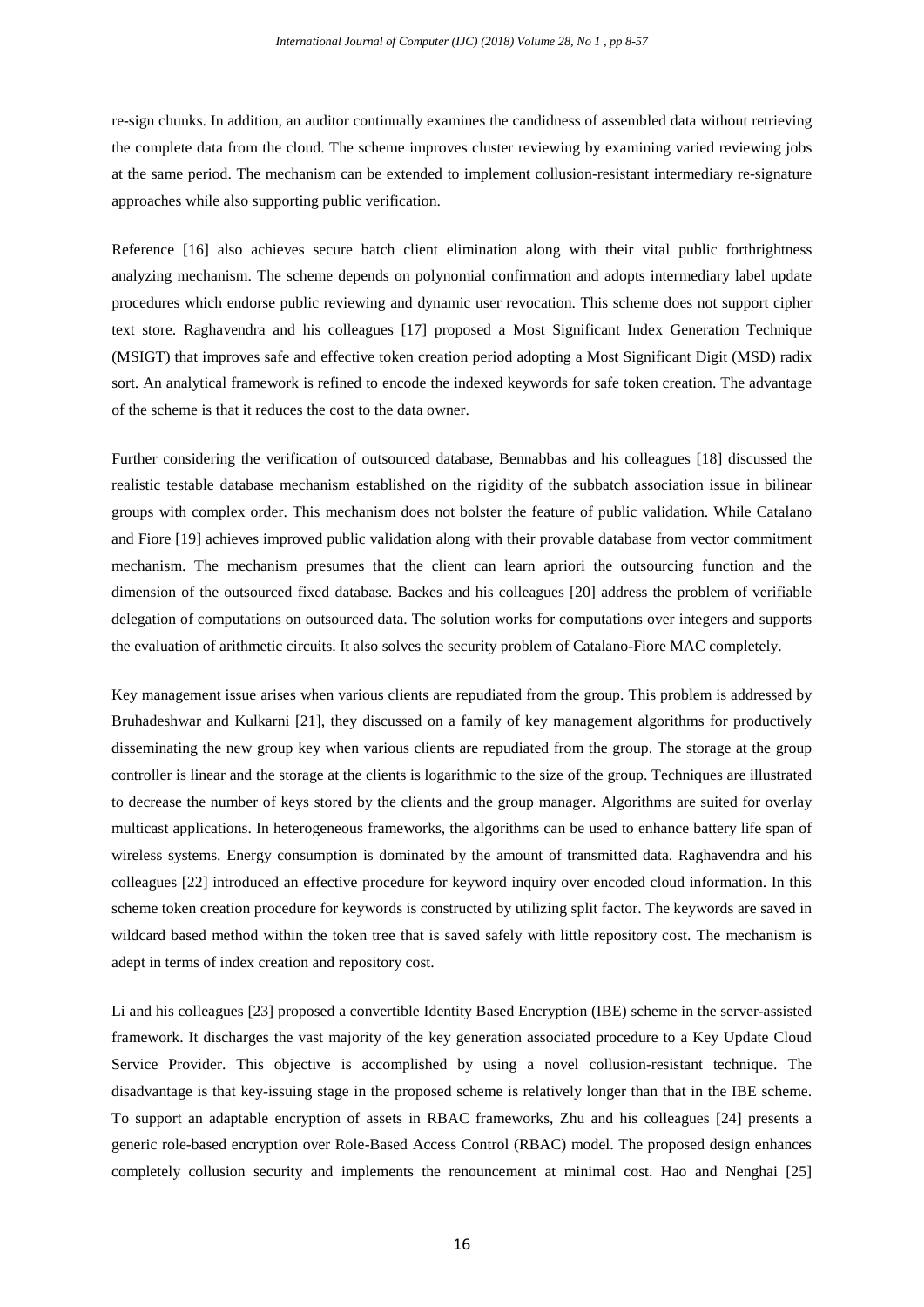suggested remote information honesty checking convention for distributed storage. The convention is appropriate for giving honesty assurance of client's information and improves the operations on information at the chunk level, and enhances public testability. The mechanism is safe against the semi-trusted server. It is effective in terms of data processing, calculation and storage costs. Data level dynamics at minimum costs is yet to be achieved.

Li and his colleagues [26] introduced an effective verifiable information ownership mechanism that utilizes a SN (sequence number)- BN (chunk number) vector to support information chunk modification. The mechanism is adept with reduced estimation, repository and correspondence overhead. An extensive PDP mechanism that has huge proficiency and fulfils every fundamental specification is provided. The limitation is that public verifiability, secrecy protection, legitimacy and multiple-duplicate inspecting are not supported. Ni and his colleagues [27] designed a privacy-protection reviewing convention for the distributed storage as discussed in [28]. A dynamic attacker can change the evidence of verification to deceive the verifier and the data possessor such that the distant cloud documents are uncorrupted, but the documents are impaired.

Extending the work from single data proprietor to multi-proprietor, Wang and his colleagues [29] presents a public auditing mechanism to review the righteousness of multi-proprietor information in a semi-trusted cloud by taking the benefit of multisignatures. The confirmation period and capacity overhead of signatures on multiproprietor information in the cloud are independent with the quantity of proprietors. The limitation is that it has high communication cost and verification time when the number of elements increase. Xue and Hong [30] proposed a vital immune batch allocating system in public distributed computing. In the proposed system, the administration authority is permitted to few particular cluster individuals. Shared records are securely stored in cloud servers. TGDH mechanism is built to dynamically update the group key pair. Though the group individuals are online together, the proposed mechanism performs well. Forward secrecy and reverse secrecy are given by upgrading computerized envelopes in view of intermediary re-encryption. The scheme accomplishes the design objective and maintains a lower data processing intricacy and transmission overhead for every individuals of the cluster.

Luo and his colleagues [31] presents a public verification mechanism for the honesty of combined information with effective and collusion resistant client repudiation. Polynomial-based validation labels are developed which supports secure and effective public auditing. The mechanism is protected and effective, the aggregate overhead of the auditing mechanism is relatively small. Dong and his colleagues [32] achieves information privacy against untrusted cloud. They proposed a secure, effective and versatile information coordinated mechanism. Security examination demonstrates that the proposed mechanism is safe against versatile chosen ciphertext attacks. Experimental analysis demonstrated that it is exceptionally productive and has small overhead on estimation, communication and storage. The scheme does not achieve data consistency.

Huang and his colleagues [33] presents a quality based secure information sharing mechanism with efficient revocation in distributed computing. The design ensures information security and accomplishes fine-grained access control. The mechanism accomplishes prompt attribute repudiation which ensures forward and backward security and brings about low data processing cost on clients. Park and his colleagues [34] proposed Revocable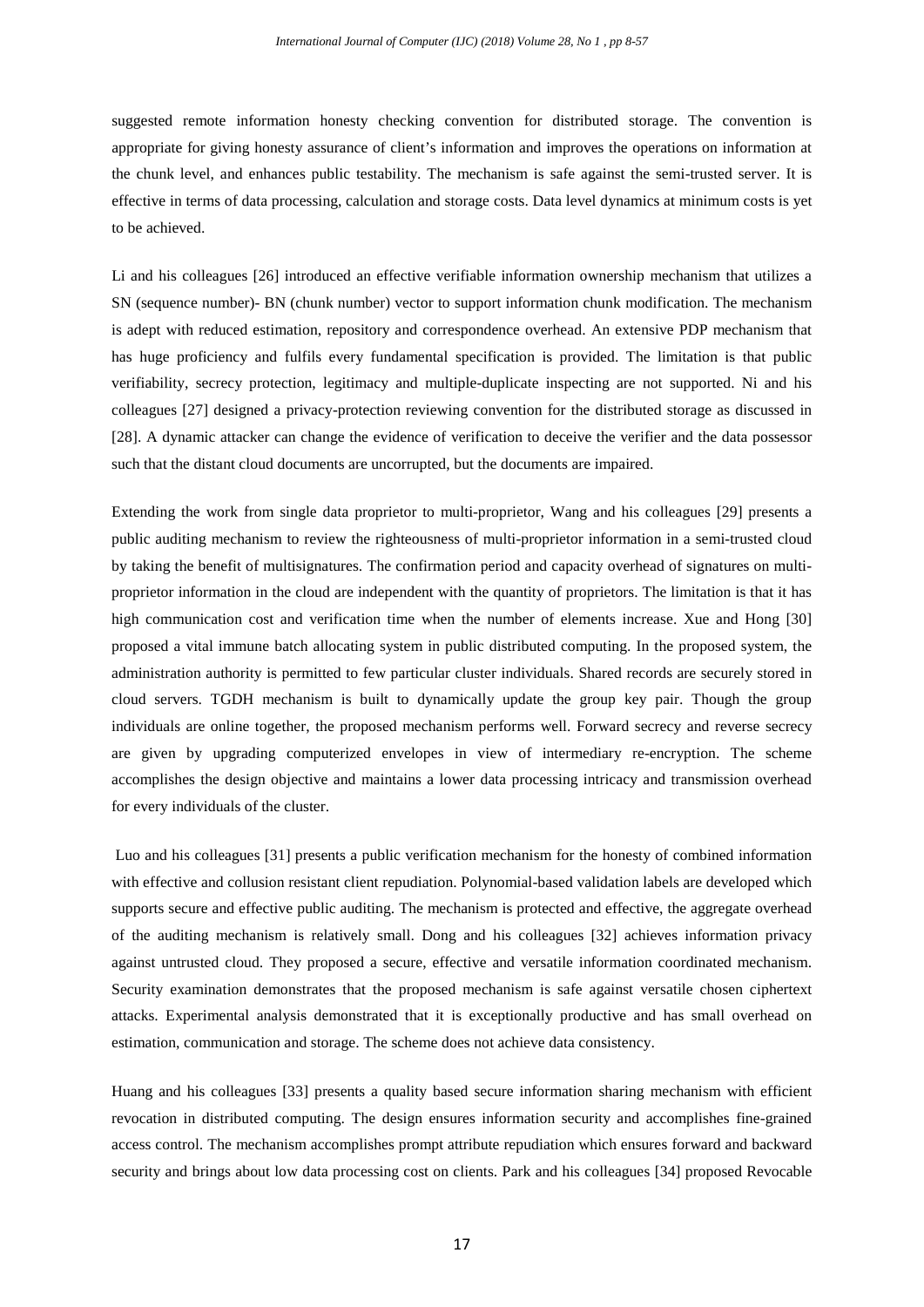Identity-Based Encryption (RIBE) schemes with a consistent number of private key components. It is constructed in three-levelled multilinear maps. The proposed scheme possesses a consistent number of group components in private key and update key. Another Revocable Identity-Based Encryption (RIBE) scheme is built with decreased public parameters and short keys are generated by consolidating the Hierarchical Identity-Based Encryption (HIBE) mechanism. Constraint of the second Revocable Identity-Based Encryption (RIBE) scheme is that it requires high-levelled multilinear maps.

Confidentiality-protecting public auditing convention is proposed by Zhang and his colleagues [35] that uses opportunist assortment work. It comprises of the following features: (1) the individuality protection of information client is saved for distributed server; (2) the legitimacy of the transferred information is confirmed; (3) information security is safeguarded for the examiner in evaluating process; (4) calculation cost to create information label is small. The disadvantage is that the cloud server has high computation cost. Hwang and his colleagues [36] outlined a group signature mechanism advocating the controllable linkability. The considerable benefit of this scheme is that the signature length is short. The proposed scheme bolsters security features for example, secrecy, traceability, nonframeability, and linkability under a random oracle model. Privacy is not preserved by global linkability. Hong and his colleagues [37] revisited the proposed design by Yang i.e., a multi-authorization ciphertext-approach, feature established encryption-based data access regulation for distributed repository. It embraces a bidirectional re-encoding strategy in ciphertext restoring. An attack technique is proposed that uses a unidirectional re-encoding mechanism.

Among the various existing efficient public auditing for shared data mechanisms, Yaun and Yu [38] proposed an effective verifying mechanism for cloud information sharing services portrayed by multiuser changes, public verification, large fault location likelihood, effective client revocation and pragmatic computational/communication inspecting performance. The scheme overcomes client impersonation attack and permits the customer to review the honesty of a combined record with a steady estimation overhead and a limited communication cost. The drawback is that it does not accomplish reliability and error detection. Li and his colleagues [39] presents two confidentiality conserving public verifying conventions for secure stockpiling in cloud. Both conventions depend on the online/offline signatures, through which a client just requires to accomplish low estimation. They bolster batch auditing and information dynamics. The disadvantage is that time cost increases continuously as the number of chunks increases at the user side.

Cryptographic approaches are used in few of the verifying schemes such as, Hur and his colleagues [40] proposed a cryptographic approach to deal with fragile access control on the outsourced information, that is double encryption convention utilizing the combined attributes of the ciphertext-approach encryption and group key administration algorithm. The proposed mechanism permits an information proprietor to characterize the access control strategy and authorize on his outsourced information. It also features a system that empowers more fine-grained access control with effective characteristic and customer repudiation capability. It is proficient and scalable to safely deal with the outsourced data. The drawback of the scheme is that the revoked client can access the outsourced information with other attributes that he holds.

Dong and his colleagues [41] presents a privacy safeguarding and secure information sharing strategy in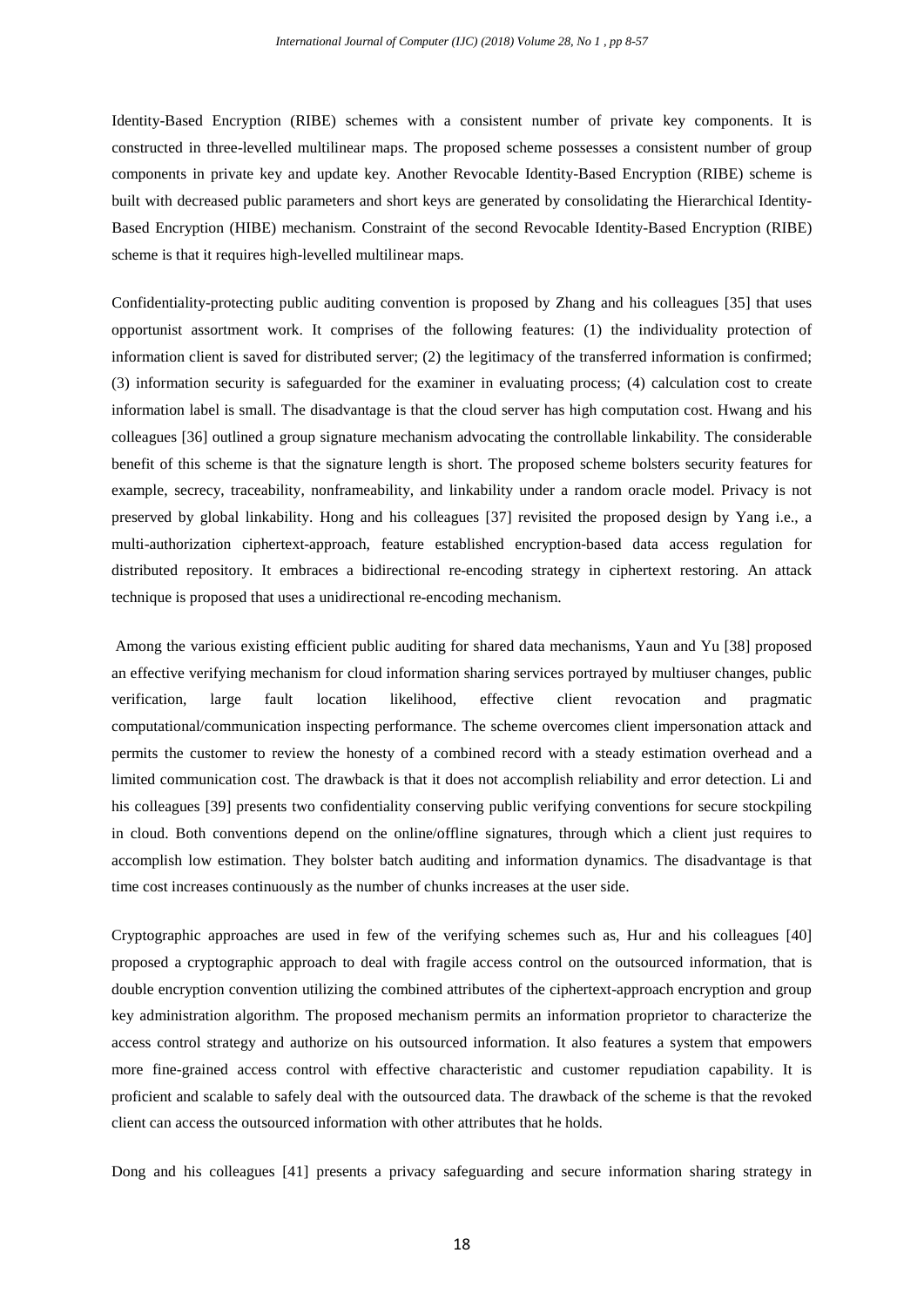distributed computing by employing Ciphertext Policy Attribute-Based Encoding (CPABE) and the strategy of Identity-Based Encryption (IBE). The technique assures fine-grained information admission control, in backward secrecy and protection against collusion of customers with the cloud and supports user addition, revocation and attributes modifications. The scheme does not reveal any attributes of clients to the cloud. It has low overhead and efficient. The scheme needs to be implemented in real Cloud Service Provider (CSP) platform. Wu and his colleagues [42] presents a generic construction, which uses two Ciphertext Policy Attribute-based Encoding (CPABE) schemes as building blocks. The scheme can revoke on attribute per encryption. The model of CP-ABE supports

the attribute revocation under the direct revocation model, in which the repudiation record is inserted in the ciphertext and none of the clients secret keys are influenced by the renouncement procedure.

Muthi Reddy and his colleagues [43] discuss on secure information sharing in distributed computing. They have analyzed different issues in data security and reviewed on various schemes that provide secure information sharing in distributed computing. Lu and Li [44] proposed a certificate-based agent re-encoding mechanism (CB-PRE) deficient of bilinear pairings. It demonstrates safe under the computational Diffie-Hellman expectation in the arbitrary prediction model. The mechanism essentially reduces the computation cost by avoiding tedious bilinear matching operations. In contrast with the previous mechanisms with bilinear pairings, it has improvement in the calculation proficiency. The CB-PRE mechanism requires to be developed in the standard model without bilinear pairings.

Both, Identification privacy and trackability for cluster individuals are protected by a proficient public verifying solution that is suggested by Yang and his colleagues [45]. The scheme accomplishes information security during authenticator generation by using blind signature. In this scheme, the identification of cluster individuals are unknown to the auditor and the cluster administrator can reveal the identification of untruthful customer in case of controversy. Identity traceability is accomplished through the group manager. The scheme has low overhead to implement both identification privacy and trackability. The data processing cost on the cluster manager needs to be reduced while lightweight authenticator creation has not been addressed.

A safe way for key distribution has been discussed by Zhu and his colleagues [46] where the clients can safely acquire their secret keys from cluster administrator. The scheme likewise fulfils fragile admission control, and repudiated customers cannot approach the cloud once they are repudiated. The scheme is protected from collusion attack. By utilizing the polynomial function, the mechanism accomplishes a secure user revocation. It is efficient as clients need not modify their secret keys else either a client participates in the cluster or a user is eliminated from the cluster. A revision on works on secrecy and protection problem in cloud information repository has been performed by Selvamani and Jayanthi [47]. They have examined about encryption based strategies and auditability schemes. Public verifier cannot acquire any information details at the time of public inspecting and hence integrity is ensured. Furthermore, it is observed that the auditing jobs can be carried out concurrently. A detailed review of various information trustworthiness strategies for cloud computing has been performed by Garg and Bawa [48]. They have observed that most of the current conventions focus on honesty checks to different information storage frameworks.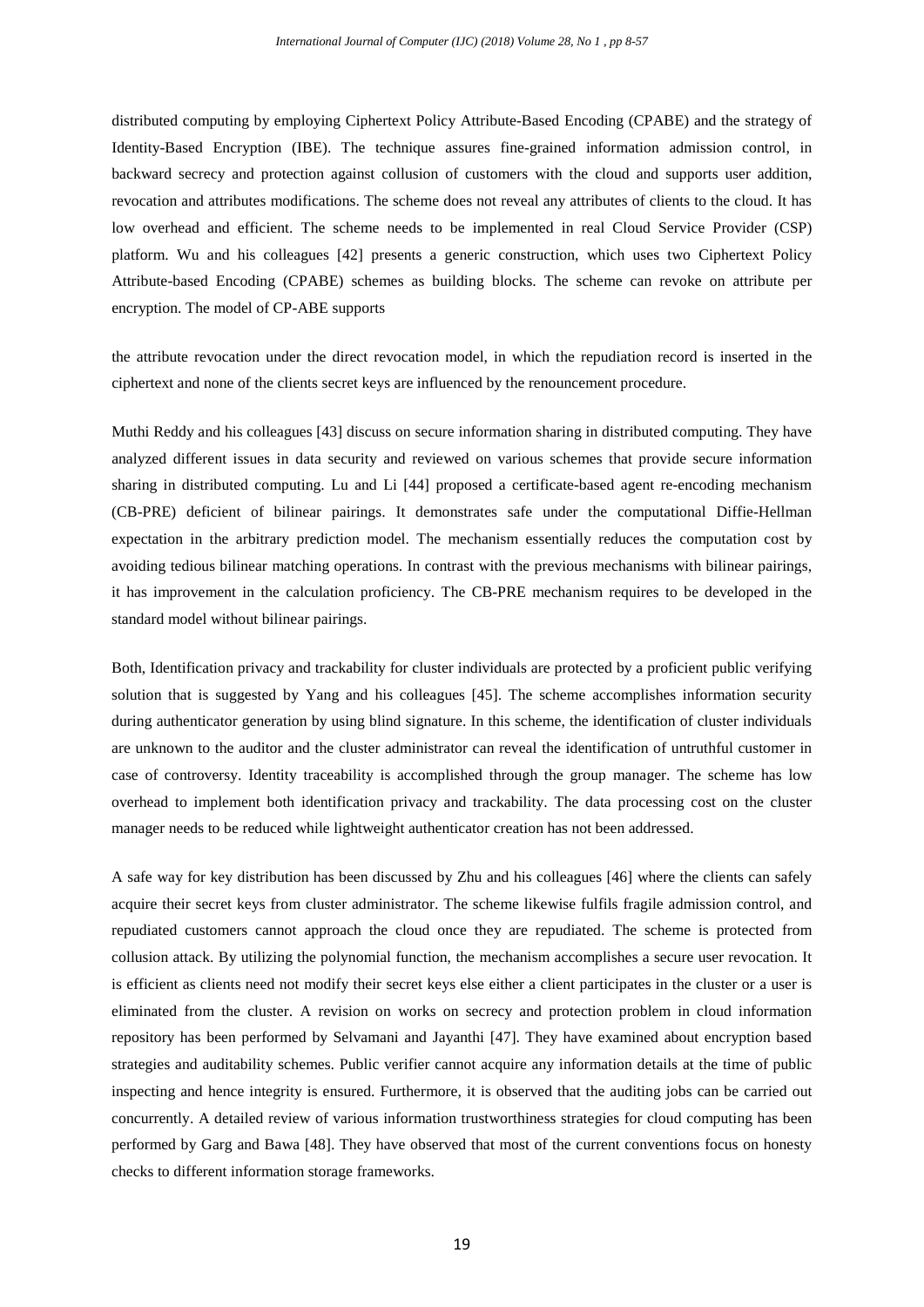Xu and his colleagues [49] propose Multi-authorization Proxy Re- Encoding method based on ciphertext-policy attribute-based encryption (MPRE-CPABE) for distributed repository frameworks. The Weighted Access Structure (WAS) is introduced that reduces the estimation overhead of granting the keys. MPRE-CPABE utilizes intermediary re-encryption to minimize the estimation overhead of access revocation. This scheme enormously minimizes the estimation overhead of the creation of key elements and the withdrawal of customers access right.

The impediment of the mechanism is that it requires longer computational time for setup. Raghavendra and his colleagues [50] presents a safe multi-owner information distribution for vital cluster in the cloud with RSA Chinese Remainder Theorem (RSA-CRT) encode approach and substring token creation procedure. RSA-CRT effectively handles repudiation list, key administration, with decreased repository and reckoning cost. The substring token creation algorithm decreases the repository space and Search algorithm reduces the time to search files from the cloud. The limitation is that the protocol does not support multi-media files.

Further, More and Chaudhari [51] presents a secure and effective privacy preserving auditing scheme. The mechanism utilizes TPA (Third Party Auditor), performs the inspection without retrieving the data copy, subsequently security is preserved. The data is divided into blocks and then stored in the encoded format in the distributed storage, thus maintaining the privacy of data. The information uprightness is confirmed by TPA on demand of the customer by checking both the signatures.

The proposed scheme does not support information dynamic operations, for example, updation, deletion and insertion of data. Wang [52] proposed proxy provable information ownership (PPDP) convention. In public clouds, PPDP is a phenomenon of important significance while the customer cannot achieve the distant information ownership auditing. An effective PPDP convention is outlined by utilizing bilinear pairings. The convention counteracts mischievous customers and has small transmission overhead. The comparison of schemes for Public Honesty Verification with Group Client Repudiation is shown in Table 1.

# **4. Public auditing for collaborative information in the cloud**

Cloud service suppliers offer customers adept and extensible information repository benefits. Sharing information among various customers is one of the highest appealing features that inspires distributed repository.

Therefore, it is also essential to guarantee the honesty of combined information in the cloud is legitimate. Currently, many schemes [10,8,53,54] have been suggested to grant not only a information proprietor itself but also a public examiner to regularly carry out honesty examination without downloading the complete information from the cloud, that is referred to as public reviewing.

However, an advanced compelling secrecy problem introduced in the case of combined information is the leakage of personality secrecy to public auditors. In this section we present an extensive survey on public verification for Collaborative Information in the cloud.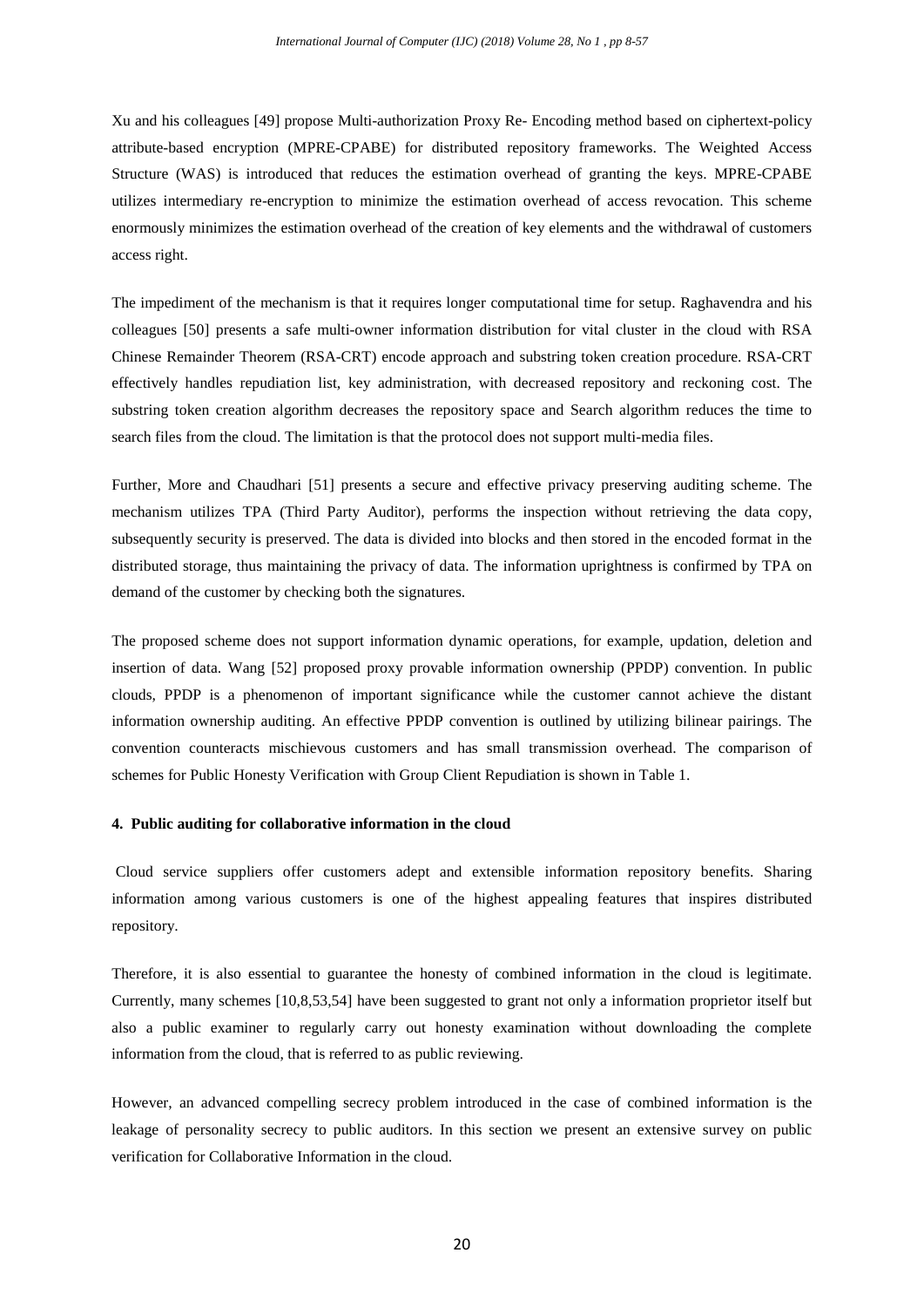| Table 1: Comparison of schemes for public honesty verification with group client repudiation |  |  |  |
|----------------------------------------------------------------------------------------------|--|--|--|
|----------------------------------------------------------------------------------------------|--|--|--|

| <b>Authors</b>                                             | Concept                                                                                                        | <b>Algorithm</b>                                                                                                                    | <b>Advantages</b>                                                                     | <b>Disadvantages</b>                                                                                 |
|------------------------------------------------------------|----------------------------------------------------------------------------------------------------------------|-------------------------------------------------------------------------------------------------------------------------------------|---------------------------------------------------------------------------------------|------------------------------------------------------------------------------------------------------|
| his<br>Jiang<br>and<br>colleagues<br>2016<br>$[14]$        | Efficient<br>public<br>integrity verification<br>with secure group<br>client repudiation.                      | vector commitment,<br>Asymmetric Group<br>Key<br>Agreement,<br>verifier-local<br>revocation<br>group<br>signature.                  | Secure against the<br>collusion attack.                                               | More<br>computation<br>cost.                                                                         |
| his<br>Wang<br>and<br>2015<br>colleagues<br>$[15]$         | verification<br>Public<br>combined<br>for<br>information<br>with<br>effective<br>client<br>repudiation.        | Homomorphic<br>Authenticable Proxy<br>Resignature Scheme<br>(HAPS),<br>Panda<br>mechanism.                                          | Secure<br>User<br>Revocation, Public<br>auditing.                                     | Collusion<br>of<br>repudiated<br>customer and cloud.                                                 |
| Xue and<br>Hong,<br>2014 [30]                              | Dynamic<br>secure<br>group data sharing.                                                                       | Group Initialization,<br>Batch<br>Regulation<br>Authority<br>Administration,<br>Cluster customer<br>addition<br>and<br>elimination. | Lower<br>computational<br>complexity<br>and communication<br>overhead.                | The complexity of<br>encryption<br>and<br>communication<br>is linear with the<br>length of the file. |
| his<br>Luo<br>and<br>colleagues<br>2015<br>$[31]$          | Honesty examining<br>for<br>combined<br>information<br>with<br>safe<br>customer<br>repudiation                 | Public<br>auditing<br>scheme,<br>Polynomial-based<br>authentication tags                                                            | Total overhead is<br>small                                                            | User<br>revocation<br>takes longer time                                                              |
| his<br>and<br>Dong<br>colleagues<br>2015 [32]              | Protected<br>and<br>adaptable<br>information<br>collaboration<br>assistance<br>distributed<br>in<br>computing  | Secure and Scalable<br>Data<br>Collaboration<br>service<br>(SECO) scheme.                                                           | Secure<br>against<br>ciphertext<br>attacks                                            | Data consistency is<br>not achieved.                                                                 |
| his<br><b>Zhang</b><br>and<br>2016<br>colleagues<br>$[35]$ | Efficient chameleon<br>hashing-based<br>privacy preserving<br>auditing                                         | Identity<br>privacy-<br>preserving<br>public<br>auditing<br>protocol                                                                | Identity<br>privacy<br>preserved,<br>low computation<br>cost.                         | Cloud server has<br>large computation<br>cost.                                                       |
| his<br>Dong<br>and<br>colleagues<br>2014 [41]              | Privacy-preserving<br>and secure<br>sharing<br>data<br>in<br>cloud.                                            | System<br>initialization,<br>Encryption,<br>Key generation,<br>Decryption.                                                          | Fragile information<br>access control, safe<br>against conspiracy<br>attack.          | Scheme has to be<br>implemented in real<br>cloud platform.                                           |
| Hwang and<br>his<br>colleagues<br>2015<br>$[36]$           | Short dynamic group<br>signature supporting<br>controllable<br>linkability.                                    | PS-OL scheme.                                                                                                                       | Yields<br>short<br>signature,<br>proves the security<br>features.                     | Privacy is not<br>preserved by global<br>linkability.                                                |
| Yaun and Yu,<br>2015 [38]                                  | Public<br>honesty<br>examining<br>for vital information<br>distribution<br>with multicustomer<br>modification. | System<br>setup,<br>challenge,<br>validation,<br>prove,<br>customer<br>repudiation.                                                 | Large<br>error<br>revelation<br>probability,<br>effective<br>customer<br>repudiation. | Scheme does not<br>achieve reliability<br>and error detection<br>Probability.                        |
| Li<br>and<br>his<br>colleagues 2016<br>$[39]$              | Secrecy-Conserving<br>Public<br>Inspecting<br>Convention<br>for<br>Low-<br>Accomplishment                      | Secrecy-Conserving<br>Public<br>Inspecting<br>Convention.                                                                           | Lightweight<br>computation,<br>supports<br>batch<br>auditing.                         | Additional time cost<br>as the number of<br>chunks increases at<br>the user side.                    |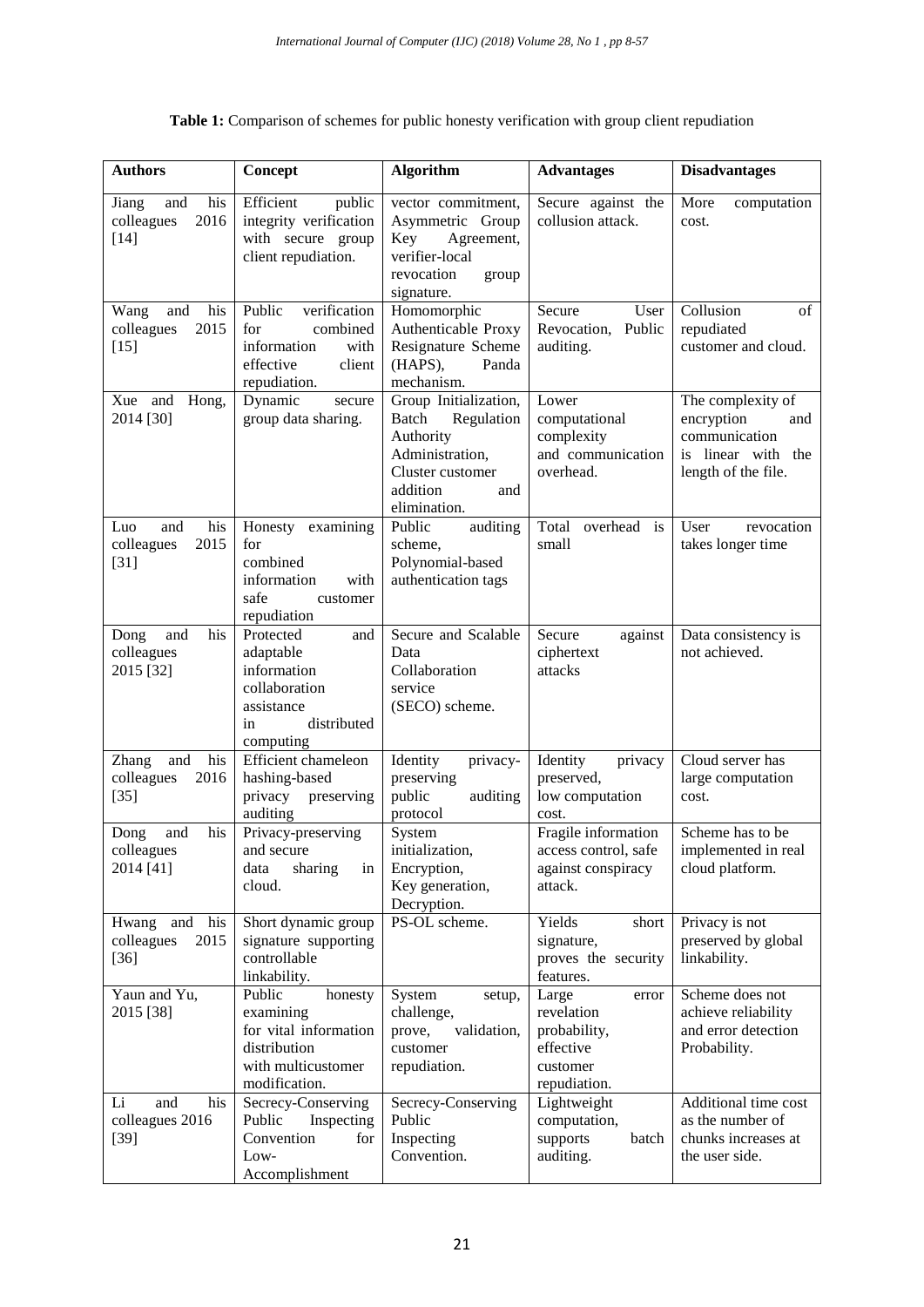|            |        | End                   |                |                   |                |
|------------|--------|-----------------------|----------------|-------------------|----------------|
|            |        | Appliances<br>1n      |                |                   |                |
|            |        | Cloud.                |                |                   |                |
| Xu<br>and  | his    | Multi-authority       | MPRE-CPABE     | Low computational | Longer         |
| colleagues | 2016 ' | reencryption<br>proxy | scheme and WAS | kev<br>of<br>cost | computational  |
| $[49]$     |        | based on CPABE for    | scheme.        | distribution.     | time of setup. |
|            |        | cloud<br>storage      |                |                   |                |
|            |        | system.               |                |                   |                |

#### *4.1 System Model*

The system architecture consists of three entities: the distributed server, a cluster of clients and auditor (see Fig. 4). Batch customers consist of an information possessor and a number of batch clients. The data owner generates combined information in the cloud and allocates it to the batch clients. Each customer of the batch is authorized to retrieve and alter the combined information. The distributed server stores both the combined information and its confirmation metadata (i.e., endorsements) authorized to retrieve and alter the combined information. The distributed server stores both the combined information and its confirmation metadata (i.e., endorsements).



**Figure 4:** System framework consists of the distributed server, a cluster of clients and a public auditor.

Public auditor offers proficient information examining administration or an information client foreign to the batch expecting to utilize the combined data, can freely prove the honesty of joint data cached in the distributed server. When an auditor verifies the sincerity of the combined information, he initially transmits an inspecting challenge to the distributed server. After accepting the inspecting challenge, the distributed server acknowledges to the auditor with a reviewing evidence of the ownership of collective information. Then, the auditor examines the imperativeness of the complete information by proving the accuracy of the verifying proof. Wang and his colleagues [55] introduced a security protecting public evaluating framework for combined information in cloud by the scheme of One Ring to Rule them All (Oruta). Ring signatures are exploited to accomplish validation metadata anticipated to examine the accuracy of combined data. In the proposed protocol, the individuality of the endorser on every chunk in the combined information is maintained unrevealed from the public auditors, who can adequately verify combined data respectability without fetching the complete file. The scheme performs numerous reviewing jobs simultaneously. Limitation of the scheme is that the identity privacy is not preserved and does not support traceability. They have used the system model that is shown in Fig. 4. Shacham and Waters [8] composed two enhanced scheme. The main mechanism is constructed using Boneh-Lynn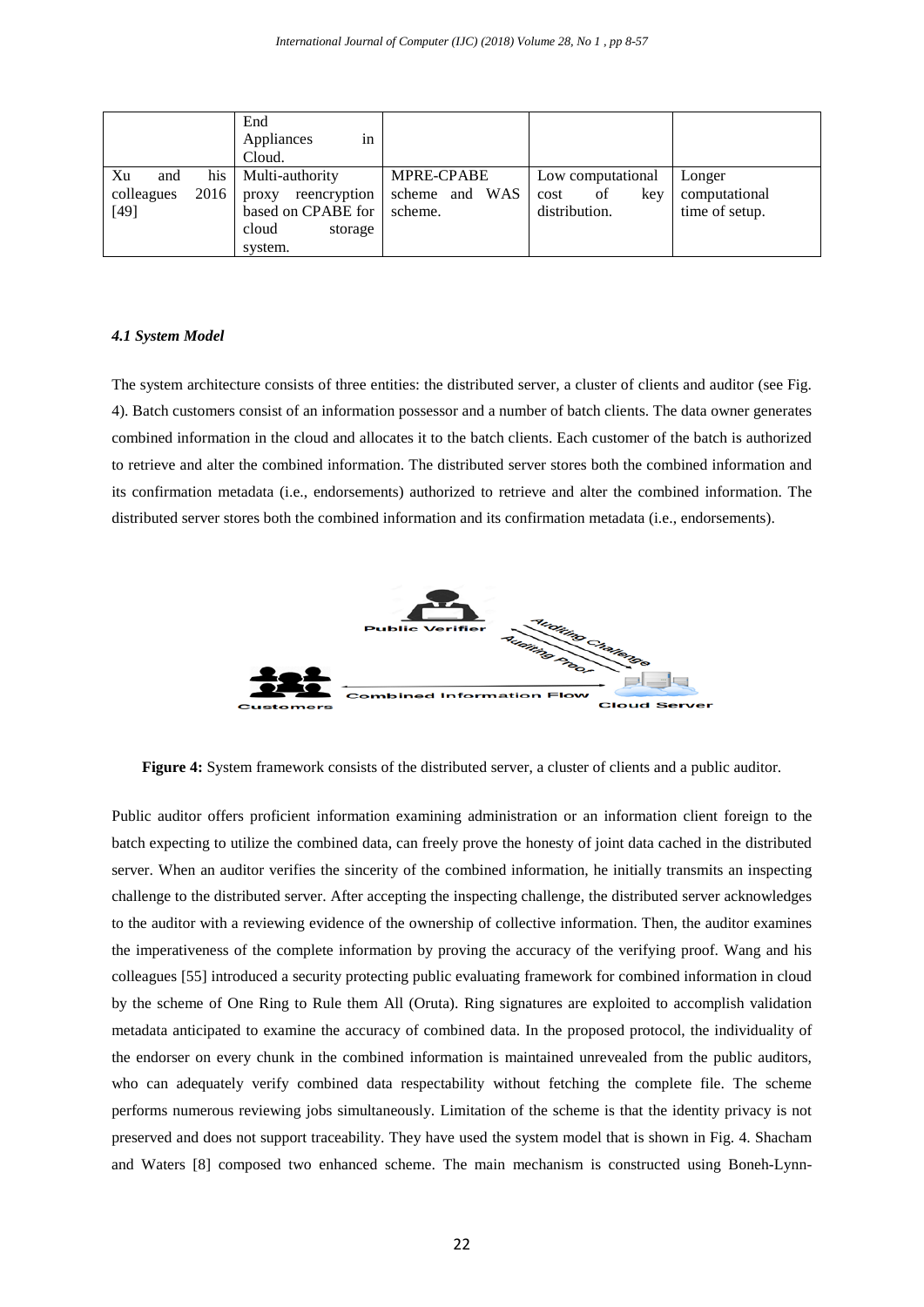Shacham short signatures (BLS) and the second depends on spurious-haphazard functions. Recently, research on network catalogue-based cloud repository systems is performed, namely Chen and his colleagues [54] introduced Remote Data Checking (RDCNC), a protected and effective Remote Data Checking (RDC) mechanism for network catalogue-based cloud repository systems. RDC-NC alleviates current attacks and is able to preserve low correspondence expense of the repair element. The mechanism is computationally reasonable for both customers and servers. The drawback of the mechanism is that the correspondance rate increases directly with the document size. Venugopal and his colleagues [56] use soft computing techniques for data mining applications. A safe distributed storage maintenance is designed by Cao and his colleagues [53] that addresses the issue of fidelity. The scheme supports public honesty confirmation. To totally release the information proprietor from the burden of being on the web after information deployment, a correct repair result is outlined so that no metadata should be produced on the fly for reconstructed information. The analysis shows that the convention has less capacity cost, significant speedy information recovery and similar transmission cost. The scheme does not detect decodability efficiently. Wang [57] proposed an innovative procedure, Uncertainty, to ensure both existence security and cooperative protection with small data deficit. The secrecy model is characterized and the security certification of Uncertainty against both existence leakage and cooperative leakage is measured. It isdemonstrated that the data damage of Ambiguity is lower than the exemplary generality-based anonymization system. An enhanced mechanism *PriView* is built that can accomplish preferable data loss over Ambiguity. The scheme does not include dynamic datasets. One can design tools and approaches which address all aspects of cloud responsibility by using the Cloud Accountability Life Cycle (CALC) and three deliberation layers, proposed by Ko and his colleagues [58]. They have examined responsibility and auditability as an essential viewpoint towards expanding trust in distributed computing. Logging and mapping of virtual machines to physical machines in CALC has not been achieved. A cryptographic construct namely the hourglass schemes [59], empowers customers to check remotely if a server stores documents in a specific target format. Hourglass schemes influence server resource limits to accomplish their security confirmations. Three primary hourglass developments are discussed; two draw on storage-access times as an asset bound, and another on hardness presumptions on the RSA cryptosystem. Xu and his colleagues [60] introduced a Certificateless Proxy Re-encoding mechanism (CL-PRE) for cloud-established information sharing. CL-PRE exceptionally coordinates identification based public key into intermediary reencryption, and dispenses with the key insurance issue in customary identification based encryption; the certificates are not used to ensure the legitimacy of public keys. The overhead of arbitrary re-encryption keys is high. Further Qin and his colleagues [61] introduced a firmly safe and proficient Certificateless Proxy Reencoding mechanism (CLPRE) lacking pairings for cloud based information distribution scenario. The mechanism is inferably IND-CCA reliable in a more robust protected framework. It is observed that the scheme is firmly protected and applicable for cloud positioned information distribution in terms of estimation and transmission overhead for information proprietor, Cloud Service Provider (CSP) and information receiver. Provable information ownership model [62] gives trustworthiness and originality in a vital, multi-client context. By utilizing reliable hardware on the server, Forking and rollback assaults are eliminated. The proposed constructions eliminate client-side storage costs and are relevant for situations in which various users work cooperatively on deployed information. It does not support load-balancing across multiple servers. Considering vital groups in a semi-trusted cloud, Liu and his colleagues [63] designed a protected data distribution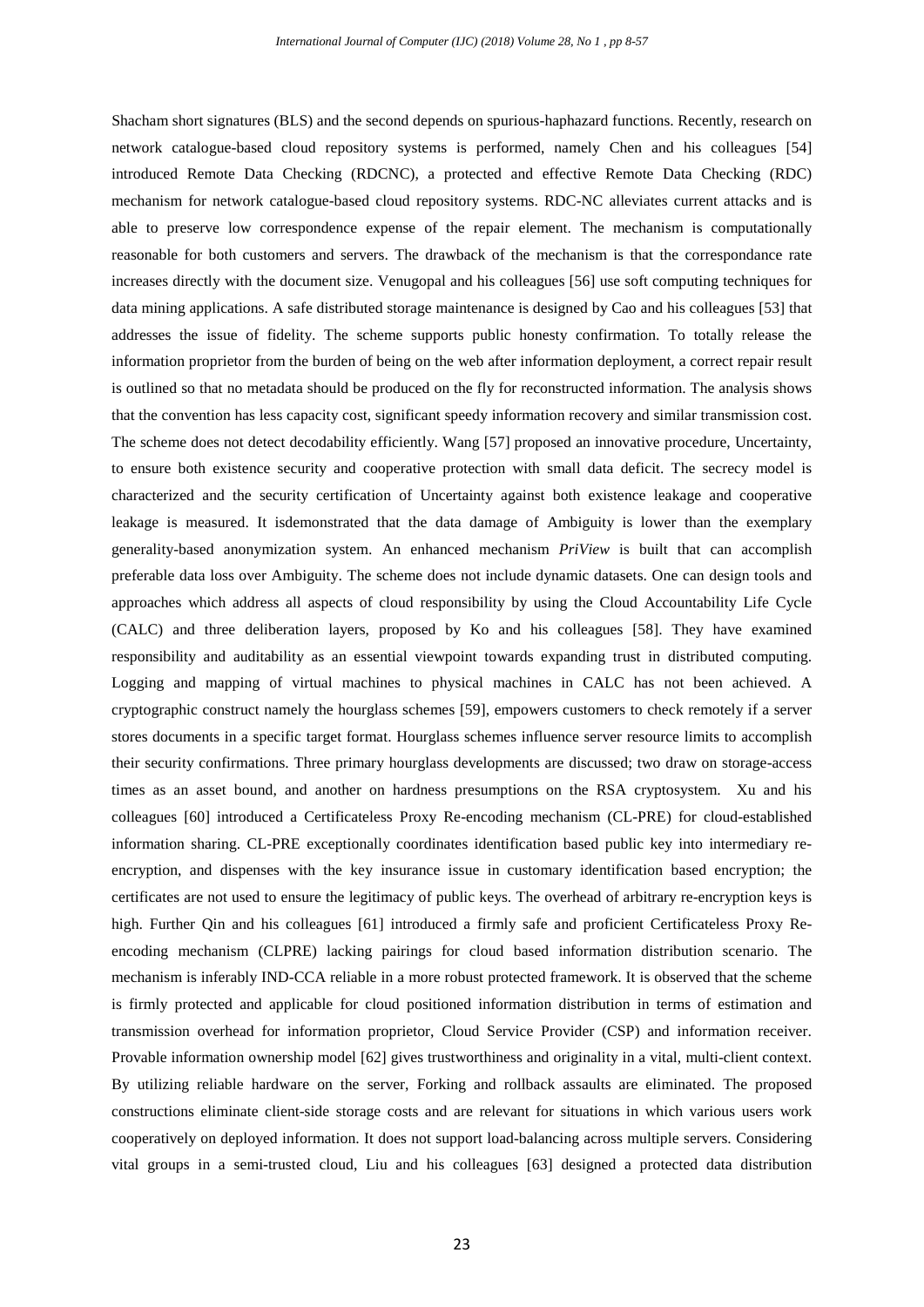mechanism, Mona. Customer repudiation is effectively accomplished through a repudiation record without refreshing the private keys of the rest of the customers. The magnitude and calculation overhead of encoding are consistent and resilient with the number of relinquished clients. The drawback is that it has high estimation overhead. Rasheed and Hassan [64] analyzed the verification of cloud computing in terms of client inspecting prerequisites, standard procedures for secure reviewing and current cloud assistance provider facilities for satisfying review requisites. Client verifying requisites are classified into infrastructure secure evaluation and information safety verification. *TimePRE* framework [65] achieves small-grained fetch control and adaptable client repudiation. Every client's right to retrieve is successful in a pre-decided timeframe and empower the CSP to re-scramble encoded texts. The drawback of the mechanism is that it requires the powerful time periods to be the same for all features related with a client. Yu and his colleagues [66] revised triple verifying systems for collective information in the distributed systems, including two identity secrecy-maintaining reviewing schemes and cloud storage uprightness inspecting system. It is observed that if the distributed server does not authorize its acknowledgement, a dynamic attacker can instigate an assault to breach the repository accuracy. In particular, the attacker can immediately change the cloud information without being distinguished by the reviewer in the auditing stage. A protected digital signature mechanism is proposed to settle this issue. Abbas and Khan [67] have surveyed the methodologies and techniques that are at present being utilized to manage the imperative issue of secrecy. The authors have detailed the scientific classification of the systems that have been utilized to safeguard the security of the current information. There is a need to set up an effective verifying and liability mechanisms. There is a compelling need to construct more adaptable and proficient information examination procedures without trading off on security of the cloud. Considering the issue of identification security and trackability, Yang and his colleagues [68] designed a state-of-the-art structure for information distribution in cloud and formalized the meaning of public verification mechanism for combined cloud information advocating identification security and trackability. The mechanism ensures individuality protection and trackability. The constraint of the mechanism is that there is high computational weight on the group administrator and lightweight authenticator generation has not been addressed. Further to resolve the issue of information honesty confirmation (by an intermediary verifier), Singh and Pasupuleti [69] proposed a convention to perform proficient chunk-level and fragile effective information refresh process on information saved on cloud utilizing a variant Opportunist Certification Tree. The proposed conventions are productive and can resist replay, replace and forge attacks. Overall computation time per task allows the increase in number of auditing tasks. Li and his colleagues [70] proposed a key-revising and authorization developing scheme with void-intelligence protection of the stored documents for safe cloud information examination, which includes void learning evidence frameworks, intermediary re-signature and homomorphic direct endorser. The scheme has low communication and computation cost while maintaining attractive security. The time complexity of key update is linear with the updating times. In order to decrease the workloads of information clients caused due to group client revocation, Cui and his colleagues [71] proposed Server-Aided Revocable Attribute-Based Encryption (SR-ABE) mechanism in which the data client's workloads are delegated to an untrusted server and the client just needs to store a key of constant size. A security framework for SR-ABE is designed. This does not require any protected channels for key transmission. In the decryption stage, information client just needs to perform one exponentiation calculation to decrypt a cipher-text. A Novel and Efficient Public Auditing mechanism [72] for cloud information (NaEPASC), checks the trustworthiness of the information saved in the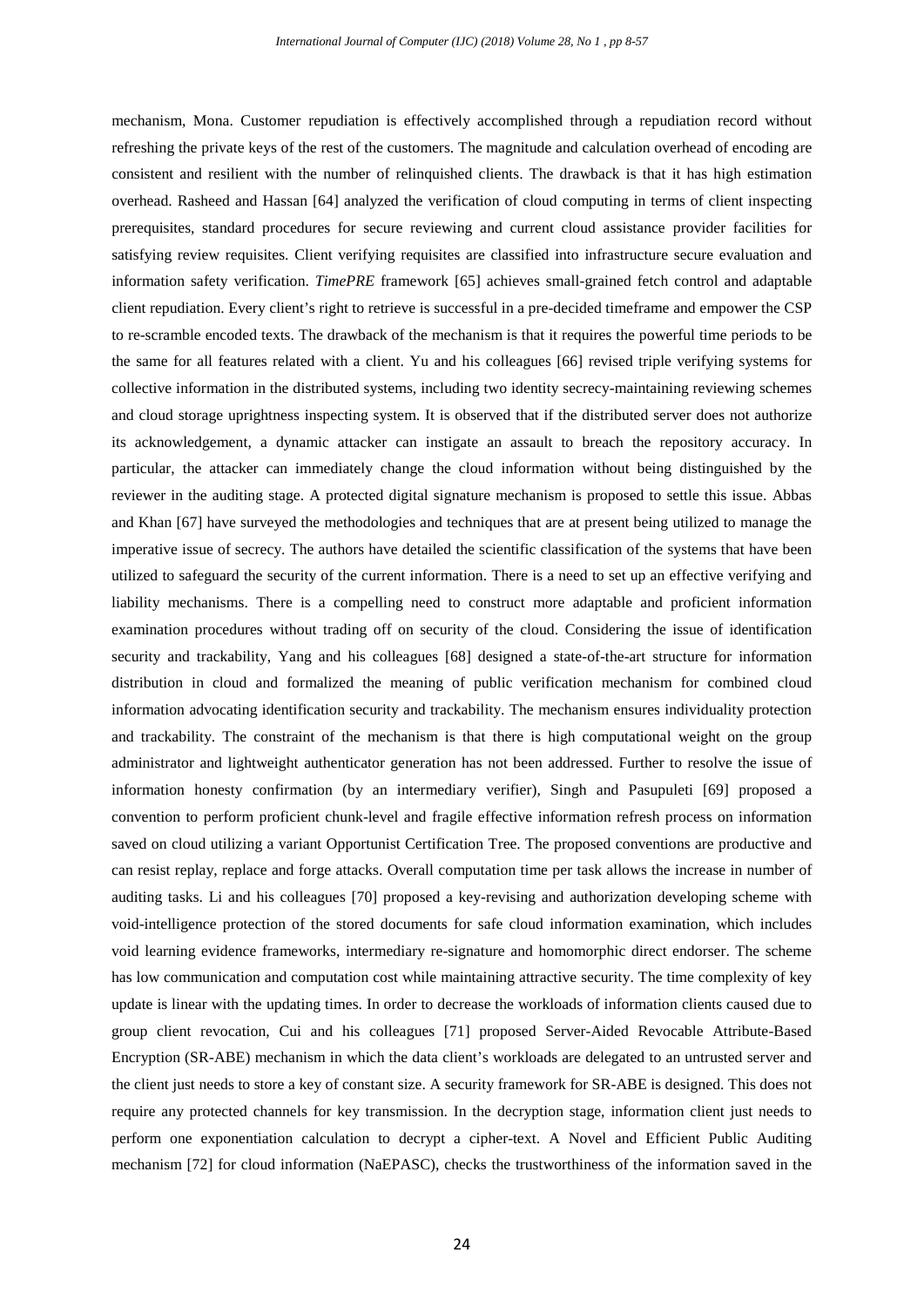cloud. NaEPASC adopts an identity-based aggregate signature, to develop real-time and homomorphic verifiable labels, and the TPA can review the accuracy in favor of the clients. The mechanism eliminates the burden on cloud users of inspecting tasks, and in addition reduces the clients fear of losing their keys. This mechanism is adept and secure in verifying the uprightness of the information stored in the cloud. It has a considerable estimation overhead on the server side and TPA has increased verification time. Raghavendra and his colleagues [73] present most significant single keyword inquiry over encoded cloud information that supports effective and precise search. The scheme supports a considerable number of information documents, decreases token creation time, token repository space and keyword inquiry time. Limitation is that the mechanism does not support index storage space on multimedia. The comparison of schemes for Public Verification of Combined Dynamic Cloud Information is summarized in Table 2.

|  |  |  |  |  |  |  | <b>Table 2:</b> Comparison of schemes for public verification of combined dynamic cloud information. |  |
|--|--|--|--|--|--|--|------------------------------------------------------------------------------------------------------|--|
|--|--|--|--|--|--|--|------------------------------------------------------------------------------------------------------|--|

| <b>Authors</b>      | Concept                               | <b>Algorithm</b>                     | <b>Advantages</b>                         | <b>Disadvantages</b>   |
|---------------------|---------------------------------------|--------------------------------------|-------------------------------------------|------------------------|
| Cao<br>his<br>and   | Secure and Reliable                   | LT codes-based                       | Low storage cost,                         | Decodability           |
| colleagues          | Cloud<br>Storage                      | cloud<br>storage                     | Faster data retrieval                     | detection              |
| 2012 [53]           | Service.                              | service (LTCS).                      |                                           | need to be achieved.   |
| Xu<br>his<br>and    | Secure information                    | Certificateless                      | Eliminates the key                        | Overhead<br>$\sigma$ f |
| 2012<br>colleagues  | Sharing with Public                   | Proxy                                | escrow problem.                           | arbitrary              |
| $[60]$              | Cloud.                                | Re-Encryption                        |                                           | re-encryption<br>keys  |
|                     |                                       | Scheme,<br>multi-                    |                                           | is high.               |
|                     |                                       | proxy CL-PRE and<br>randomized<br>CL |                                           |                        |
|                     |                                       | PRE.                                 |                                           |                        |
| Liu<br>his<br>and   | Safe<br>multi-owner                   | Multi-owner data                     | Constant storage                          | High estimation        |
| 2013<br>colleagues  | information sharing                   | sharing scheme.                      | Overhead.                                 | overhead.              |
| $[63]$              | for                                   |                                      |                                           |                        |
|                     | effective clusters in                 |                                      |                                           |                        |
|                     | the cloud.                            |                                      |                                           |                        |
| Liu<br>and<br>his   | Time-based<br>agent                   | Time-based Proxy                     | Scalable,<br>Fine-                        | Effective<br>time      |
| colleagues          | re-encryption<br>line                 | Re-Encryption                        | grained                                   | periods is             |
| 2014 [65]           | mechanism.                            | (TimePRE) scheme.                    | access control, Data                      | for<br>same<br>all     |
|                     |                                       |                                      | confidentiality.                          | attributes of          |
|                     |                                       |                                      |                                           | the user.              |
| Wang<br>his<br>and  | Safety-protecting                     | Oruta<br>and                         | $\overline{\text{of}}$<br>Identity<br>the | Data freshness         |
| colleagues<br>2014, | verification<br>public                | Homomorphic                          | signer                                    | is not proved.         |
| $[55]$              | for<br>combined<br>information in the | Authenticable<br>$Re-$               | private,<br>kept<br>is                    |                        |
|                     | cloud.                                | signature (HARS)<br>mechanisms.      | supports<br>batch auditing.               |                        |
| his<br>Qin<br>and   | Reliable                              | Certificateless                      | Low computation                           | High<br>storage        |
| colleagues<br>2015, | information                           | Proxy                                | and<br>cost                               | overhead at            |
| [61]                | sharing<br>in<br>public               | Re-encoding                          | communication                             | data owner.            |
|                     | cloud<br>by<br>using                  | (CLPRE)                              | overhead.                                 |                        |
|                     | Agent                                 | scheme.                              |                                           |                        |
|                     | Re-encryption.                        |                                      |                                           |                        |
| his<br>Yang<br>and  | Public verification                   | Key<br>generation                    | Data<br>privacy<br>is                     | High computational     |
| colleagues          | for<br>shared                         | (KeyGen),<br>Proof.                  | achieved.                                 | burden on the batch    |
| 2016 [68]           | information in                        | Verify,<br>Revoke                    |                                           | administrator.         |
|                     | distributed storage.                  | member phase.                        |                                           |                        |
| Singh<br>and        | Public Auditing and                   | Public auditing and                  | Resistant to replace,                     | More computation       |
| Pasupuleti,         | Data Dynamics for                     | dynamic<br>data                      | replay<br>and<br>forge                    | cost at the client     |
| 2016, [69]          | Data<br>Storage                       | update                               | attacks.                                  | side.                  |
|                     | Security                              | scheme.                              |                                           |                        |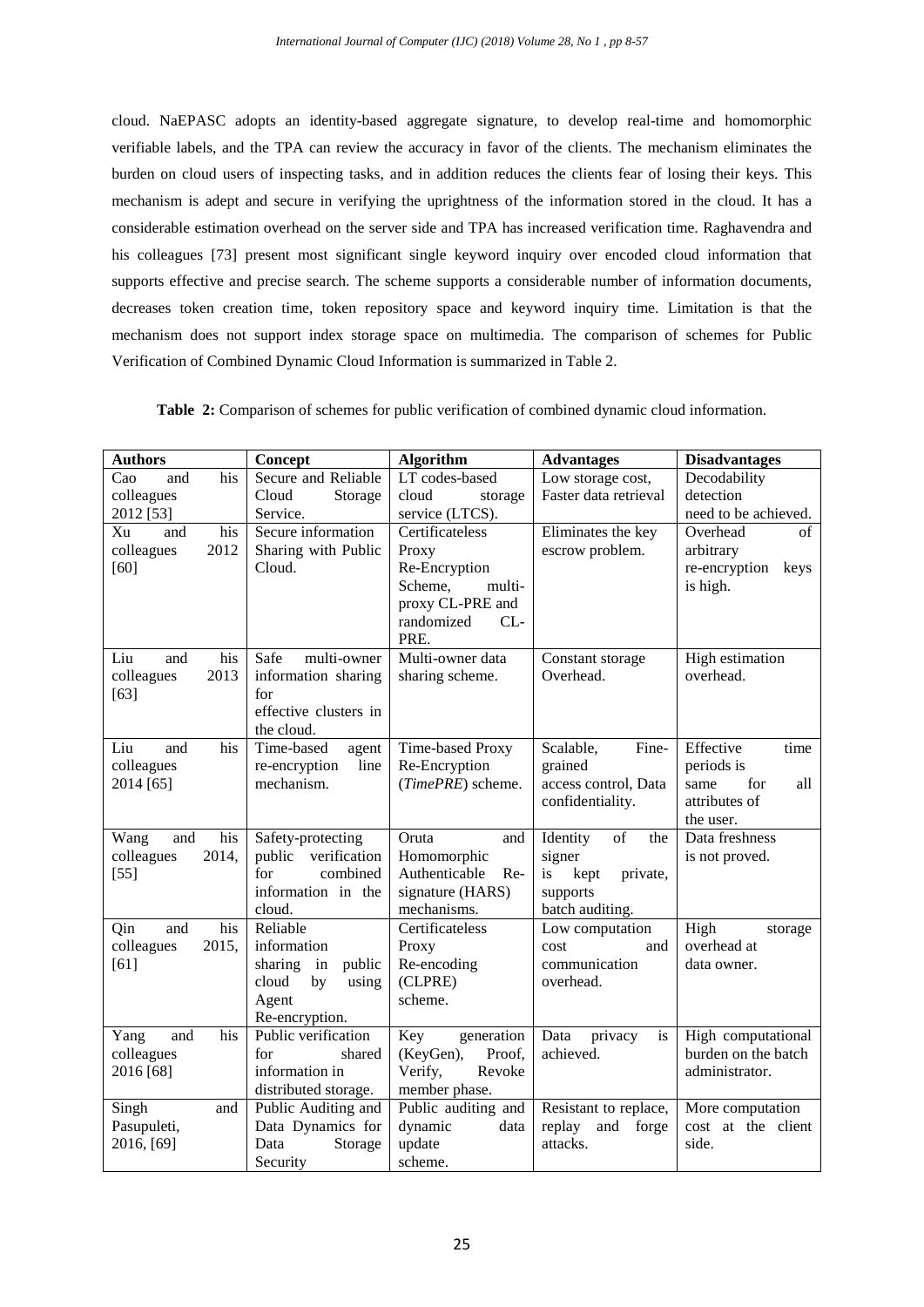## **5. Secure verification and deduplicating information in cloud**

Though distributed repository system has been extensively accepted, it is unsuccessful to furnish some substantial arising needs such as the capabilities of verifying honesty of cloud documents by cloud customers and identifying corresponding documents by distributed servers. In this section we have performed survey based on the problem of honesty verifying and protected deduplication on cloud information.

## *5.1 System Framework*

As shown in Fig. 5. the SecCloud framework has three objects: Cloud customers, distributed servers and verifier. Cloud Customers possess large documents to be hoarded and depend on the cloud for information conservation and estimation. Distributed servers virtualize the assets as determined by the prerequisites of customers and present them as repository pools. Customer achieves the identical checkup with the distributed server to validate if such a document is saved in cloud repository or not before transferring a document. If there is a matching document, another convention called Proof of Ownership is executed among the customer and the distributed repository server. Distributed server acknowledges the customer that it has the same copy of the document and hence does not permit the customer to upload the document. The verifier provides users certain support with uploading and assess their deployed data, and acts like authentication supremacy.



**Figure 5:** Cloud data auditing and deduplication framework.

Li and his colleagues [74] proposed two secure frameworks, SecCloud and SecCloud+ where these two frameworks accomplish both information sincerity and deduplication in cloud. SecCloud considers a verifying object with a provision of a MapReduce cloud, that provides customers some assistance with generating data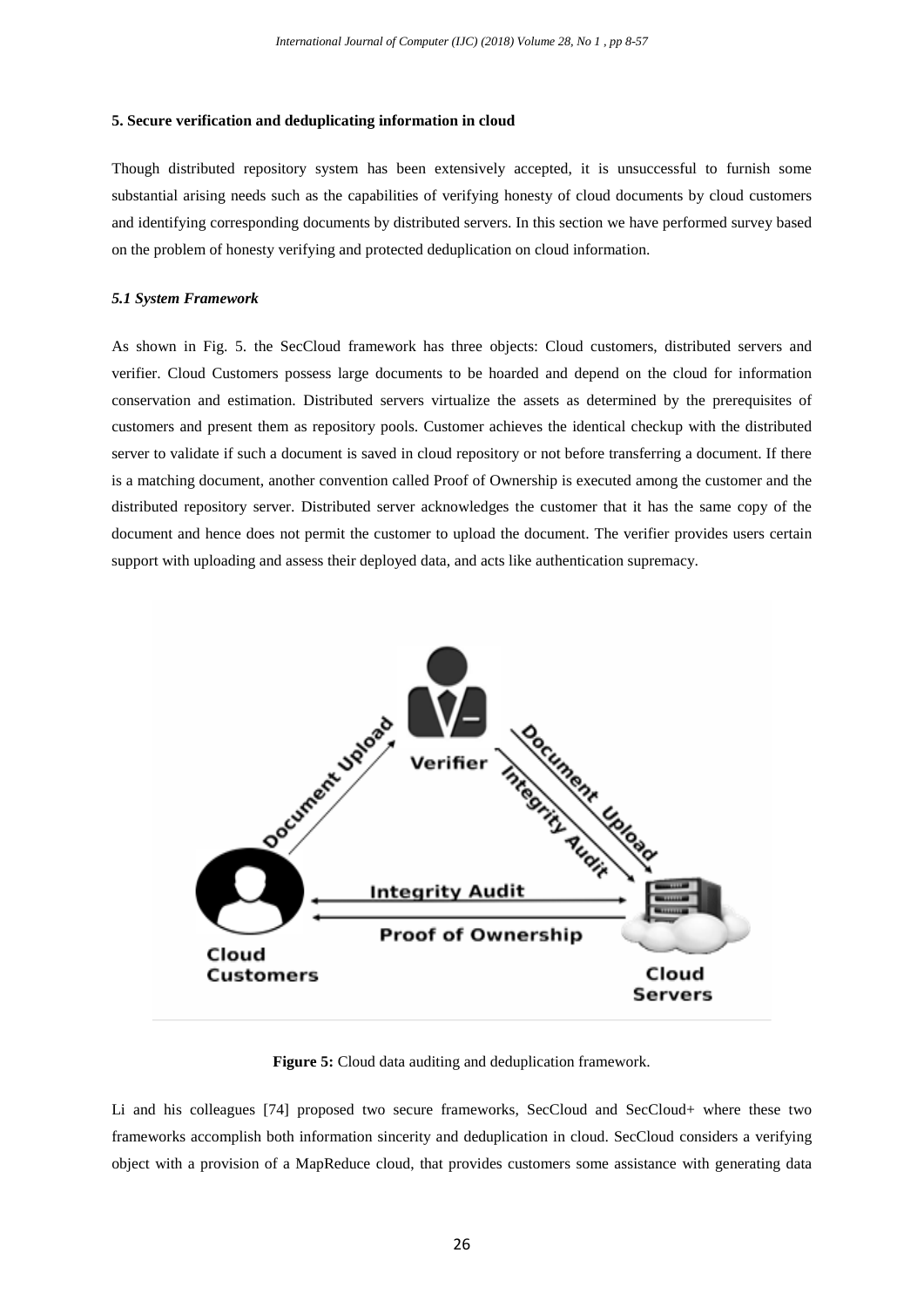tags and in addition examine the sincerity of information that have been saved in cloud. The computation by customer in SecCloud is considerably decreased during the record transferring and evaluating stages. SecCloud+ encodes user's information before deploying, empower honesty verification and safe deduplication on encoded information.

The Seccloud architecture is shown in Fig. 5. Various researchers worked on the issue of integrity and deduplication of information in the cloud. They have proposed efficient deduplication mechanisms, few of them are discussed in this section. Li and his colleagues [75] proposed an approved information deduplication mechanism. They also displayed a few novel deduplication mechanisms encouraging approved duplicate verification in the hybrid cloud architecture. The mechanisms are safe in terms of internal and foreign assaults. Proof generation phase incurs little overhead.

The cloud deduplication frameworks [76], enhance the authenticity of information in the time of accomplishing the secrecy of the clients' deployed information without an encoding convention. The deduplication frameworks are implemented utilizing the Ramp secret allocation mechanism with little encrypting/decrypting cost. Wang and Chen [77] have performed survey on the methods of provable information repository and protected information deduplication.

They have examined systems for verifiable database deploying and the security challenges and solutions. Further, research direction recommended is publicly verifiable ODB, privacy-protecting VDB, user-revocable deduplication. Hur and his colleagues [78] examined server-side deduplication mechanism for encoded information. The procedure grants the distributed server to restrict access to deployed information even when the proprietorship renews actively. This counteracts information spillage to revoked clients and distributed storage server. Further, the proposed mechanism ensures information honesty against any tag irregularity assault. It involves extra computational overhead. Dekey [79], is a proficient and solid focalized key administration conspire for safe deduplication. Dekey employs deduplication among confluent keys and disseminates convergent key portions over various key servers, while safeguarding syntactic protection of convergent keys and secrecy of deployed information. Dekey is implemented utilizing the Ramp secret distribution mechanism with encrypting/decrypting overhead.

In order to accomplish record level and chunk level deduplication, Chen and his colleagues [80] proposed Block-Level Message-Locked Encryption (BL-MLE) scheme. The scheme also accomplishes chunk key administration and verification of possession utilizing a small set of metadata. It does not support proof of storage and is not computationally efficient.

In order to counteract deduplication of unpopular information, Stanek and Kencl [81] introduced intrinsic pressure between storage streamlining techniques and end-to-end encryption. It is resilient to client collusion assaults and never deduplicates unpopular files. The limitation of the scheme is that it has low space-saving efficiency. Extending the work to multi-server scenario, Miao and his colleagues [82] proposed multi-server supported deduplication mechanism using blind signature. The protocol can successfully oppose the conspiracy assault between the distributed server and different key servers. The scheme is secure and successfully opposes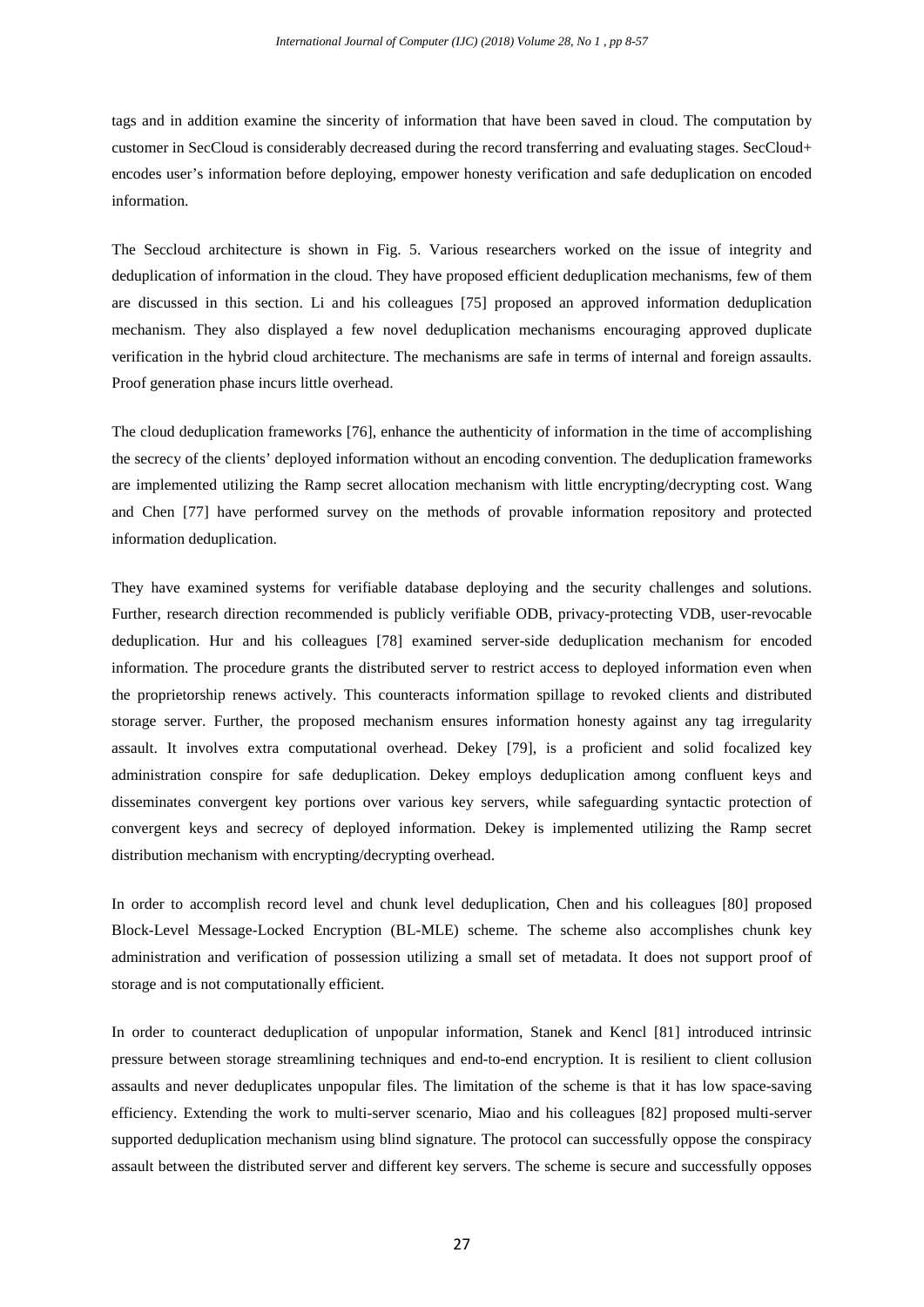the off-line brute force intrusion. It is expensive to record uploading. Zheng and his colleagues [83] proposed secure deduplication system that supports secure deduplication with strong video protection against malicious clients and untrusted cloud.

The algorithm is implemented utilizing RSA-OPRF convention and Threshold RSA-OPRF convention. It supports secure deduplication with resistance to limited information leakage and with guard against brute-force assaults over predictable videos. Computation overhead is high in case of decentralized servers. Yao and his colleagues [84] proposed a secure hierarchical deduplication framework to enhance privilege-based duplicate checks and privilege-based client profiling by the storage server. The framework depends on a novel Hierarchical Privilege-Based Predicate Encryption (HPBPE) protocol. HPBPE is used to create the cryptographic document tokens for copy checks without revealing the clients privilege data to the storage server. An improved mechanism called HPBPE-R is built to support dynamic privilege changes. Min and his colleagues [85] present fingermark administration mechanism called LRU-positioned Token Segregation and Incremental Modulo-K(INC-K) method. LRU-positioned Token Segregation utilizes the idea of tablet and employs admission conditions of the fingermark lookup in organizing fingermarks. It is observed that there is an increase in chunking time and decrease in deduplication ratio. Christian [86] discusses a study of twelve varieties of six ordering systems. It is suggested to implement the Febri model using indexing approaches and examination of learning systems for proficient and precise registering.

Xia and his colleagues [87] have reviewed various approaches of data deduplication. A detailed scientific categorization of the new information deduplication methods is explored that gives thought to significant issues of deduplication-based repository frameworks. As the volume of digital information progress to advance exponentially, there is a requirement for everlasting repository maintenance. Wang and his colleagues [88] proposed I-sieve, a formidable achievement of inline deduplication framework for use in distributed repository. I-sieve has incredible foreground performance contrasted with Internet Small Computer Systems Interface (iSCSI) applications. Moreover, I-sieve is suitable for deduplication in small storage situations, particularly with virtual machine applications.

The limitation of the scheme is that it has extra computational overhead. Considering the security of sensitive data, Raghavendra and his colleagues [89] introduce the Domain and Range Specific Multi-keyword Search (DRSMS) approach that minimizes the inquiry period and token repository space. The technique decreases token repository space and searchable time for top-*k* multi*-*keyword retrieval. It prevents sensitive data leakage and hence better privacy of keywords is achieved. The drawback of the scheme is that it requires more search time on the image data set. A public verifying mechanism [90] for distributed depository frameworks, achieves deduplication of encoded information and information trustworthiness examination inside the system. The distributed server can effectively examine the possession for original proprietors and the reviewer can accurately verify the trustworthiness of deduplicated information. The protocol enhances deduplication of encoded information by utilizing the strategy for intermediary re-encryption and achieves deduplication of information label by combining the labels from various proprietors. The comparison of schemes for Protected Auditing and Deduplicating Information in Cloud is shown in Table 3.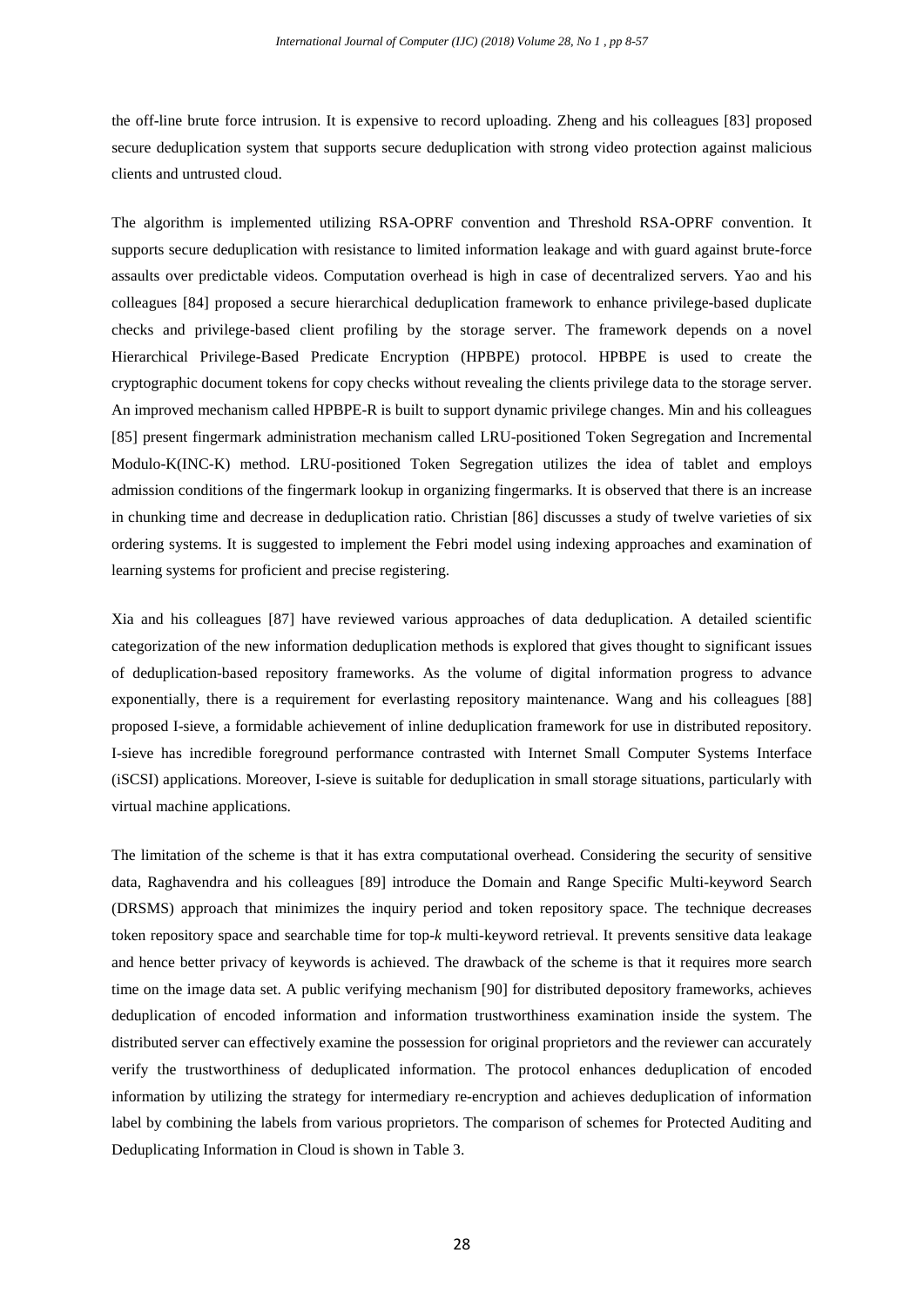| <b>Authors</b>      | Concept               | <b>Algorithm</b>       | <b>Advantages</b>   | <b>Disadvantages</b> |
|---------------------|-----------------------|------------------------|---------------------|----------------------|
| Li<br>his<br>and    | Safe Deduplication    | Dekey, convergent      | Provides secure     | Incurs encoding/     |
| 2014<br>colleagues  | with Efficient and    | key management         | deduplication,      | Decoding overhead.   |
| $[79]$              | Consistent            | scheme,<br>Ramp        | semantic protection |                      |
|                     | Convergent<br>Key     | sharing<br>secret      | of convergent keys. |                      |
|                     | administration.       | scheme                 |                     |                      |
| his<br>Wang<br>and  | Inline<br>High<br>An  | A novel Index table    | Suitable<br>for     | High computation     |
| 2015<br>colleagues  | Performance           |                        | deduplication<br>in | overhead.            |
| $[88]$              | Deduplication         |                        | small<br>storage    |                      |
|                     | System<br>used<br>in  |                        | situations          |                      |
|                     | Cloud Storage         |                        |                     |                      |
| Li<br>his<br>and    | Hybrid<br>Cloud       | Authorized<br>data     | Protected in terms  | Label<br>creation    |
| 2015<br>colleagues  | Approach              | deduplication          | of                  | introduces           |
| $[75]$              | for protection<br>of  | scheme.                | internal<br>and     | cost in the upload   |
|                     | approved              |                        | external            | procedure.           |
|                     | Deduplication         |                        | assaults.           |                      |
| Li and Jin,         | Secure auditing and   | SecCloud<br>and        | Secure              | Increased time cost  |
| 2015 [74]           | deduplicating<br>data | SecCloud+.             | deduplication       | Response.            |
|                     | in cloud.             |                        | on encrypted data.  |                      |
| his<br>Hur<br>and   | Protected             | Deduplication          | Prevents<br>data    | Incurs additional    |
| colleagues          | information           | scheme<br>for          | leakage,            | computational        |
| 2016 [78]           | deduplication with    | encrypted data.        | assures information | overhead.            |
|                     | active<br>ownership   |                        | truthfulness.       |                      |
|                     | administration<br>in  |                        |                     |                      |
|                     | cloud repository.     |                        |                     |                      |
| Stanek and          | Secure Thresholded    | Thresholded<br>Data    | Prevents            | Low<br>space-saving  |
| Kencl, 2016 [81]    | Data                  | Deduplication          | deduplication<br>of | efficiency.          |
|                     | Deduplication<br>for  | Scheme.                | unpopular data.     |                      |
|                     | Cloud                 |                        |                     |                      |
|                     | Storage.              |                        |                     |                      |
| his<br>Chen<br>and  | <b>Block-Level</b>    | <b>Block-Level</b>     | Scheme<br>achieves  | Proposed<br>scheme   |
| colleagues          | Message-              | Message-               | document-level and  | does not<br>support  |
| 2015 [80]           | Locked<br>Encoding    | Locked<br>Encoding     | chunk-level         | proof of storage and |
|                     | for                   | (BLMLE) scheme         | deduplication.      | is<br>less           |
|                     | Safe<br>huge          |                        |                     | computational        |
|                     | Document              |                        |                     | efficient.           |
|                     | Deduplication         |                        |                     |                      |
| his<br>and<br>Zheng | Cloud<br>Encrypted    | <b>RSA-OPRF</b><br>The | Guard<br>against    | High computation     |
| colleagues<br>2016  | Media                 | protocol, Threshold    | bruteforce          | overhead.            |
| $[83]$              | Center with Secure    | <b>RSA-OPRF</b>        | assaults            |                      |
|                     | Deduplication         | protocol               |                     |                      |

**Table 3:** Comparison of schemes for protected auditing and deduplicating information in cloud

# **6. Auditing cloud consistency**

A cloud is a huge-scale distributed system where every chunk of information is duplicated on diversified geographically-distributed servers to accomplish high availability and high performance. Actually, mandated by the Consistency, Availability and Partition tolerance (CAP) principle, many cloud service providers (e.g., Amazon S3) only guarantee weak consistency, such as eventual consistency, for performance and high availability, where a customer can read stale information for an epoch of time. The Domain Name System (DNS) is a popular application that implements eventual consistency. But interactive applications need stronger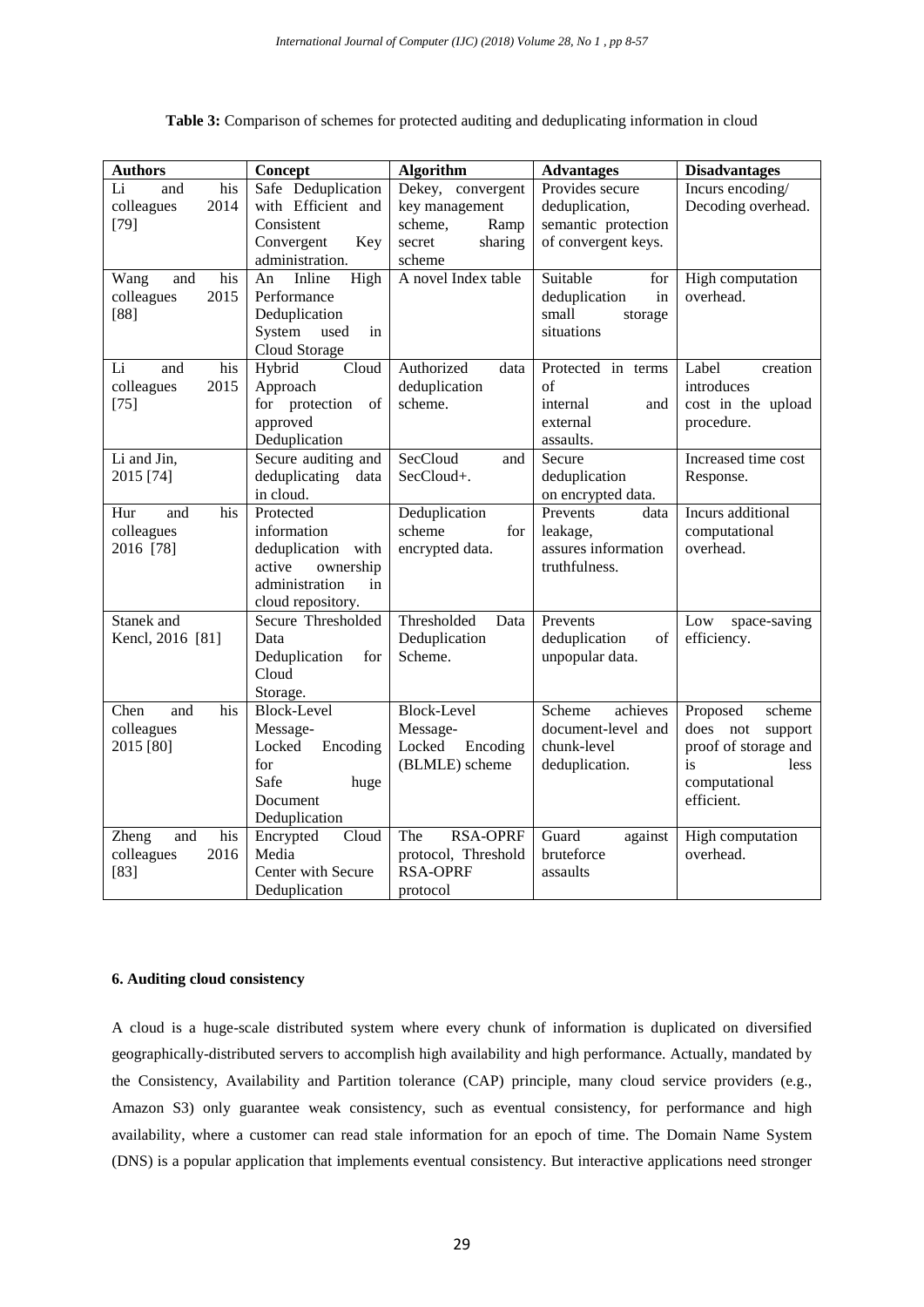consistency assurance. Various applications have distinctive consistency requisites. For example, mail services need monotonic read consistency and read-your-write consistency, but social network services need causal consistency. In this section we present a review on auditing cloud consistency.



**Figure 6:** Auditing Cloud Consistency Framework.

#### *6.1 Auditing Cloud Consistency Framework*

As shown in Fig. 6, Auditing Cloud Consistency framework comprises of an information cloud, various verification clouds. The information cloud, managed by the cloud assistance supplier, is a key-esteem information repository framework, where every bit of information is distinguished by a particular key. To afford consistency-on services, the cloud service provider duplicates the entire information on numerous geographically allocated distributed servers. A verification cloud comprises of a cluster of clients that co-operate on a task, e.g., a file or a program. It is assumed that every client in the verification cloud is distinguished by a particular ID. Before deploying the task to the information cloud, the verification cloud and the information cloud participates in a service level agreement (SLA), which specifies the guaranteed level of firmness that ought to be given by the information cloud. The verification cloud checks whether the information cloud follows the SLA and evaluates the seriousness of infringement. Liu and his colleagues [91] presented an innovative model called Consistency as a Service framework. It incorporates a wide information cloud and many tiny verification clouds that are unique. The information cloud is hosted and monitored by the cloud service providers, while verification cloud is accessed by individual users for the purpose of verification and checking its consistency without any failure. A dual auditing architecture has been built in for effective functioning of the system model. In turn, it depends on a loosely coordinated clock in the auditing cloud. It monitors and measures the number of misbehaviors and its severity. The staleness of significance of a read is also verified and has been designed to expose as many misbehaviors as feasible. Simulations and real cloud implementations have been performed for validation of Heuristic Auditing Strategy (HAS). They have used the system model shown in Fig. 6. Golab and his colleagues [94] have addressed a few issues identified with the confirmation of firmness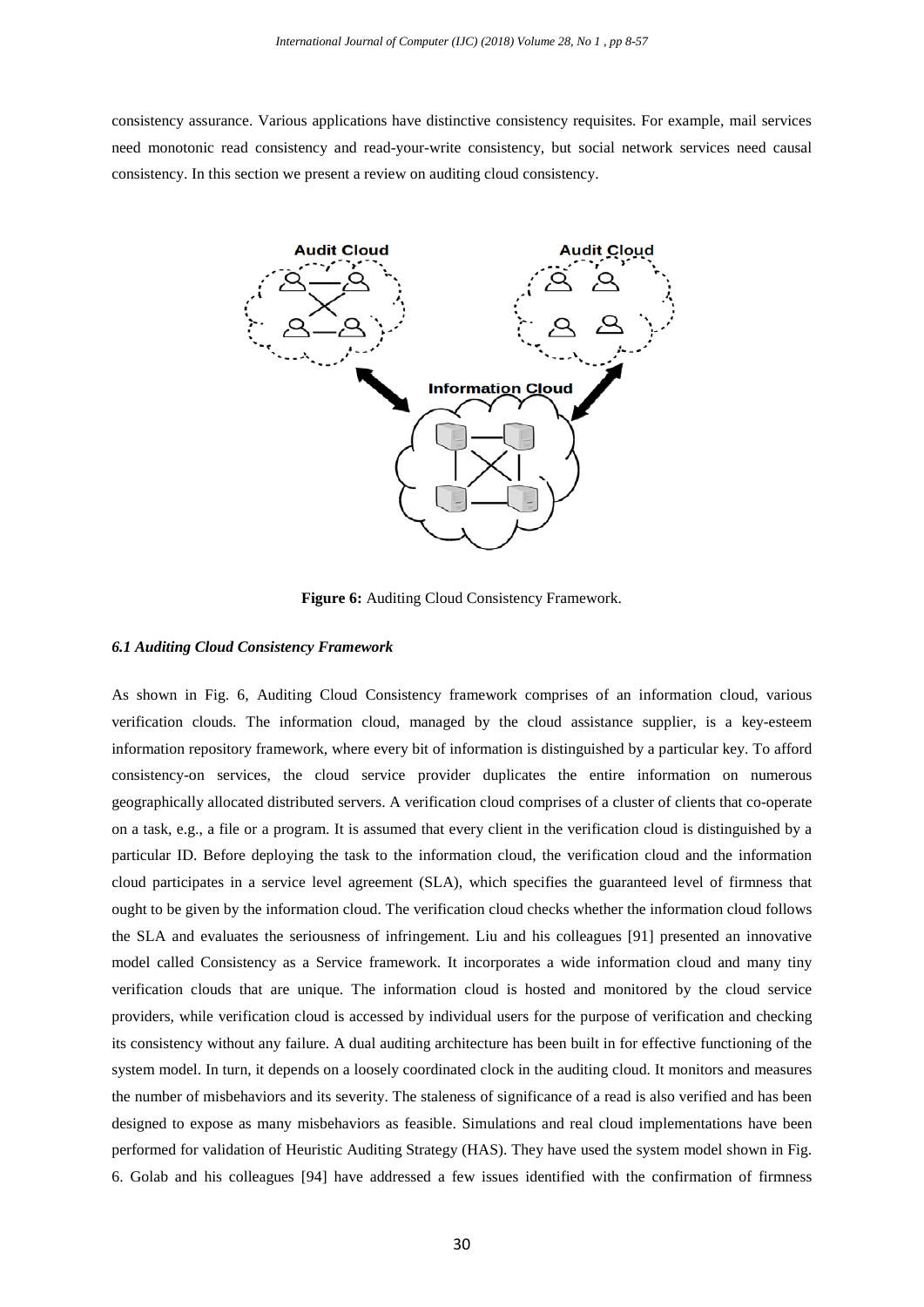features in histories of read/write register procedures. Instructions to perform consistency check online are additionally considered. Quantifying the seriousness of infringement empowers clients and assistance providers to arrange repayments equivalent to the seriousness of infringements. The limitation of the scheme is that it has not addressed *k*-atomicity verification problem. Raghavendra and his colleagues [95] present a technique called Rapid Similarity Search on Metric Space Object Stored in Cloud Environment (RSSMSO) that has build phase, inquiry phase, information transformation and search phase. The RSSMSO method ensures improved inquiry correctness with low communication cost. GentleRain [92] is a convention proposed for executing causal consistency for geo-reduplicated distributed information cache. For an assortment of workloads *GentleRain*  gives very good throughput. The drawback of the protocol is that there is an increase in computation and storage overhead. Phansalkar and Dani [93] discusses on versatile certifications of particular information consistency model. The inconsistency detection logic ensures a prescient and tunable consistency metric with consistency index (CI). Consistency Index based Consistency Tuner (CICT) deals with the guideline of procrastinating the contradictory read procedures to cease it off dropping in the insecure duration. CICT is effectively exploited as workload scheduler. Acknowledgement period is high with a large number of duplicates and huge costs of desired CI. A 3-level security design [96] accomplishes better security improvement of cloud security. Various security challenges, vulnerabilities, assaults and threats that hamper the appropriation of distributed computing are examined. They have investigated different cloud services and also analyzed the security concern of every supplier. Jeevitha and his colleagues [97] have performed review on information storage security and privacy in distributed computing. Different techniques are discussed along with security challenges, advantages and disadvantages. They have performed analysis on information protection issues and secrecy preserving affairs related to distributed computing. The comparison of schemes for Auditing Cloud Consistency is shown in Table 4.

| <b>Authors</b> |       | <b>Concept</b>           | <b>Algorithm</b>      | <b>Advantages</b>  | <b>Disadvantages</b> |
|----------------|-------|--------------------------|-----------------------|--------------------|----------------------|
| Du<br>and      | his   | <b>Scalable Causal</b>   | GentleRain protocol   | Good throughput.   | in<br>Increase       |
| colleagues     | 2014  | Consistency<br>with      |                       |                    | computation          |
| $[92]$         |       | Physical Clocks.         |                       |                    | and<br>storage       |
|                |       |                          |                       |                    | overhead.            |
| Phansalkar     | and   | Tunable                  | CI based selective    | Efficiently        | High response time.  |
| Dani,          |       | consistency              | data<br>consistency   | exploited as work- |                      |
| 2015, [93]     |       | of<br>guarantees         | Model.                | load scheduler.    |                      |
|                |       | selective<br>data        |                       |                    |                      |
|                |       | consistency model.       |                       |                    |                      |
| Liu<br>and     | Wang, | <b>Auditing</b><br>cloud | Local and Global      | Users assess and   | Heuristic Auditing   |
| 2014, [91]     |       | consistency.             | consistency           | select<br>an       | Strategy worsens     |
|                |       |                          | auditing,             | appropriate        | when threshold       |
|                |       |                          | Heuristic<br>Auditing | Cloud Service      | value increases.     |
|                |       |                          | Strategy              | Provider (CSP).    |                      |
|                |       |                          | $(HAS)$ .             |                    |                      |

|  | Table 4: comparison of schemes for auditing cloud consistency |  |  |  |
|--|---------------------------------------------------------------|--|--|--|
|  |                                                               |  |  |  |

#### **7. Provable verification for deployed database**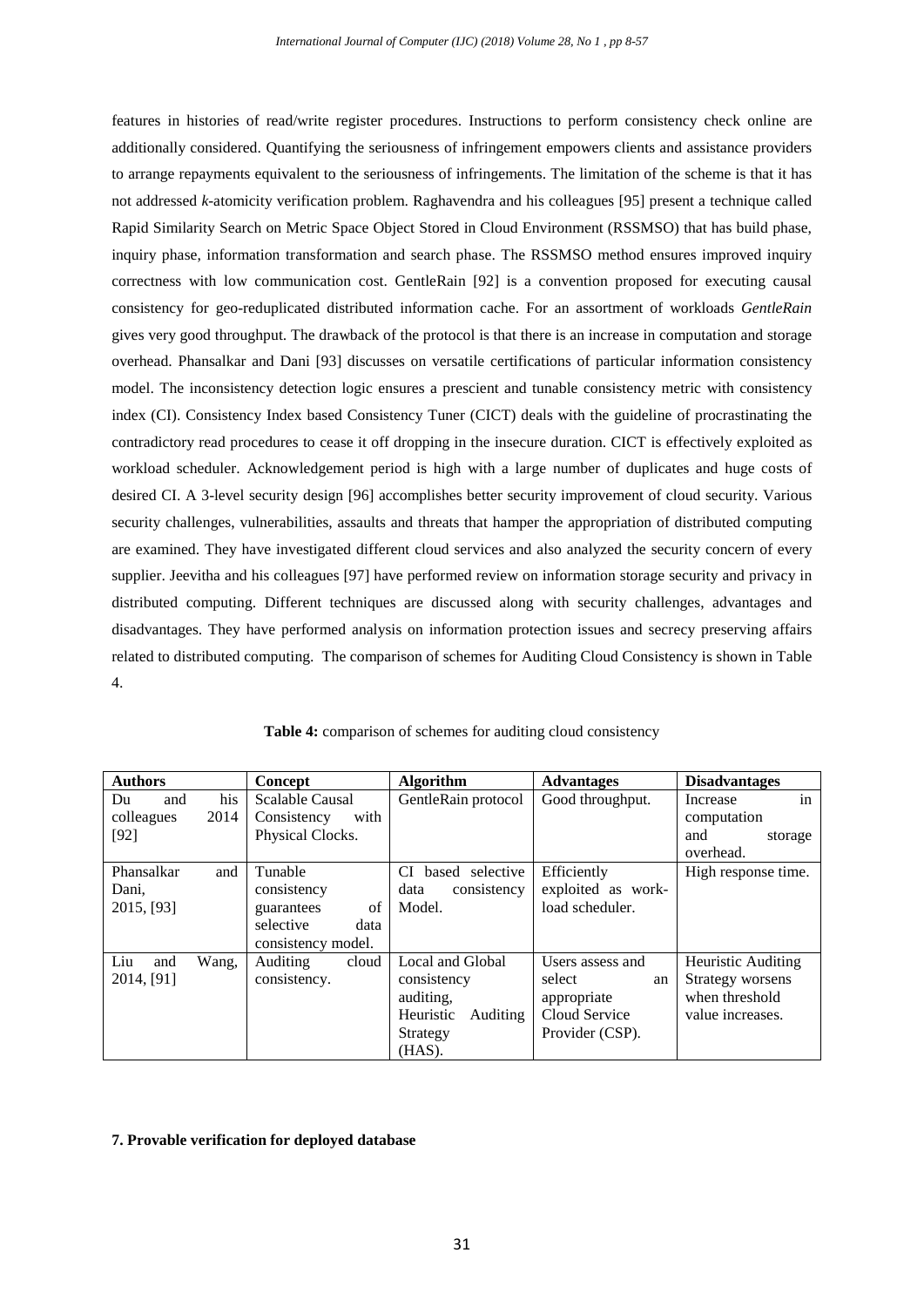The concept of database deploying allows the information proprietor to authorize the database management to a cloud service provider (CSP) that provides numerous database services to various customers. The outsourced database paradigm suffers from security challenges such as secrecy of outsourced data and verifiability of results. In this section we present a review on Provable Verification for Deployed Database.

## *7.1. System Model*

The provable verifying mechanism of deployed database has four objects: the information proprietor, the clients, the cloud service provider (CSP) and the *Arbitration* Center (AC). The construction of provable verifying mechanism is as shown in Fig. 7.

- *Information Proprietor*: The information proprietor is an object who desires to deploy database to the CSP. Besides, he creates a confirmation format utilizing the Bloom filter and Merkle hash tree for checking the honesty of deployed database.
- *Client*: The client is an object that desires to access database services, who may acquire constrained repository volume and estimating capability.
- *Cloud Service Provider (CSP)*: The CSP is incharge of saving the encoded information and gives different database services to clients (e.g., searching).
- *Arbitration Center (AC)*: The AC performs as an unbiased observer to manage the conflict within the customer and the Cloud Service Provider (CSP).

The primitive of database outsourcing has been well studied in the past decades. In this section we have performed review on the existing database outsourcing schemes. Wang and his colleagues [98] present provable verifying mechanism of deployed database that can accomplish the validation of inquiry event regardless of the possibility of the result being null set. In addition, the mechanism provides customary database operations, for e.g., selection and projection. The drawback of the scheme is that it does not support dynamic database. The system model is shown in Fig. 7. Zhu and his colleagues [99] proposed an effective review service for confirming the trustworthiness of an untrusted and deployed repository. The verification service is developed on the methods: chunk constitution, arbitrary sampling and index hash table, assisting verifiable restoration to deployed information and recognition of inconsistency regularly. The audit framework checks the respectability with low computation cost and requires small additional repository to examine metadata.



**Figure 7:** The Deployed Database Architecture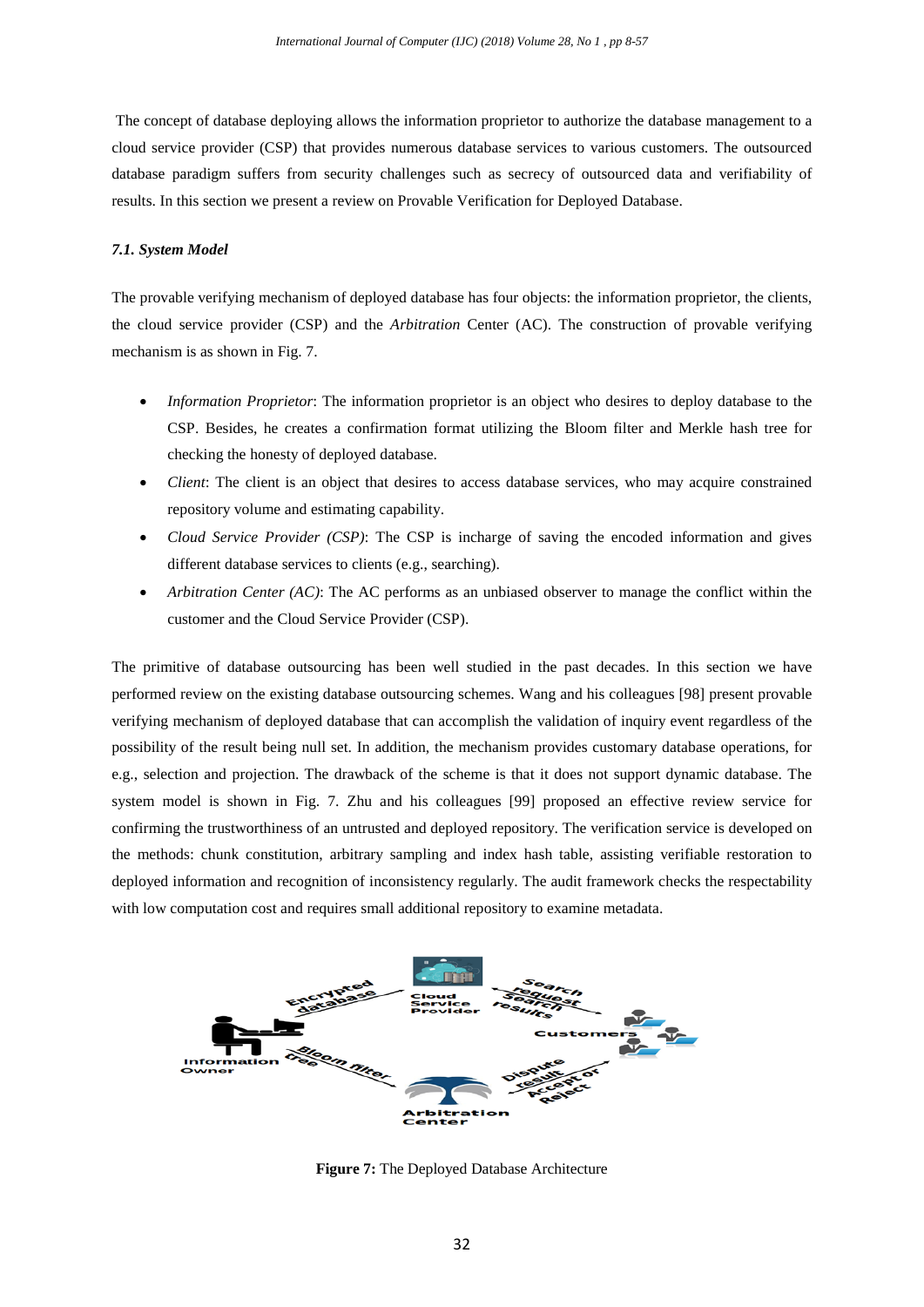A flexible and verifiable search mechanism [100] is designed using invertible Bloom filter to accomplish provability of search result. The proposed mechanism empowers the information proprietor to upload information tuple without the procedure of pre-counting. In this manner, it can improve dynamic information update and is suitable for dynamic deployed database situation. A verifiable search mechanism is developed for multi-client setting by combining multi-party searchable encoding that overcomes conspiracy assault between the distributed server and malignant clients. The proposed mechanism achieves desired security objectives and is cost effective in both data processing and repository overhead. In order to fulfil the prerequisites for cryptographic protocols, Yu and his colleagues [101] proposed verifiable secure outsourcing convention. The secret parameters in these secure computation conventions are well protected. It is demonstrated that these protocols are secure against some known assaults on secret data. A new strategy is exhibited for solving differential equations by integral computation protocol. The limitation of these methods is that they cannot be applied for all differential equations.

When the outsourced database undergoes repeated while small modifications, the customer must re-compute and update the encoded version (ciphertext) on the server at all times. For very huge information, it is remarkably expensive for the resource-constrained customer to perform both operations from scratch. Hence, Chen and his colleagues [102] presented the idea of Verifiable Database with Incremental upgrades (Inc-VDB). Inc-VDB mechanism has enormous proficiency gain when the database experiences repeated while little updations. An extensive Inc-VDB system is introduced by using the naive vector commitment and the encode then-additive MAC method of encoding. A solid Inc-VDB mechanism is presented established on the Computational Diffie-Hellman (CDH) presumption. The Inc-VDB mechanism improves public certifiability and also fulfils the property of accountability. The disadvantage is that the server has high computational overhead.

Working on the outsourced spatial information, Ku and his colleagues [103] introduced a procedure that guarantees both security and uprightness for outsourced spatial information. A restricted spatial transformation technique is utilized based on Hilbert trajectories that encodes dimensional information before deploying and guarantees security.

The mechanism is applied for both *k*-closest neighbor inquiries and dimensional range queries. Solutions are also designed to ensure the freshness of outsourced spatial databases. A comprehensive survey on NoSQL and NewSQL information stores is performed by Grolinger and his colleagues [104] with the goal of giving direction to professionals and investigators to select proper repository and recognizes challenges and opportunities in this field. They have addressed on the storage aspect of distributed computing frameworks, specifically, NoSQL and NewSQL information stores.

Kiran and his colleagues [105] introduced a distributed effective video transfer utilizing LAN caching. The scheme reduces Internet bandwidth by caching frequently accessed cloud server streamed video content with in LAN peers, and uses it for subsequent viewing by itself or other peers in same LAN. It improves the quality of media streaming by multiple folds.

By exploiting the computation capability of Graphics Processing Units (GPU), Jo and his colleagues [106]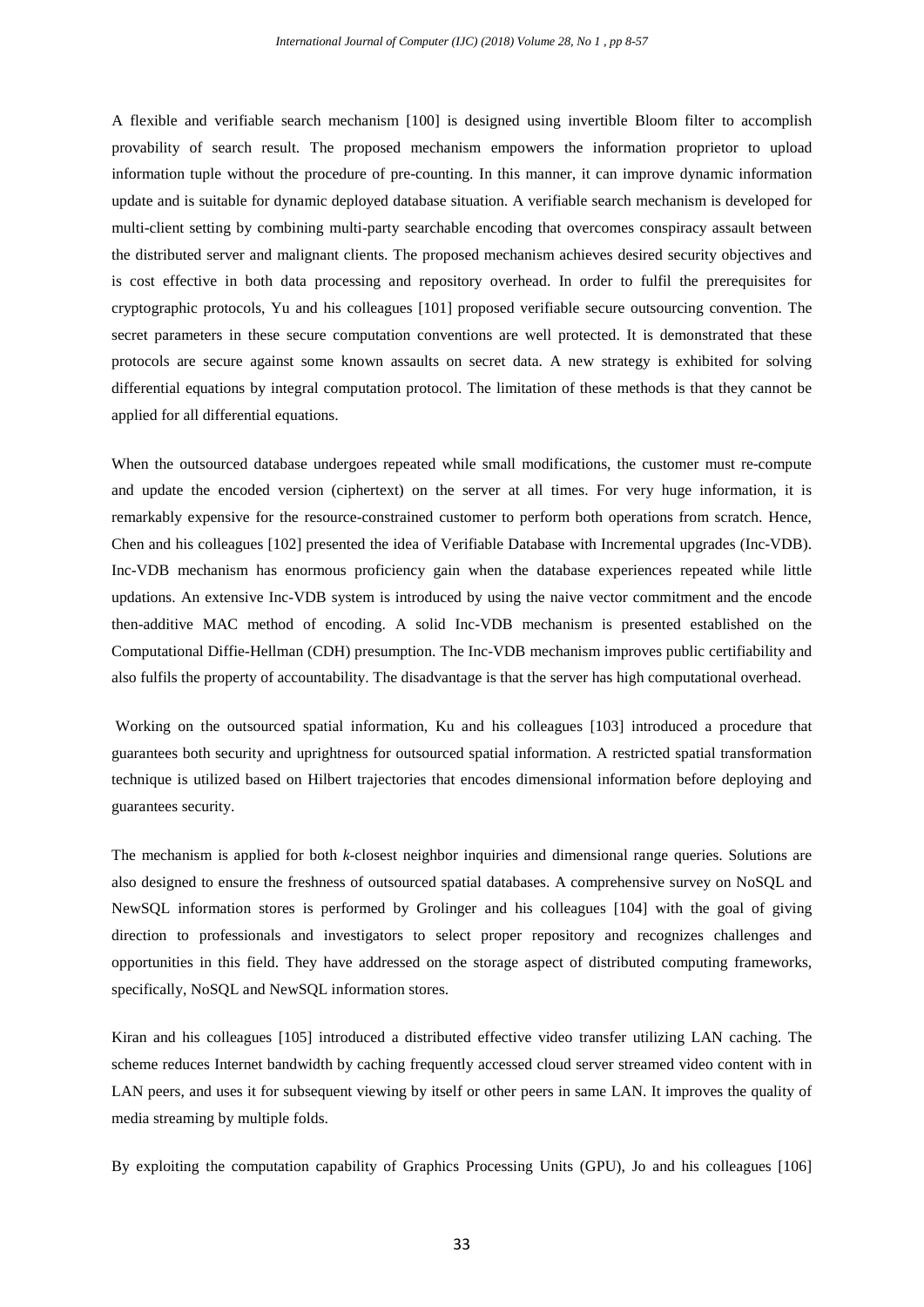proposed the mechanism and implementation of a database framework that encodes and decrypts information by utilizing GPU. The proposed component is fundamentally intended for database frameworks that require information encryption and decoding to improve high security level.

The performance of the database framework is higher by offloading computation to GPU. It demonstrates that encryption and decoding on GPU is better compared with that on CPU and the performance gain is relative to the data size. The framework alleviates the use of CPU, and the overall performance of the database framework is enhanced by offloading substantial encoding and decrypting computation to GPU.

Using database model remodelling, a model [107] is introduced for safeguarding cloud clients information security. The database model is altered utilizing cryptographic and comparative secrecy conserving procedures. Uniform access to database documents is guaranteed for the cloud supplier utilizing effective rebuilding of metadata for the recovery of initial database model.

The scheme does not provide cloud customers presence privacy in private cloud environments. Kohler and his colleagues [108] presents a scientific classification of requirements that Confidentiality Preserving Indexing (CPIs) approaches need to fulfil in classification scenarios along with the essential serviceability and the prescribed level of safety against different attacks. The scientific classification's hidden standards provide techniques to survey CPIs, essentially by connecting attack framework to CPI protection attributes.

Doelitzscher and his colleagues [109] have revised cloud-specific security issues and cloud audits. Conventional reviews need to change to address cloud-specific attributes is discussed. The agent based *Security Audit as a Service* construction has been presented as a solution for the recognized issues. The drawback is that the hash function cannot be applied for too big numbers. Krendelev and his colleagues [110] discuss on procedureconserving encoding mechanism in view of computation coding. Standards of arithmetic coding are examined which form the basis of the algorithm.

Noise behavior approach is executed that builds the algorithm cryptographically substantially and modifications are performed to acquire order protecting hash function. A Verifiable Database (VDB) structure [111] is implemented using vector commitment in view of the binding commitment.

The development is publicly verifiable as well as secure under the Forward Automatic Update (FAU) assault. The mechanism utilizes the bilinear pairing clusters of prime order and hence is additionally effective than Benabbas-Gennaro-Vahlis's mechanism. The public verification has more overhead in this scheme.

A Collaborative Provable Data Possession (CPDP) mechanism [112] is constructed using homomorphic provable acknowledgement and hash token ranking. The security of the mechanism is demonstrated based on multi-prover zero information evidence frameworks. A proficient strategy is presented for choosing optimal specification features to decrease the estimation expenses of users and repository assistance providers. The accomplishment of CPDP mechanism is influenced by the bilinear mapping procedures because of its large complexity. The comparison of schemes for Verifiable Auditing for Outsourced Database is as shown in Table 5.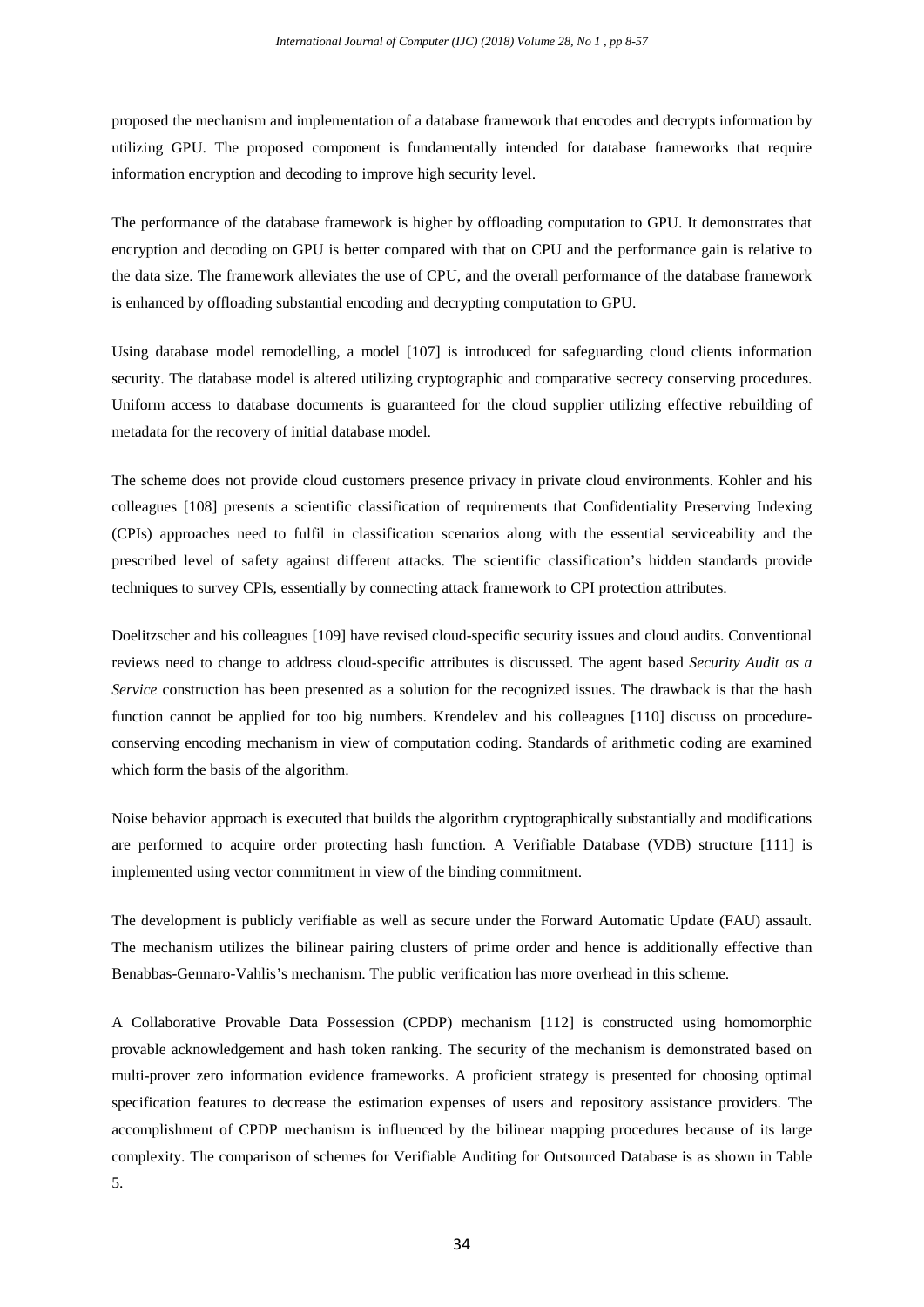| Author                                            | Concept                                                                                         | <b>Algorithm</b>                                                                                          | <b>Advantages</b>                                                        | <b>Disadvantages</b>                                                     |
|---------------------------------------------------|-------------------------------------------------------------------------------------------------|-----------------------------------------------------------------------------------------------------------|--------------------------------------------------------------------------|--------------------------------------------------------------------------|
| his<br>Chen<br>and<br>colleagues<br>2014 [102]    | <b>Provable Estimation</b><br>over<br>substantial<br>Database<br>with<br>Cumulative<br>Updates. | Incremental<br>Verifiable Updates<br>(Inc-VDB) Scheme.                                                    | Huge<br>efficiency<br>gain,<br>supports<br>public verifiability.         | Server has more<br>Computational<br>overhead.                            |
| his<br>Wang<br>and<br>colleagues<br>2015 [98]     | Provable<br>Verification for<br>Outsourced<br>Database.                                         | Verifiable Auditing<br>Scheme.                                                                            | Achieves<br>correctness<br>and completeness of<br>search results.        | Does<br>support<br>not<br>dynamic<br>Database.                           |
| his<br>Yu<br>and<br>2015<br>colleagues<br>$[101]$ | Secure outsourcing<br>scientific<br>of<br>Computations.                                         | Verifiable<br>secure<br>outsourcing<br>protocol.                                                          | in<br>Parameters<br>abstract and linear<br>equations are<br>protected.   | Methods cannot be<br>applied<br>for<br>all<br>differential<br>equations. |
| his<br>Wang<br>and<br>colleagues<br>2016 [100]    | Verifiable<br>search<br>for<br>outsourced<br>Database.                                          | Flexible<br>and<br>verifiable<br>scheme.<br>search<br>Verifiable<br>search<br>scheme<br>for<br>multiuser. | efficient<br><b>Supports</b><br>data update,<br>cost<br>efficient.       | computation<br>More<br>overhead<br>at<br>the<br>client side.             |
| his<br>Chen<br>and<br>2015<br>colleagues<br>[111] | Publicly Verifiable<br>Databases<br>with<br>Efficient<br>Updates.                               | Setup,<br>Query,<br>Verify, Update.                                                                       | Secure under the<br><b>Forward Automatic</b><br>Update (FAU)<br>Assault. | More auditing time.                                                      |

**Table 5:** comparison of schemes for verifiable auditing for outsourced database.

# **8. Cloud repository auditing with key-disclosure protection**

Existing auditing conventions are all based on the supposition that the client's private key for verifying is certainly protected. Nevertheless, such supposition may not continually be retained, due to the possibility of weak sense of security settings at the customer. If such a private key for verification is disclosed, most of the existing verification conventions would surely become inefficient to work. Therefore, how to deal with the client's private key disclosure for cloud repository verification is really a critical issue. In this section, we review Cloud Repository Auditing with Key-Disclosure Protection.

# *8.1 System model*



**Figure 8:** The system architecture of cloud repository auditing.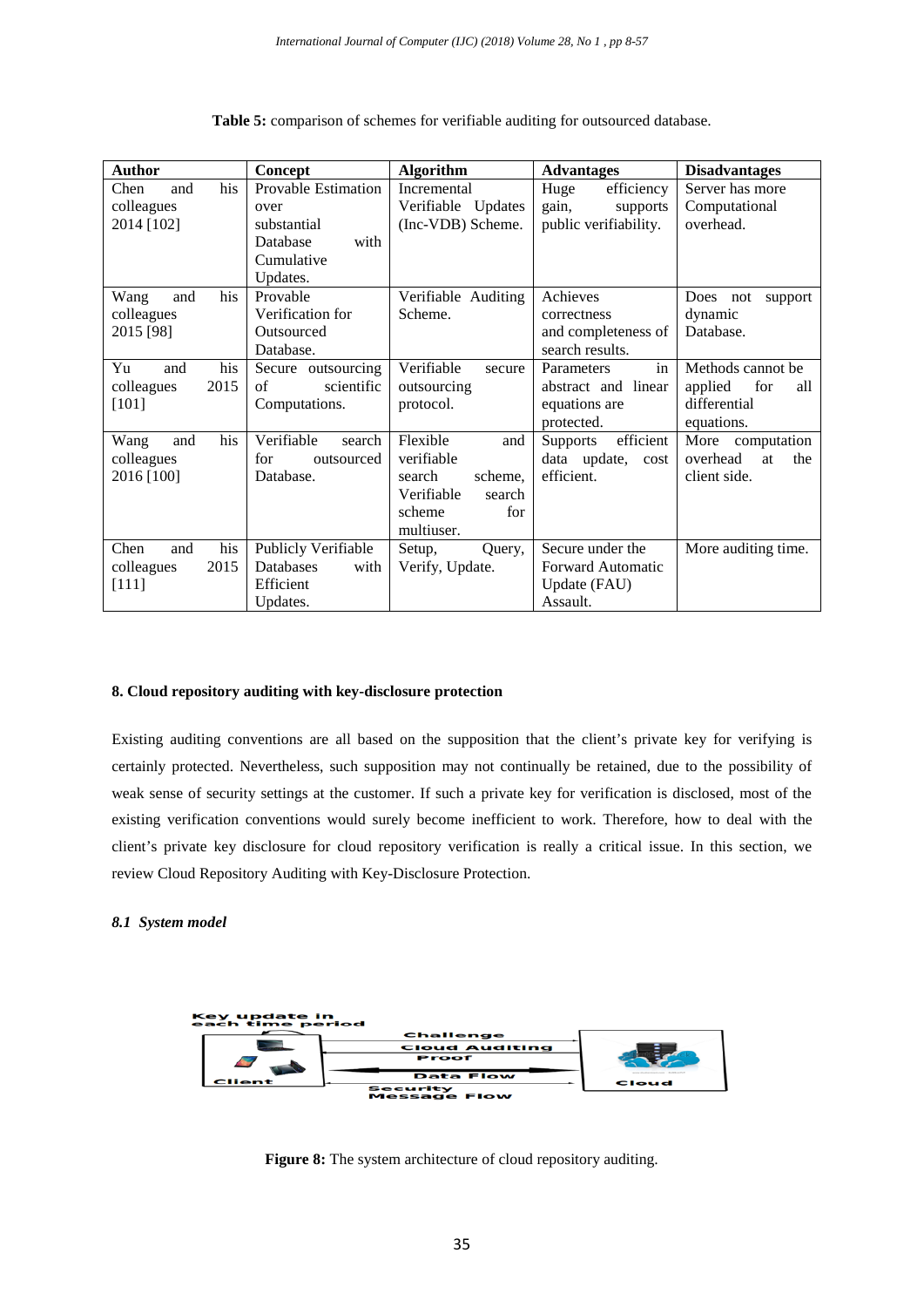A verifying framework for safe cloud repository is shown in Fig. 8. The framework includes two entities: the customer (documents proprietor) and the cloud. The customer creates documents and transfers these documents along with relating proofs to the cloud. Every document is additionally isolated into different chunks. The customer can occasionally verify the honesty of his documents saved in cloud. The duration of documents saved in the cloud is separated into  $(T + 1)$  time duration (from 0-th to  $T<sup>th</sup>$  time durations). In this framework, the customer upgrades his private keys for distributed repository examining toward the termination of every session, yet public key is dependably unaltered. The cloud is permitted to obtain the customer's private key for distributed repository verification in one assured time duration. It implies the private key disclosure can take place in this scheme.

Yu and his colleagues [113] proposed a verifying convention with key disclosure flexibility. In this convention, the sincerity of the information already saved in cloud is checked regardless of the fact that the customer's present private key for cloud repository verification is revealed. The impairment of the customer's key disclosure in cloud repository verification is addressed. An appraiser system is built to improve the advancing security and the feature of blockless provability. The system model is shown in Fig. 8. Identification based Cloud Information Uprightness verifying convention (ID-CDIC) [114] preserves irregular-sized document blocks and public verification. It is secure under the RSA presumption with considerable public advocators in the random oracle framework. The drawback is that the protocol has little cost of tag generation.

An online/offline signcryption mechanism provides confidentiality and authentication simultaneously, hence considering these benefits, Yan and his colleagues [115] presents a key-disclosure free online/offline signcryption mechanism. In the random oracle framework, the protocol is verified to be alike in contrast to versatile selected ciphertext assaults and existentially unforgeable contrary to selected information assaults. An enhanced protocol is constructed, that needs none of the recipient's public knowledge in the offline stage. The limitation is that the protocol sacrifices performance while needing none of the recipient's public information in the offline stage. Yu and his colleagues [116] proposed an enhanced Remote Data Possession Checking (RDPC) convention by using few methods involving the document name and the chunk series numbers in producing a label. It uses spurious arbitrary behavior to alter the computative signature algorithm. The arbitrary sampling method is used to give probabilistic auditing. The proposed convention is secure and efficient. The drawback is that the protocol has very high tag generation cost.

Software-based attacks (e.g., malware) pose a huge threat to cryptographic software as they can compromise the related cryptographic keys in their totality. Hence, Dodis and his colleagues [117] proposed Key-protected Symmetrical Key scheme. The practicality of the protocol is outlined with an evidence-of approach implemented in the Kernel-based Virtual Machine (KVM) domain. The scheme is built utilizing five algorithms: Key Generation, Device Key-Update, Computer Key-Update, Encryption and Decryption. It mitigates the catastrophe created by repeated attacks contrary to cryptographic software. Limitation of the scheme is that it has more communication cost due to the Device Key-Update module to the Computer Key-Update module.

Considering batch applications and mitigating the effect of key disclosure, Lin and his colleagues [118] presents an identification based key-isolated multi-signature mechanism. Every customer can intermittently refresh his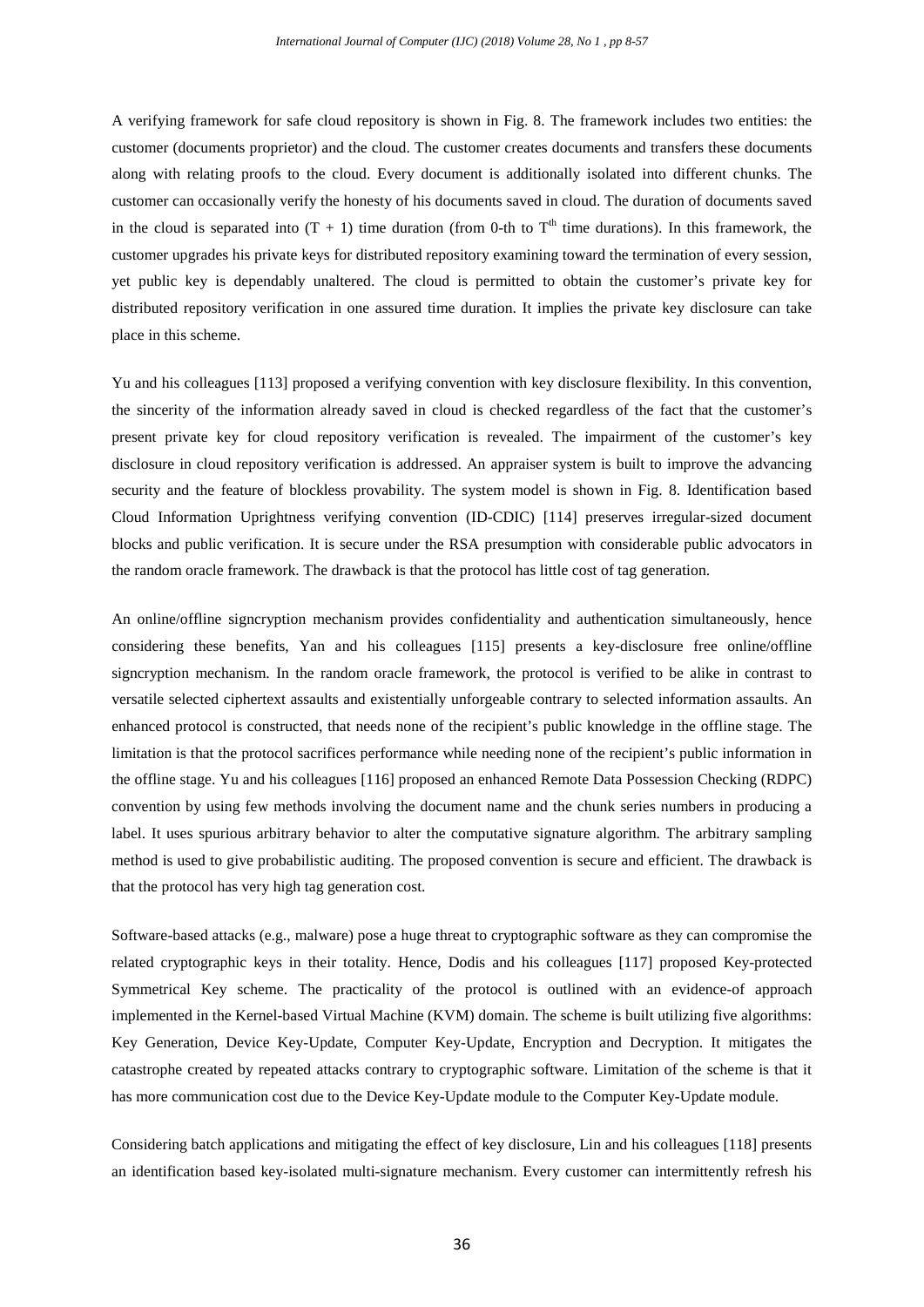secret key and at the same time the public key remains unaltered. The mechanism has the features of absolute time durations and arbitrary approach key-restores. Performance analysis shows that it has better proficiency and demonstrates its protection of unforgeability in contrast to empirical fabrication under versatile chosen information assaults in the random oracle framework. A problem-free, steady rate and task established Software as a Service cloud framework [119] is discussed along with the trustworthiness checking schemes, with specific target convex optimization issue. In the security model, the inherent structures of the streamlining issues are utilized to accomplish productive integrity certification. The suggested configuration gives generous data processing preservations on the customer side and presents negligible cost on the cloud side. The system guarantees strong honesty confirmation with immense proficiency on both the customer and the cloud sides. The protocol introduces marginal overhead on the customer side.

To ensure the information repository security in distributed computing, Sookhak and his colleagues [120] presents an effective remote information examination plan. The divide and conquer table permits the examiner to review the huge scale information and accomplish a substantial number of insert and erase operations with least calculation cost on the examiner and server. The scheme is not applicable for distributed servers. The advantage of the protocol is that it incurs least data processing overhead on the verifier and server. The scheme does not perform optimized number of divisions in the divide and conquer table. Forward-secure signatures diminish the damage of key exposure, hence Yu and his colleagues [121] presents a mechanism to incorporate forward-secure and personality established primitives into untrusted restore situations. The proposed plan is demonstrated to be forward-protected and update protected in the random oracle framework supporting the CDH supposition. The limitation is that the key update time and verifying time have logarithmic complexities.

Zhang and his colleagues [122] proposed a Safe Certificateless Public Sincerity Verification (SCLPV) mechanism. The SCLPV concurrently supports certificateless public confirmation and protection against vindictive evaluators to confirm the trustworthiness of deployed information in Cyber-Physical-Social Framework (CPSS). The transmission overhead bounded by the evaluator and the distributed server of the SCLPV is independent of the volume of the refined information, the examiner need not manage certificates. TPA cannot concurrently manage numerous confirmation jobs from distinct CPSS customers and diverse distributed servers. In order to preserve the confidentiality, honesty, and authenticity of the information, Zhou and his colleagues [123] presents an Efficient and Secure Data Repairing (ESDR) paradigm. ESDR is constructed by utilizing regenerating code and certificateless signcryption technique. The signcrypt preprocessing advances security and proficiency remarkably. The scheme is feasible and productive to secure information repairing in distributed storage. The disadvantage of the scheme is that the data stored on every other data center is slightly more than the size of the original data.

Liu and his colleagues [124] suggests a new two-element information security preservation scheme for distributed repository framework, in which an information owner is permitted to encode the information with learning of the identification of a recipient just in the time the recipient is prescribed to employ both his/her private key and a safety gadget to fetch the information. The proposed mechanism upgrades the privacy of the information, as well as handles the repudiability of the gadget. The drawback of the protocol is that it does not support multiple revocability for device and revocability for identity factor. Wang and his colleagues [125]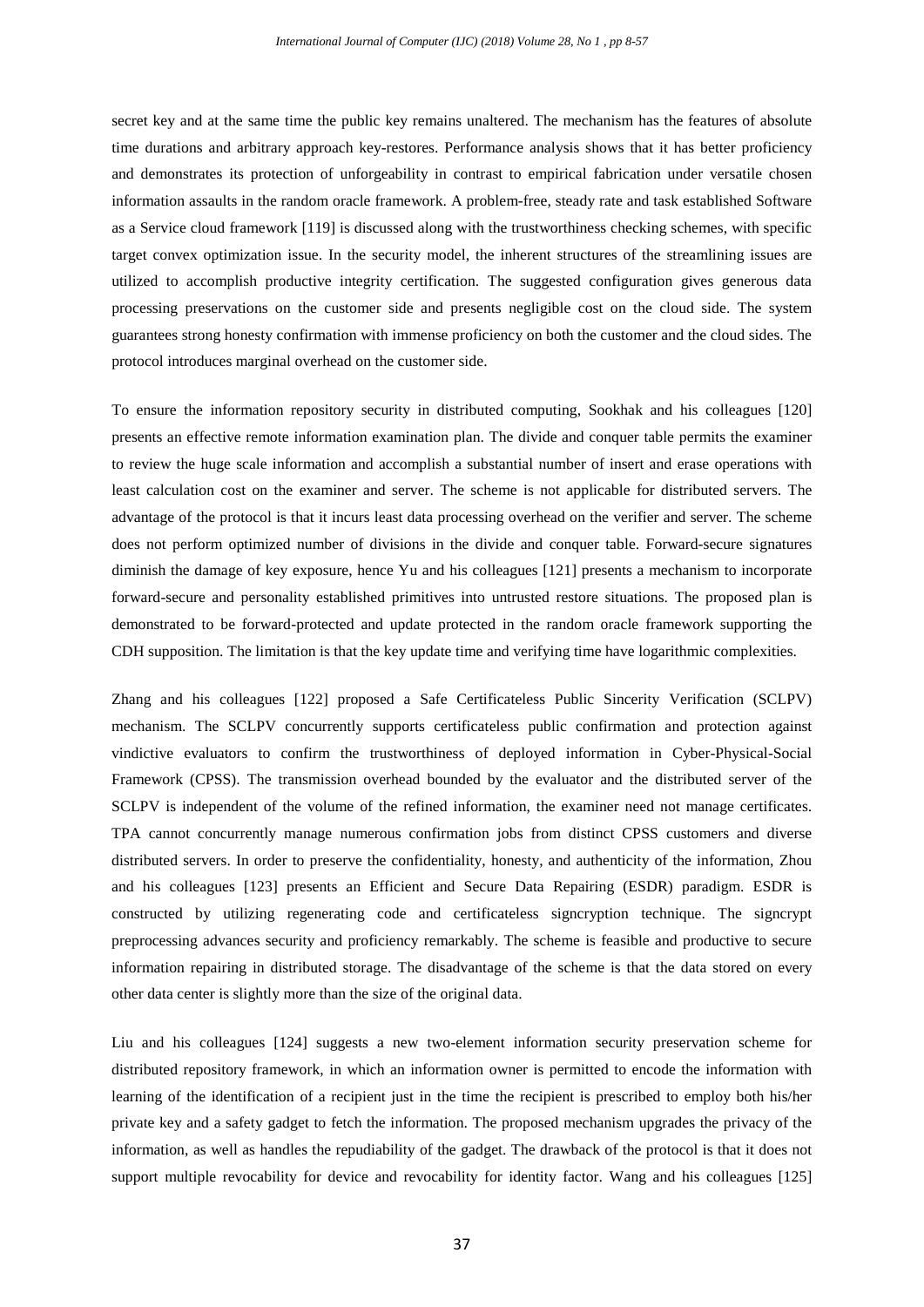designed a framework of Identity-Based Remote Data Possession Checking (ID-RDPC) conventions. It eliminates certification administration and confirmation. IDRDPC convention surpasses current RDPC conventions in the PKI context in terms of estimation and intelligence.

An unique solution of routing stereoscopic 3D video stream encoded using H.264/MVC algorithm [126] is discussed for multiple network paths using multiple RTP sessions.

The scheme transmits 3D video without any latency or jitter. The comparison of schemes for Cloud Repository Auditing with Key-Disclosure Protection is shown in Table 6.

| <b>Authors</b>      | Concept                             | Algorithm                   | <b>Advantages</b>                  | <b>Disadvantages</b>  |
|---------------------|-------------------------------------|-----------------------------|------------------------------------|-----------------------|
| Sookhak et          | Dynamic<br>remote                   | Remote<br>data              | Low computation                    | Not applicable for    |
| al., 2014 [120]     | auditing<br>data<br>in              | auditing scheme.            | overhead on<br>the                 | distributed<br>cloud  |
|                     | computational                       |                             | client, server<br>and              | servers.              |
|                     | clouds.                             |                             | verifier.                          |                       |
| and<br>Xu<br>his    | Software<br>as<br>a                 | Integrity                   | Low computation                    | High overhead on      |
| colleagues          | cloud<br>service                    | verification                | cost,<br>strong                    | client side.          |
| 2014 [119]          | framework<br>along                  | Scheme.                     | integrity                          |                       |
|                     | with the honesty                    |                             | assurance.                         |                       |
|                     | certification.                      |                             |                                    |                       |
| and<br>his<br>Zhang | Certificateless                     | Safe Certificateless        | Supports                           | Cannot<br>handle      |
| colleagues          | public                              | Public<br>Sincerity         | certificateless                    | multiple              |
| 2015 [122]          | authentication<br>for<br>positioned | Verification                | public<br>verification<br>and      | verification tasks.   |
|                     | cloud<br>cyber-tangible             | (SCLPV) scheme.             | resistance<br>malicious<br>against |                       |
|                     | public schemes.                     |                             | auditors.                          |                       |
| Zhou<br>and<br>his  | Dynamic and safe                    | <b>Efficient and Secure</b> | <b>Secures</b><br>data             | High                  |
| colleagues          | data<br>repairing                   | Repairing<br>Data           | repairing,                         | communication         |
| 2016 [123]          | cloud<br>model<br>in                | (ESDR) scheme.              | data availability.                 | cost overhead.        |
|                     | repository.                         |                             |                                    |                       |
| Yu<br>his<br>and    | Cloud<br>Repository                 | SysSetup,                   | Minimal key update                 | High overhead to      |
| colleagues<br>2016  | Verification<br>with                | EkeyUpdate,                 | burden<br>on<br>the                | accomplish            |
| [113]               | provable deploying                  | VerESK, DecESK,             | client.                            | extra key exposure    |
|                     | of Key Updates.                     | ProofGen,                   |                                    | resilience.           |
|                     |                                     | ProofVerify.                |                                    |                       |
| Yu<br>and<br>his    | Cloud data integrity                | Extract,<br>Setup,          | variable<br>Supports               | Little cost of tag    |
| colleagues<br>2016  | checking.                           | TagGen,                     | sized                              | generation.           |
| [114]               |                                     | Challenge,                  | file<br>blocks<br>and              |                       |
|                     |                                     | ProofGen and                | public verification.               |                       |
|                     |                                     | ProofVerify.                |                                    |                       |
| Yu<br>his<br>and    | Remote information                  | Setup, TagBlock,            | Secure<br>against                  | high<br>Very<br>tag   |
| colleagues<br>2015  | possession checking                 | Challenge,                  | replay                             | generation            |
| $[116]$             | with<br>enhanced                    | ProofGen                    | attack and deletion                | cost.                 |
|                     | security<br>for<br>distributed      | and ProofVerify.            | attack                             |                       |
|                     | repository.                         |                             |                                    |                       |
| Yu<br>and<br>his    | Integrating forward-                | Key,<br>Extract,            | Proven<br>to<br>be                 | update<br>Key<br>time |
| colleagues<br>2016  | secure and identity-                | Update,<br>Sign,            | forward-secure and                 | and verifying time    |
| [121]               | primitives<br>based                 | Verify.                     | update-secure.                     | have<br>logarithmic   |
|                     | into<br>standard                    |                             |                                    | complexities.         |
|                     | applications.                       |                             |                                    |                       |
|                     |                                     |                             |                                    |                       |

**Table 6:** comparison of schemes for cloud repository auditing with key-disclosure protection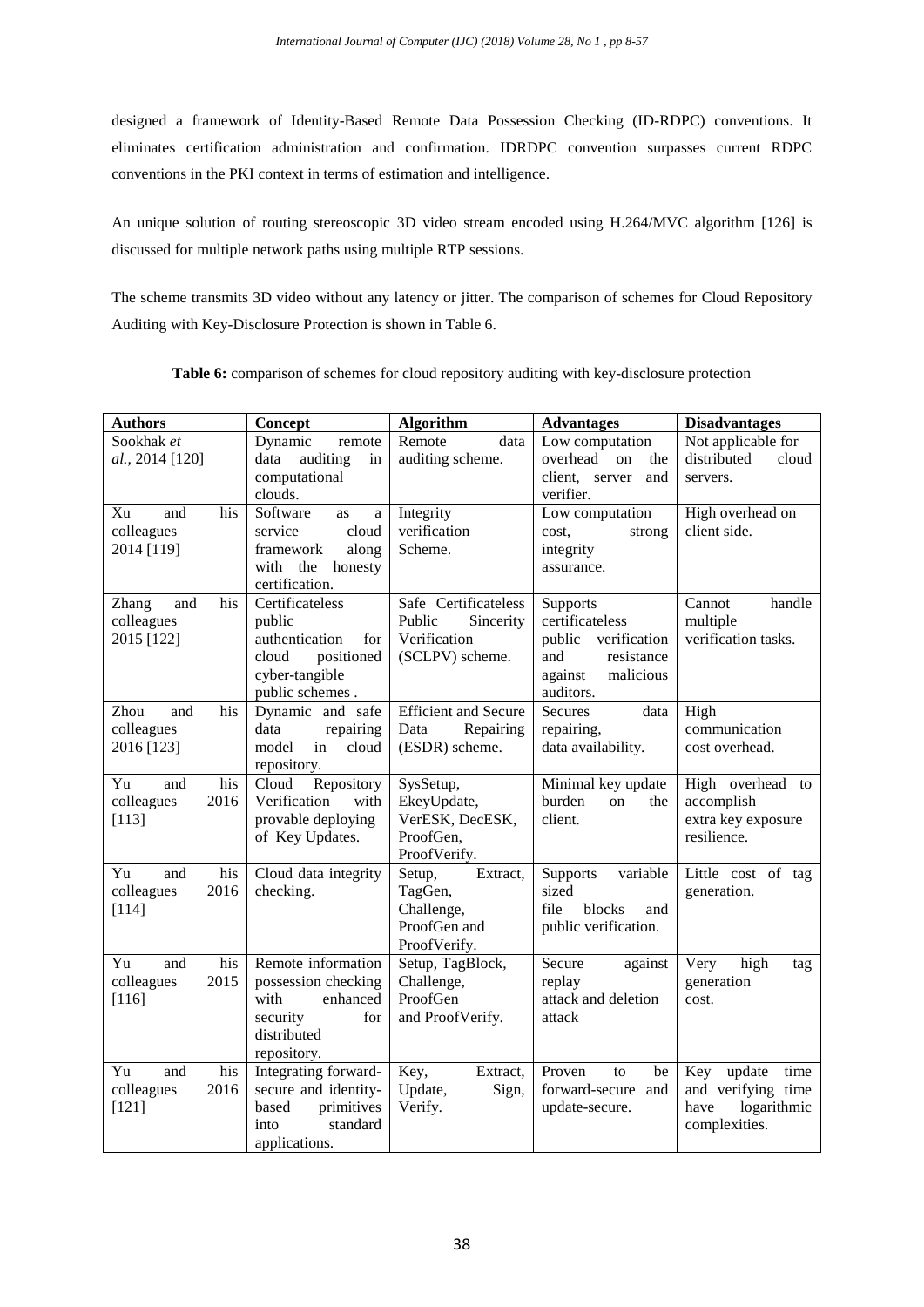## **9. Public verification for reconstructing-code-based cloud repository**

To preserve deployed information in cloud repository contrary to exploitation, adding fault tolerance to distributed repository together with information honesty verifying and failure reparation becomes critical. There are various redundancy mechanisms, such as replication, erasure codes, and reconstructing codes. Reconstructing codes excellently trade the bandwidth required for restoration of failed node with the volume of information saved per node of the network. Reconstructing codes have decreased restoration bandwidth while administering fault tolerance. We review the cloud storage based on regenerating codes in this section.

# *9.1 System Model*

The auditing framework for Reconstructing-Code-based distributed repository is shown in Fig. 9, that consists of four objects: (i) The data owner, who have a huge number of information documents to be saved in the cloud; (ii) The cloud, provides repository services and have noteworthy data processing assets; (iii) The public verifier, has ability and proficiency to accomplish public verification on the coded information in the cloud; (iv) The public verifier is trustworthy and its review outcome is impartial for information proprietors and distributed servers; An intermediary specialist, who is semi-trusted and follows up in support of the information possessor to repair proofs and data chunks on the collapsed servers throughout the restoration process.

Liu and his colleagues [127] introduced a public verifying mechanism for the reconstructing-code-based cloud repository. To take care of the reconstruction problem of fizzled certifications in the nonappearance of information proprietors, an intermediary is introduced, that is required to repair the certifications, into the customary public verifying model. A public irrefutable certification is designed, which is produced by two or three keys and can be repaired employing partial keys. This mechanism can completely discharge information proprietors from on-line accountability. In addition, the cipher coefficients are randomized with a pseudorandom behaviour to conserve information confidentiality. The system model is shown in Fig. 9.



**Figure 9:** The system model.

A comprehensive review [128] is performed on the analysis of the current results of coding methods for cloud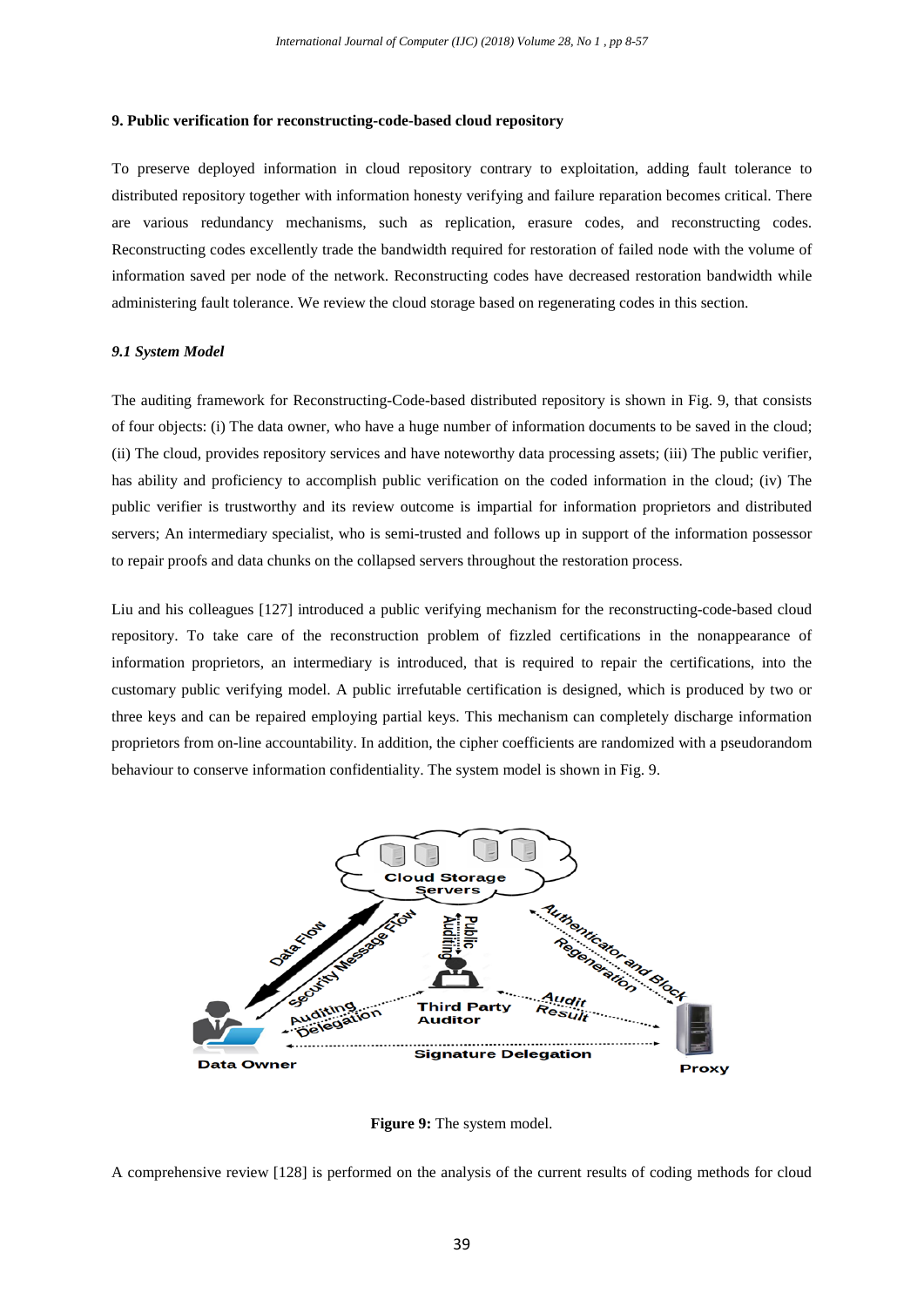storage frameworks. These coding systems are exhibited into two classes, specifically reconstructing codes and regionally replacement codes. These codes satisfy the prerequisites of distributed repository along two distinct axis: optimizing transmission capacity and I/O cost. Erasure coding, is able to tolerate the disk failures, and has better storage efficiency. Chen and his colleagues [129] outlined Functional Minimum-Storage Reconstructing-Data Integrity Protection (FMSR-DIP) codes, which empowers trustworthiness security, adaptation to internal failure, and conducive restoration for cloud storage. Data Integrity Protection (DIP) is planned in a versatile Byzantine adversarial scheme, and authorizes the customer to practically confirm the honesty of arbitrary subsets of deployed data against general or malicious dishonesty. The drawback of the scheme is that storage overhead is increased due to appending the MACs of all blocks to the metadata.

Utilizing the idea of the Fractional Repetition (FR) code, Yu and his colleagues [130] proposed the Irregular Fractional Repetition (IFR) code. The IFR code reduces the restore transfer speed and the disk access transfer capacity at the same time, with no computational cost. The MDS-IFR code and the recovery sets are intended to minimize the framework repair cost. Maximum Distance Separable-Irregular Fractional Repetition (MDS-IFR) code affords little restore rate at the loss of high depository overhead. To ensure the straightforwardness of distributed storage frameworks, Corena and Ohtsuki [131] presents a productive framework utilizing networkcoding-based regenerating codes. It is additionally conceivable to confirm in polynomial period that the encrypted segments can recreate the primary document. As far as the exhibited limited-benefit vs unlimited benefit PORs, the limited-benefit development has improved cost over the unlimited-benefit one, it likewise causes in low cost per challenge. The drawback of the scheme is that it has large repository overhead.

Network-Coding-based Storage system (NCCloud) [132], addresses the soundness of cloud reinforcement storage. NCCloud is fault tolerant in repository; additionally, permits cost-effective reconstruction when a cloud forever fails. NCCloud constructs an efficient version of the Functional Minimum-Storage Reconstructing (FMSR) codes. The drawback is that the scheme does not support effective restoration of simultaneous node failures and degraded reads are not considered. Yang and his colleagues [133] exhibited a piggybacking plan that provides Minimum-Storage Regenerating (MSR) codes with practically ideal restore transmission capacity of parity correspondence hubs. MSR codes with uniform download are built in the course of hub reconstruction. Piggybacking is utilized to accomplish little normal restore data transfer capacity of correspondence hubs of MSR codes. The limitation is that the scheme has additional complexity and the receiver can jam the service if it has nothing to send.

Silberstein and his colleagues [134] introduced concatenated coding mechanism for cloud storage framework. The mechanism uses rank-metric codes, specifically, Gabidulin codes. In the encoding procedure, MDS ideal repair array codes are utilized. This development guarantees flexibility against static adversarial mistakes. The scheme does not support optimal error correcting Minimum Storage Regenerating-Locally Repairable Codes (MSR-LRCs) and also for optimal error-correcting Minimum Bandwidth Regenerating-Locally Repairable Codes (MBR-LRCs). Huang and Udaya [135] discusses about the secrecy limit of Minimum Storage Cooperative Regenerating Codes (MSCR). A stable MSCR codes are presented where the repair information is independent of the repair groups and the sets of assistant hubs. The MSCR codes has preferable secrecy limit over the original one. The disadvantage is that the characterization of secrecy capacity of MSCR codes is not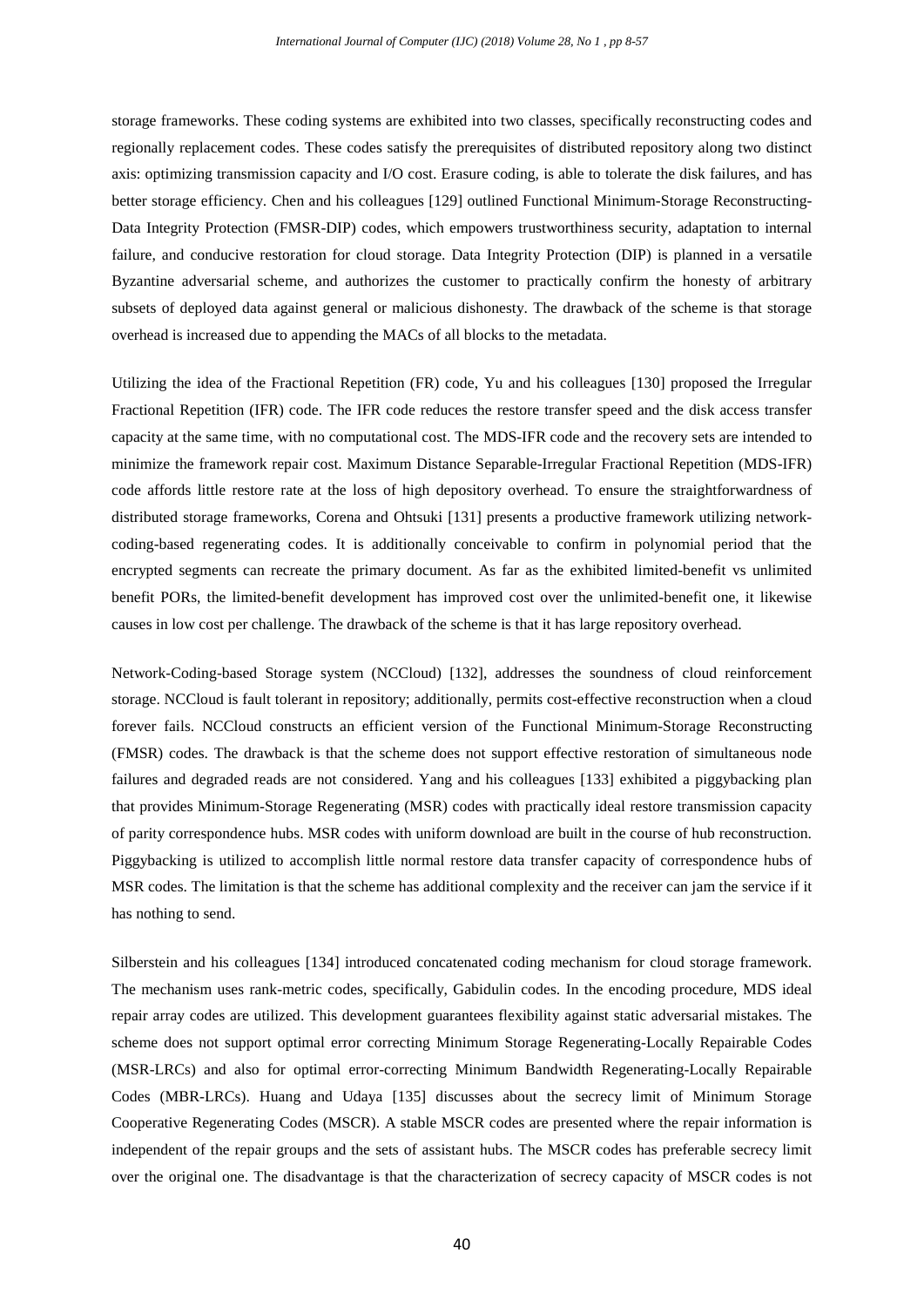considered.

Many existing verifying mechanisms always assume TPA is trustworthy and independent. Huang and his colleagues [136] reviews the issue what if certain public verifiers are semi-trusted or even possibly malevolent in some situations, and hence they proposed a powerful and trivial convention where client himself processes the concluding confirmation job and TPA assumes the responsibility of preparing evidence and combining inputs. Multi-TPAs are embraced to implement the equivalent estimation review and allows client to verify the last confirmation condition for anticipating frame attack and conspire attack, separately. The performance analysis demonstrates that the mechanism is secure and lightweight under the supposition that TPA is malevolent in a few circumstances. Raghavendra and his colleagues [137] have performed survey on keyword searches that are analyzed on the basis of miscellaneous criterion like security, adeptness, scalability, query efficiency, architecture and performance. They also examined on numerous aspects of information sharing on basis of customer repudiation, competency, encoding methods, identity privacy and key distribution.

Chen and his colleagues [138] discussed on the attributes of restoration matrices for MSR codes with correct repair. The properties of MSR codes are useful in building MSR codes with least restoration disk I/O and in addition in creating lower limits for the restoration disk I/O. Inquiring MSR codes with restore-by-exchange property has not been addressed. A provable information exchange mechanism [139], accomplish the information uprightness, accessibility and secure deletion in data movement between two clouds. In particular, by combining the Provable Data Possession (PDP) and provable information deletion, the mechanism permits the cloud to create a succinct proof to convince the information proprietor that the outsourced information are transferred to the server with no debasement. Additionally, it empowers the cloud from which the information is relocated to demonstrate the deletion of the exchanged data. Provable information deletion strategy is built for taking care of secure information erasure after the outsourced information is migrated.

Kiran and his colleagues [140] presents cloud enabled 3D Tablet model for medical applications. They have discussed the hardware and software architecture for 3D Tablet design. They have also explored how combining the cloud capabilities into the Tablet can enhance the accomplishment of the mobile cloud computing and provide profitable services. The comparison of schemes for Public Verification for Reconstructing-Code-Based Cloud Repository is shown in Table 7.

# **10. Future directions**

In this section, new future research directions in the context of Data Auditing and Security in Cloud Computing are presented as shown in Fig. 10.

*Group Client Repudiation:* Various efficient public honesty verification with group client repudiation schemes have been developed. But the proposed schemes have their own limitations. Security is of concern in the group clients' information when a semi-trusted distributed server co-operates with the revoked client. Therefore, it is necessary to develop unique and secure information auditing with efficient client repudiation mechanisms that provide integrity and confidentiality of shared information and is collusion resistant. Group signatures schemes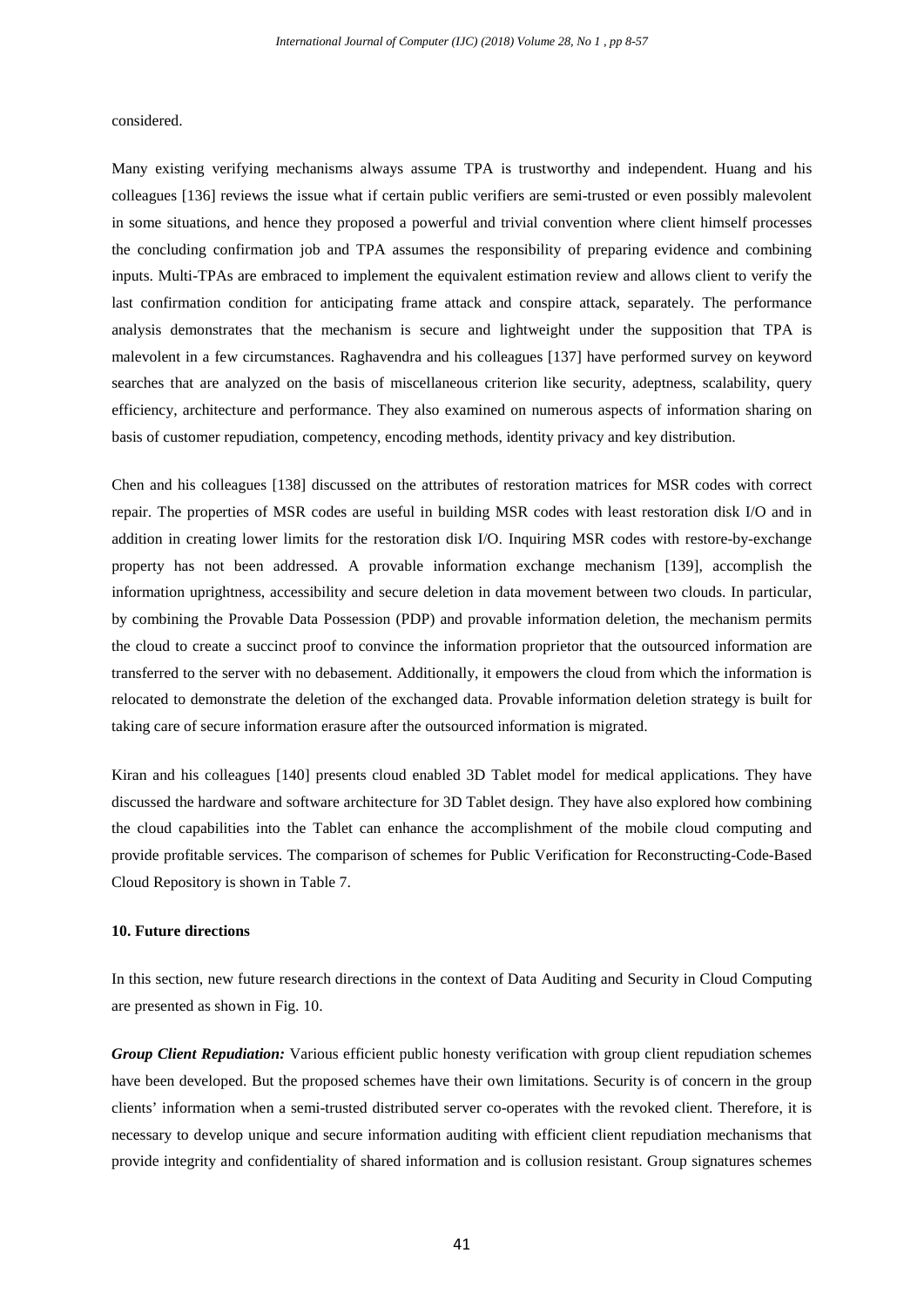have to be constructed that preserves privacy. Auditing mechanisms for cloud information sharing services need to be designed that accomplishes reliability, information recovery and error detection. Collusion resistant proxy resignature approach must be implemented that also supports public verification. In some of the existing schemes it is found that the revoked customer can access the outsourced information with the attributes that he holds. Hence there is a need to implement the auditing mechanisms that are totally secure from the revoked user. Further researchers must develop data auditing mechanisms that support data dynamics and has low computation, communication, and storage costs.

**Table 7:** comparison of schemes for public verification for reconstructing-code-based cloud repository

| <b>Authors</b>               | Concept                                   | Algorithm                   | <b>Advantages</b>           | <b>Disadvantages</b>    |
|------------------------------|-------------------------------------------|-----------------------------|-----------------------------|-------------------------|
| Chen and his                 | Data integrity protection                 | Functional                  | Integrity protection,       | Transmission<br>time    |
| colleagues                   | reconstructing-code-<br>in                | Minimum-                    | fault tolerant, and         | is                      |
| 2014 [129]                   | based<br>distributed                      | Storage                     | efficient recovery.         | more during upload      |
|                              | repository.                               | Reconstructing-             |                             | process.                |
|                              |                                           | Data<br>Integrity           |                             |                         |
|                              |                                           | Protection                  |                             |                         |
|                              |                                           | (FMSR-DIP) codes            |                             |                         |
| Yu<br>and<br>his             | Irregular<br>fractional                   | Maximum Distance            | Minimizes<br>repair         | High<br>storage         |
| colleagues                   | repetition<br>code                        | Separable-Irregular         | bandwidth and the           | overhead.               |
| 2014 [130]                   | optimization<br>for                       | Fractional                  | disk<br>access              |                         |
|                              | heterogeneous<br>cloud                    | Repetition                  | bandwidth.                  |                         |
|                              | storage.                                  | (MDS-IFR) code              |                             |                         |
| Liu and<br>his<br>colleagues | Secrecy-conserving<br>public verification | Setup,<br>Audit,<br>Repair. | Clients<br>relieved<br>from | High bandwidth          |
| 2015 [127]                   | for<br>Reconstructing-Code-               |                             | online burden.              | cost.                   |
|                              | Based Cloud Repository.                   |                             |                             |                         |
| Yang and his                 | Piggybacking design                       | Model<br>of                 | Small<br>average            | For repair<br>of<br>a a |
| colleagues                   | for minimum storage                       | Minimum-Storage             | repair                      | failed                  |
| 2015 [133]                   | regenerating codes.                       | Regenerating                | Bandwidth.                  | parity node, MSR        |
|                              |                                           | (MSR) codes.                |                             | codes<br>have<br>to     |
|                              |                                           |                             |                             | download all<br>the     |
|                              |                                           |                             |                             | data.                   |
| Corena and                   | Pollution-Free                            | Unbounded-Use               | Bounded<br>has<br>use       | Large<br>storage        |
| Ohtsuki, 2014                | Codes<br>Reconstructing                   | Proof of                    | better                      | overhead.               |
| [131]                        | with Fast Reconstruction                  | Retreivability              | Overhead.                   |                         |
|                              | Verification.                             | (POR) and                   |                             |                         |
|                              |                                           | bounded-use POR.            |                             |                         |
| Chen and his                 | An<br>agent-based                         | Network-Coding-             | Fault<br>tolerant<br>in     | Does not support        |
| colleagues                   | repository                                | based                       | repository,<br>cost-        | effective restoration   |
| 2014 [132]                   | system for fault-tolerant                 | Cloud<br>storage            | effective                   | of<br>simultaneous      |
|                              | multiple-cloud repository.                | (NCCloud)                   | reconstruction.             | node failures.          |
|                              |                                           | Scheme.                     |                             |                         |
| Silberstein                  | Enabling error resilience                 | Concatenated                | Ensures<br>resilience       | Does not<br>support     |
| his<br>and                   | in distributed storage.                   | coding                      | against<br>static           | optimal<br>error        |
| colleagues                   |                                           | mechanism<br>using          | adversarial.                | correcting codes.       |
| 2015                         |                                           | rank metric codes.          |                             |                         |
| [134]                        |                                           |                             |                             |                         |
| Huang and                    | Security<br>Concerns<br>in                | Stable<br><b>MSCR</b>       | <b>Better</b><br>secrecy    | Characterization of     |
| <b>Udaya</b> , 2015          | Minimum<br>Storage                        | codes.                      | capacity.                   | secrecy capacity of     |
| [135]                        | <b>Cooperative Regenerating</b>           |                             |                             | MSCR codes is not       |
|                              | Codes.                                    |                             |                             | considered.             |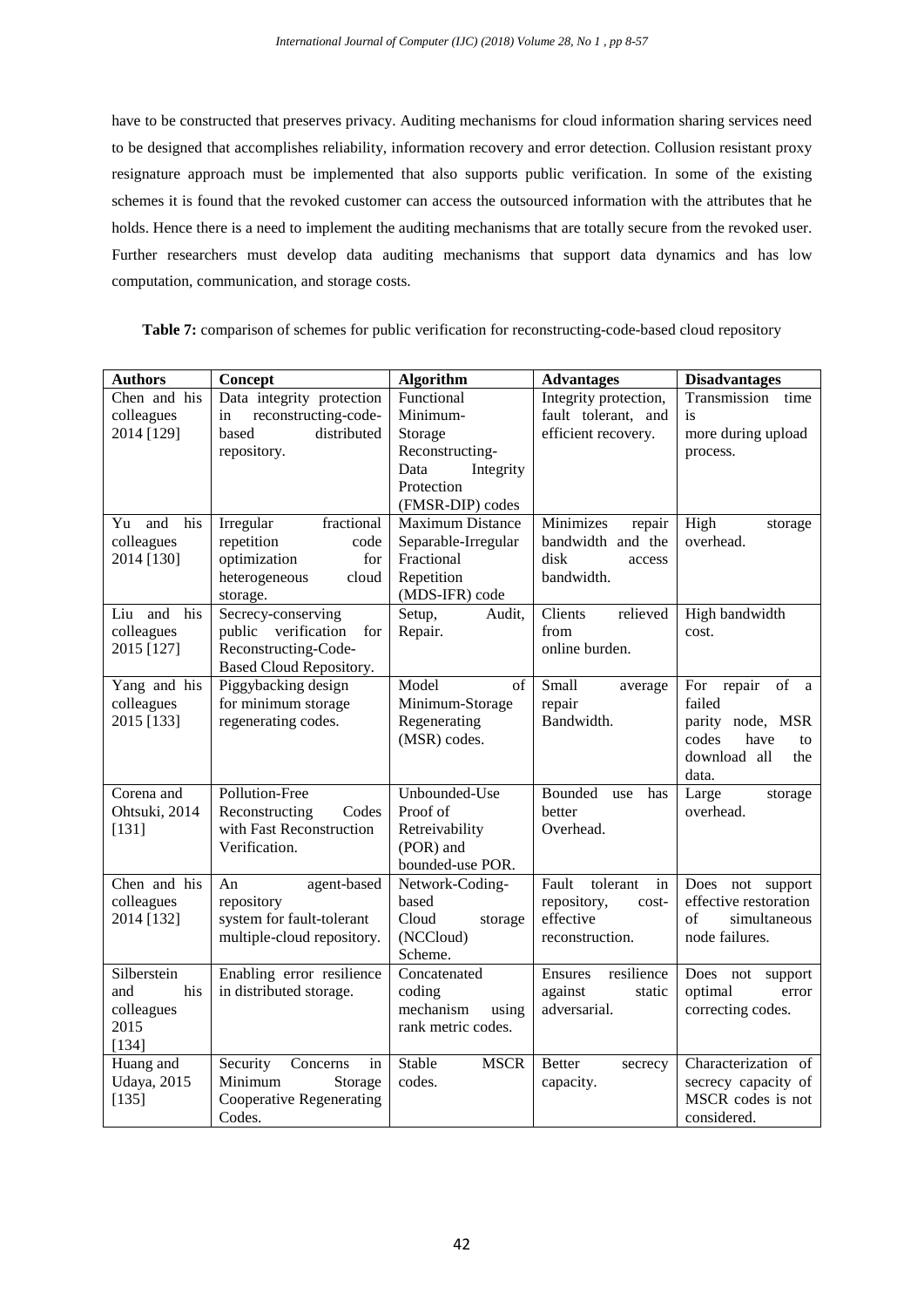*Collaborative Information in Cloud:* Sharing information among diversified customers is an appealing feature that inspires cloud repository. The sincerity of cloud information is susceptible to apprehension due to the hardware/software failures and human mistakes. Various mechanisms have been constructed to allow information owner and TPAs to effectively verify cloud information. These mechanisms have their own limitations and there is a need to design an effective public audit schemes with the proficiency of sustaining identity secrecy of customers and supporting traceability. Re-encryption keys in few of the existing mechanisms have high overhead and has increased time complexity for key updates. To enhance the remote information checking, mechanisms need to be implemented that support dynamic datasets, decodability, low computation and communication costs. There is a compelling need to construct more adaptable and efficient information examination procedures without trading off on security of the cloud.

*Data Deduplication in Cloud:* Deduplication is an approach where the server maintains only a distinct copy of every document, regardless of how many customers have asked to save that document such that the disk space



**Figure 10:** Future directions for Data Auditing and Security.

of distributed servers and network bandwidth are saved. It is necessary to design secure and efficient deduplication techniques that reduces computational cost, communication cost, storage cost, and encoding/decoding overhead. It is suggested to develop customer revocable deduplication. In multi-server supported deduplication there is a need to design a scheme that reduces the cost of record uploading. Everlasting repository maintenance is required for digital information storage.

*Cloud Consistency:* Mandated by the Consistency, Availability and Partition tolerance (CAP) principle, many cloud service providers (e.g., Amazon S3) only guarantee weak consistency, such as eventual consistency, for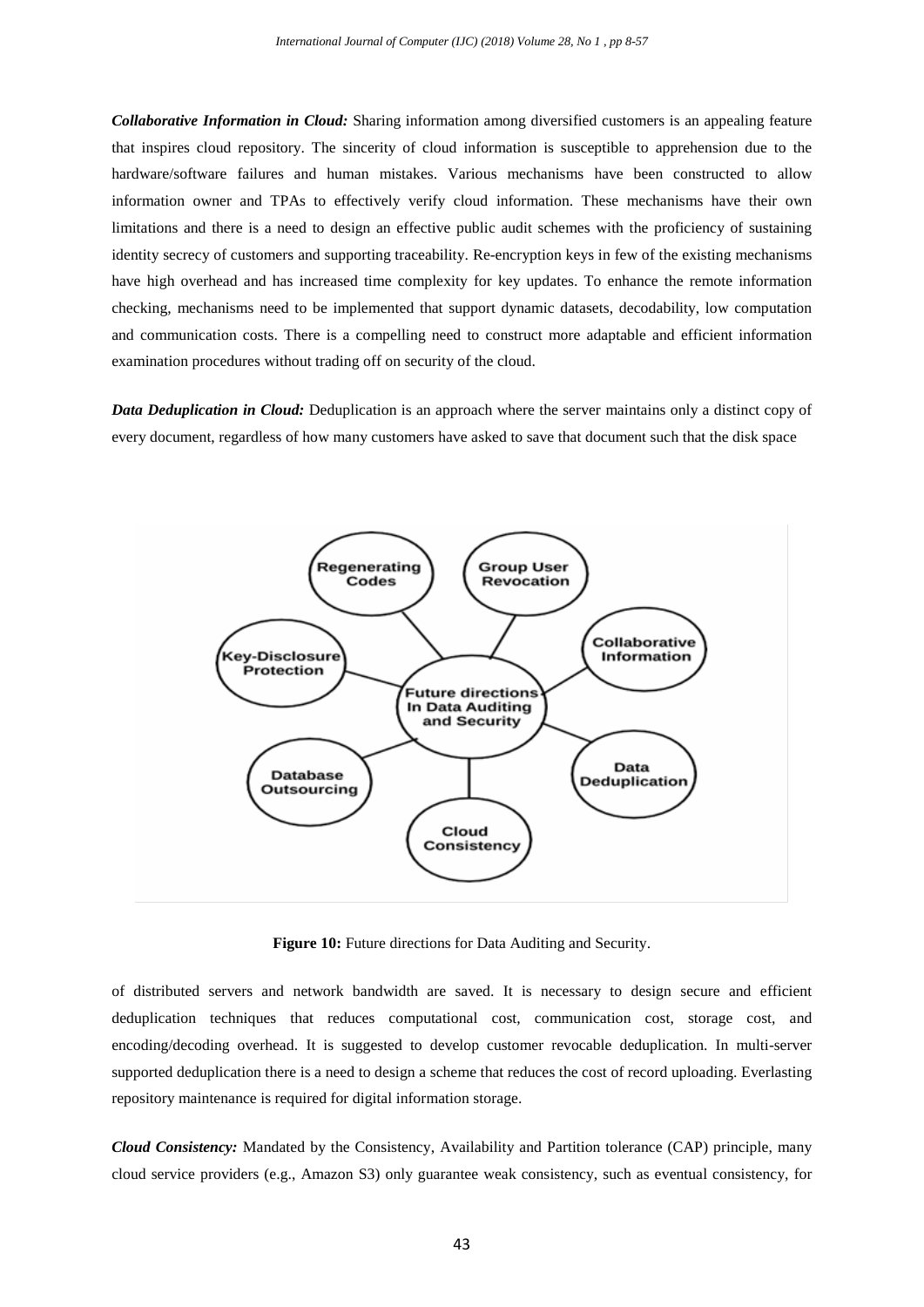performance and high availability, where a customer can read stale information over an epoch of time. But interactive applications needs stronger consistency assurances as various applications have different consistency requirements. For example, mail services need monotonic- read consistency and read-your-write consistency, but social network services need causal consistency. There is a necessity to design consistency auditing protocol that addresses *k*-atomicity verification problem while Heuristic Auditing Strategy can be improved by decreasing threshold value.

*Database Outsourcing:* The concept of database deploying allows the information proprietor to delegate the database administration to a Cloud Service Provider (CSP) that supports numerous database services to various customers. Research work is required to develop an efficient verifiable database outsourcing mechanism that addresses the security challenges such as secrecy of outsourced information and verifiability of results. Cloud customers privacy is not preserved in private cloud environment. There is a requirement to develop the mechanism that uses hash functions for big numbers and also supports differential equations.

*Key-Disclosure Protection:* Existing auditing conventions are all based on the supposition that the client's private key for verifying is certainly protected. Nevertheless, such supposition may not continually be retained, due to the possibility of weak sense of security settings at the customer. If such a private key for verification is disclosed, most of the existing verification conventions would surely become inefficient to work. Therefore, it is essential to establish a unique and safe scheme that deal with the client's private key disclosure for cloud repository verification. There is a need to construct a protocol that has low tag generation cost, low key updating cost and verifying cost. Few mechanisms do not support multiple revocability for devices and revocability for identity factor. The size of the information stored on every other data center is slightly more than the size of the original information.

*Regenerating Codes:* To preserve deployed information in cloud repository contrary to exploitation, adding fault tolerance to distributed repository together with information honesty verifying and failure reparation becomes critical. There are various redundancy mechanisms, such as replication, erasure codes, and, reconstructing codes. Reconstructing codes excellently trade the bandwidth required for restoration of failed node with the volume of information saved per node of the network. Reconstructing codes have decreased restoration bandwidth while administering fault tolerance. It is necessary to design an efficient scheme that supports effective restoration of simultaneous node failures and consider the degraded reads. Further, it is required to design protocols that support optimal error correcting codes that must consider the characterization of secrecy capacity of Minimum Storage Cooperative Regenerating (MSCR) codes. Inquiring Minimum Storage Regenerating (MSR) codes with restore-by-exchange property has not been addressed.

# **10. Conclusions**

This paper presents an extensive survey on data auditing and security in distributed computing. With data storage and shared data, auditor performs efficient auditing with group user revocation. Existing mechanisms provide efficient integrity auditing of shared data, user revocation and supports batch auditing. Mechanisms need to be implemented to reduce the overhead introduced by a huge number of customers in the cluster. In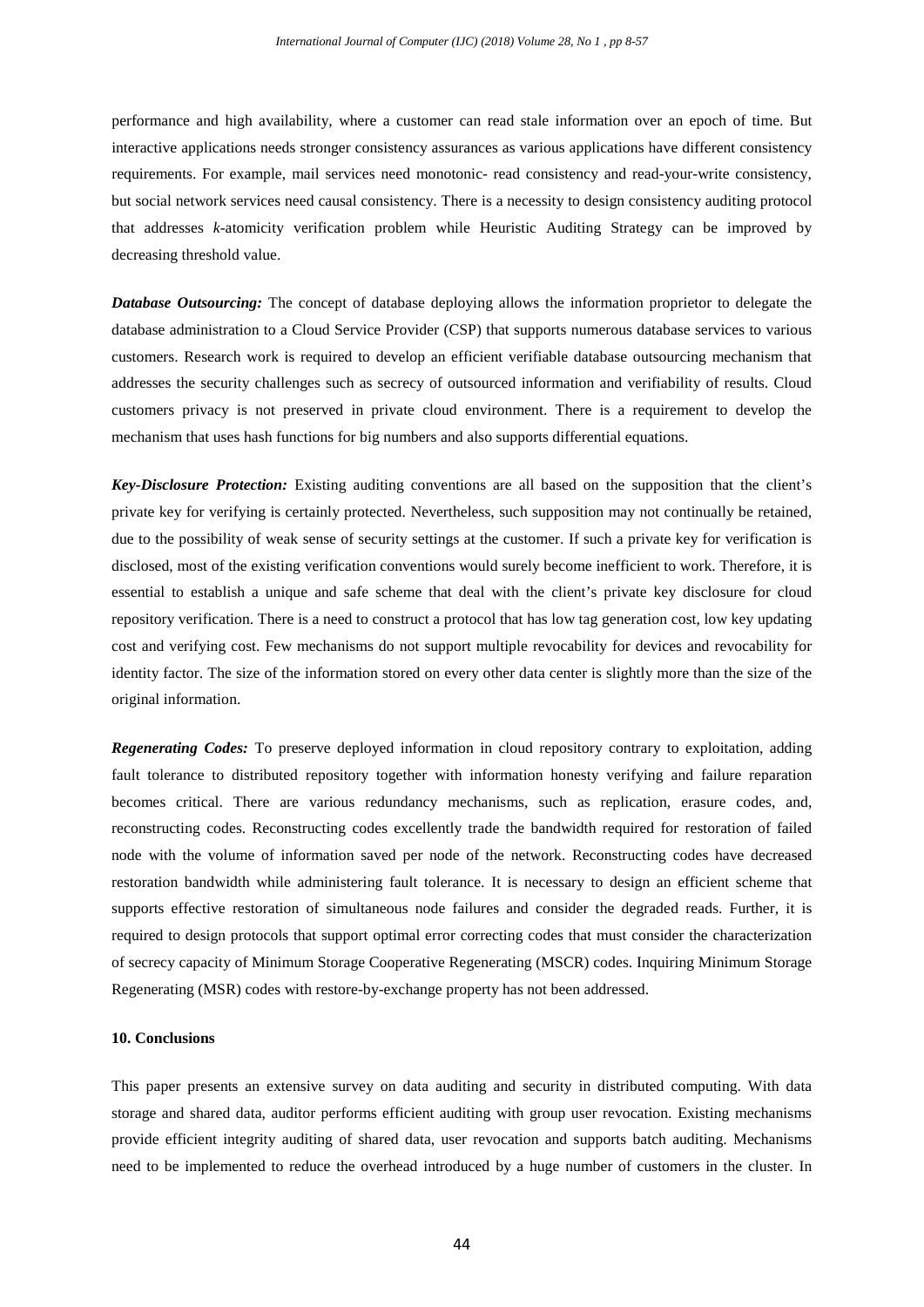public auditing for collaborative information, the auditor performs efficient auditing and also preserves confidentiality of the shared information saved in cloud. The schemes preserve the privacy of the identity of the customer and supports batch auditing. The disadvantage is that they do not justify information freshness and not support traceability.

In secure verification and deduplicating information in cloud, secure systems are implemented to achieve data deduplication and verifier achieves efficient integrity auditing on the data. The advantages of the protocol are secure deduplication on encrypted information is achieved and are protected from internal and external attacks. The drawback is that the schemes do not support user revocable deduplication. In auditing cloud consistency, the clients perform auditing of cloud storage consistency to verify whether the cloud storage service is consistent or not. Efficient auditing of cloud consistency is achieved and the users can precisely choose the cloud service provider. Efficient algorithms need to be designed that improve the storage and computation overhead of the existing algorithms.

In verifiable outsourced database, Cloud Service Provider (CSPs) provides various database services and also manages the database saved in it. Here clients perform provable auditing for deployed database. The mechanisms accomplish accuracy and integrity of search results. Efficient protocols need to be designed that support dynamic database and improves computation cost. Distributed repository verifying protocols with builtin key disclosure resilience is designed that reduces the damage of the customer's secret key disclosure. The algorithms support forward security and property of blockless verifiability which incurs high overhead to accomplish extra key disclosure resilience. Public verification for reconstructing code based distributed repository achieves protection of stored data against exploitation and adds fault tolerance to distributed repository. The mechanism relieves clients from online burden. There is a need to design protocols that support optimal error correcting codes.

# **References**

- [1] F. Liu, J. Tong, J. Mao, R. Bohn, J. Messina, L. Badger, and D. Leaf, "Nist Cloud Computing Reference Architecture," NIST Special Publication, vol. 500, no. 2011, pp. 1–28, 2011.
- [2] A. Fox, R. Griffith, A. Joseph, R. Katz, A. Konwinski, G. Lee, D. Patterson, A. Rabkin, and I. Stoica, "Above the Clouds: A Berkeley View of Cloud Computing," Department of Electrical Engg. And Computer Sciences, University of California, vol. 28, no. 13, pp. 1–42, 2009.
- [3] R. Buyya, C. S. Yeo, S. Venugopal, J. Broberg, and I. Brandic, "Cloud Computing and Emerging IT Platforms: Vision, Hype, and Reality for Delivering Computing as the 5th Utility," Future Generation Computer Systems, vol. 25, no. 6, pp. 599–616, 2009.
- [4] M. Blum, W. Evans, P. Gemmell, S. Kannan, and M. Naor, "Checking the Correctness of Memories," Algorithmica, vol. 12, no. 2-3, pp. 225–244, 1994.
- [5] C. C. Erway, A. K¨upc¸ ¨u, C. Papamanthou, and R. Tamassia, "Dynamic Provable Data Possession,"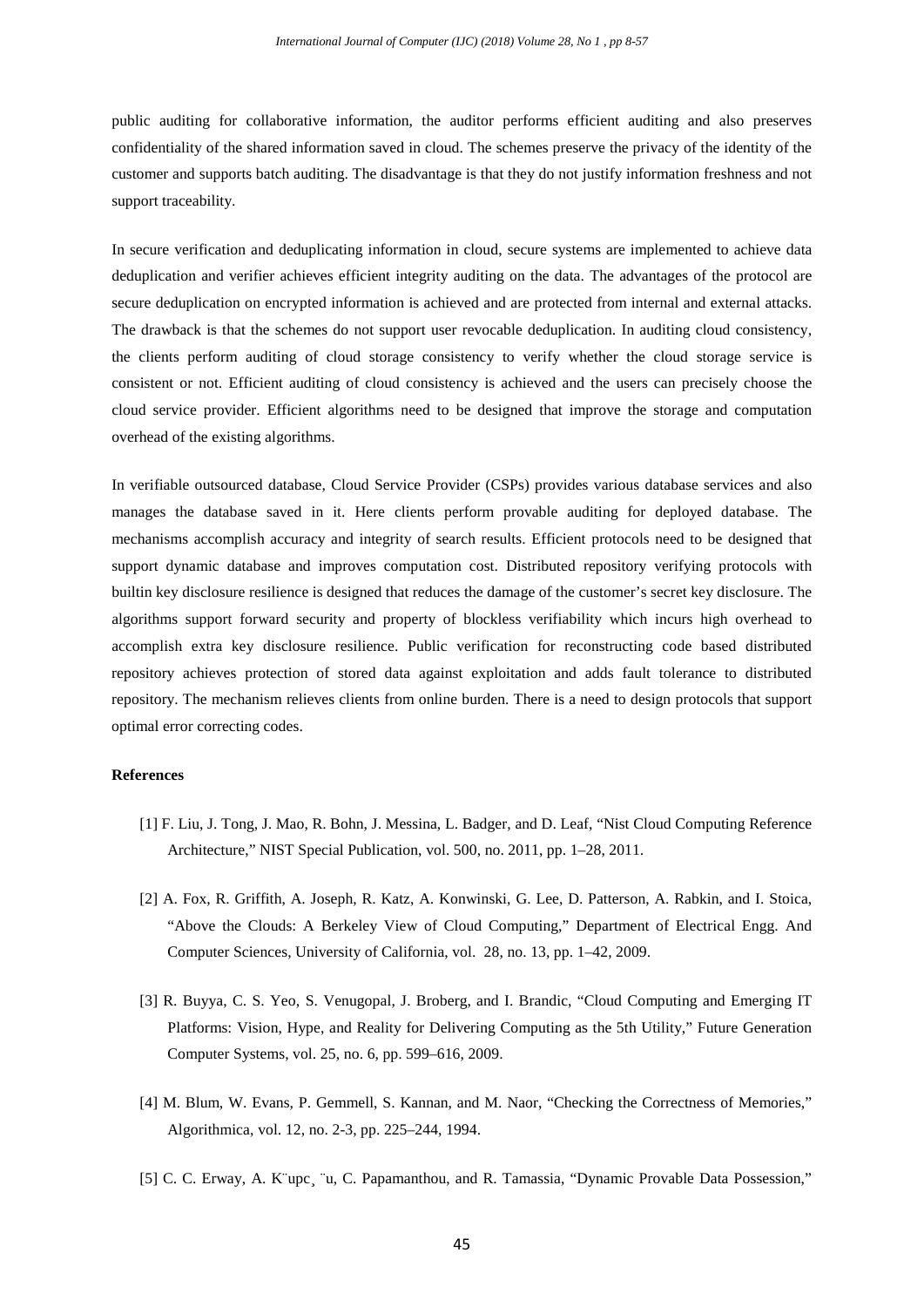ACM Transactions on Information and System Security (TISSEC), vol. 17, no. 4, pp. 213–222, 2015.

- [6] G. Ateniese, R. Di Pietro, L. V. Mancini, and G. Tsudik, "Scalable and Efficient Provable Data Possession," in Proceedings of the 4<sup>th</sup> International Conference on Security and Privacy in Communication Networks, pp. 1–9, ACM, 2008.
- [7] A. Juels and B. S. Kaliski Jr, "PORs: Proofs of Retrievability for Large Files," in Proceedings of the 14th ACM Conference of Computer and Communications Security, pp. 584–597, 2007.
- [8] H. Shacham and B. Waters, "Compact Proofs of Retrievability," Journal of Cryptology, vol. 26, no. 3, pp. 442–483, 2013.
- [9] G. Yamamoto, S. Oda, and K. Aoki, "Fast Integrity for Large Data," in Proceedings of ECRYPT Workshop Software Performance Enhancement for Encryption and Decryption, pp. 21–32, 2007.
- [10] G. Ateniese, R. Burns, R. Curtmola, J. Herring, L. Kissner, Z. Peterson, and D. Song, "Provable Data Possession at Untrusted Stores," in Proceedings of the 14th ACM Conference on Computer and Communications Security, pp. 598–609, 2007.
- [11] Y. Zhu, H. Hu, G.-J. Ahn, and M. Yu, "Cooperative Provable Data Possession for Integrity Verification in Multicloud Storage," IEEE Transactions on Parallel and Distributed Systems, vol. 23, no. 12, pp. 2231–2244, 2012.
- [12] C. Wang, Q. Wang, K. Ren, and W. Lou, "Privacy-Preserving Public Auditing for Data Storage Security in Cloud Computing," in INFOCOM Proceedings, pp. 1–9, IEEE, 2010.
- [13] K. Yang and X. Jia, "Data Storage Auditing Service in Cloud Computing: Challenges, Methods and Opportunities," World Wide Web, vol. 15, no. 4, pp. 409–428, 2012.
- [14] T. Jiang, X. Chen, and J. Ma, "Public Integrity Auditing for Shared Dynamic Cloud Data with Group User Revocation," IEEE Transactions on Computers, vol. 65, no. 8, pp. 2363–2373, 2016.
- [15] B. Wang, B. Li, and H. Li, "Panda: Public Auditing for Shared Data with Efficient User Revocation in the Cloud," IEEE Transactions on Services Computing,, vol. 8, no. 1, pp. 92–106, 2015.
- [16] J. Yuan and S. Yu, "Efficient Public Integrity Checking for Cloud Data Sharing with Multi-User Modification," in INFOCOM Proceedings, pp. 2121–2129, IEEE, 2014.
- [17] S. Raghavendra, C. M. Geeta, R. Buyya, K. R. Venugopal, S. S. Iyengar, and L. M. Patnaik, "MSIGT: Most Significant Index Generation Technique for Cloud Environment," in Proceedings of the Annual IEEE India Conference (INDICON), pp. 1–6, 2015.
- [18] S. Benabbas, R. Gennaro, and Y. Vahlis, "Verifiable Delegation of Computation Over Large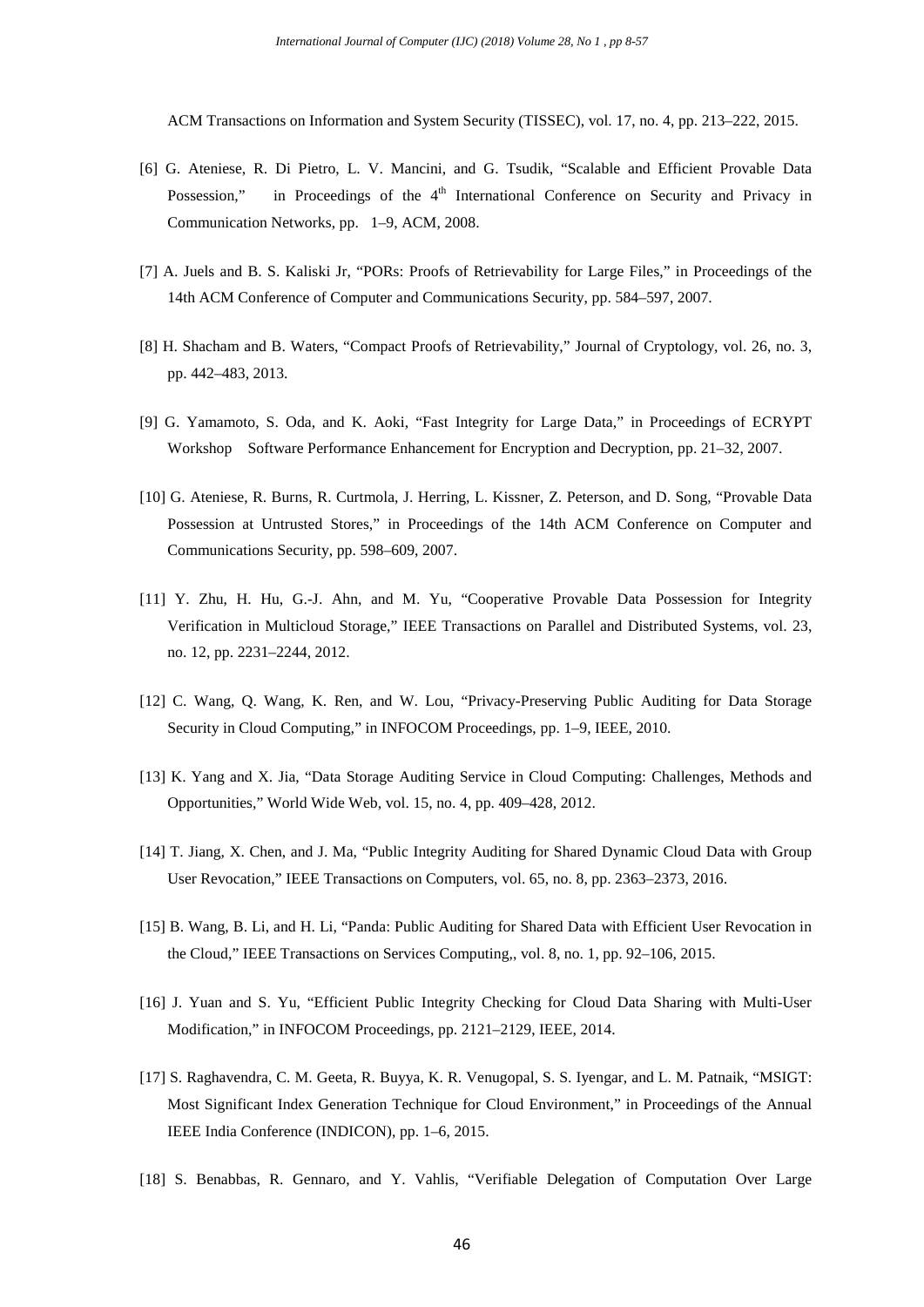Datasets," in Advances in Cryptology–CRYPTO, pp. 111–131, Springer, 2011.

- [19] D. Catalano and D. Fiore, "Vector Commitments and their Applications," in Public-Key Cryptography–PKC, pp. 55–72, Springer, 2013.
- [20] M. Backes, D. Fiore, and R. M. Reischuk, "Verifiable Delegation of Computation on Outsourced Data," in Proceedings of ACM SIGSAC Conference on Computer & Communications Security,, pp. 863–874, 2013.
- [21] B. Bruhadeshwar and S. S. Kulkarni, "Balancing Revocation and Storage Trade-offs in Secure Group Communication," IEEE Transactions on Dependable and Secure Computing, vol. 8, no. 1, pp. 58–73, 2011.
- [22] S. Raghavendra, S. Girish, C. M. Geeta, R. Buyya, K. R. Venugopal, S. S. Iyengar, and L. M. Patnaik, "IGSK: Index Generation on Split Keyword for Search over Cloud Data," in Proceedings of International Conference on Computing and Network Communications (CoCoNet), pp. 374–380, 2015.
- [23] J. Li, J. Li, X. Chen, C. Jia, and W. Lou, "Identity-Based Encryption with Outsourced Revocation in Cloud Computing," IEEE Transactions on Computers, vol. 64, no. 2, pp. 425–437, 2015.
- [24] Y. Zhu, H.-X. Hu, G.-J. Ahn, H.-X. Wang, and S.-B. Wang, "Provably Secure Role-Based Encryption with Revocation Mechanism," Journal of Computer Science and Technology, vol. 26, no. 4, pp. 697– 710, 2011.
- [25] Z. Hao, S. Zhong, and N. Yu, "A Privacy-Preserving Remote Data Integrity Checking Protocol with Data Dynamics and Public Verifiability," IEEE Transactions on Knowledge and Data Engineering, vol. 23, no. 9, pp. 1432–1437, 2011.
- [26] C. Li, Y. Chen, P. Tan, and G. Yang, "Towards Comprehensive Provable Data Possession in Cloud Computing," Wuhan University Journal of Natural Sciences, vol. 18, no. 3, pp. 265–271, 2013.
- [27] J. Ni, Y. Yu, Y. Mu, and Q. Xia, "On the Security of an Efficient Dynamic Auditing Protocol in Cloud Storage," IEEE Transactions on Parallel and Distributed Systems, vol. 25, no. 10, pp. 2760–2761, 2014.
- [28] K. Yang and X. Jia, "An Efficient and Secure Dynamic Auditing Protocol for Data Storage in Cloud Computing," IEEE Transactions on Parallel and Distributed Systems, vol. 24, no. 9, pp. 1717–1726, 2013.
- [29] B. Wang, H. Li, X. Liu, F. Li, and X. Li, "Efficient Public Verification on the Integrity of Multi-Owner Data in the Cloud," Journal of Communications and Networks, vol. 16, no. 6, pp. 592–599, 2014.
- [30] K. Xue and P. Hong, "A Dynamic Secure Group Sharing Framework In Public Cloud Computing,"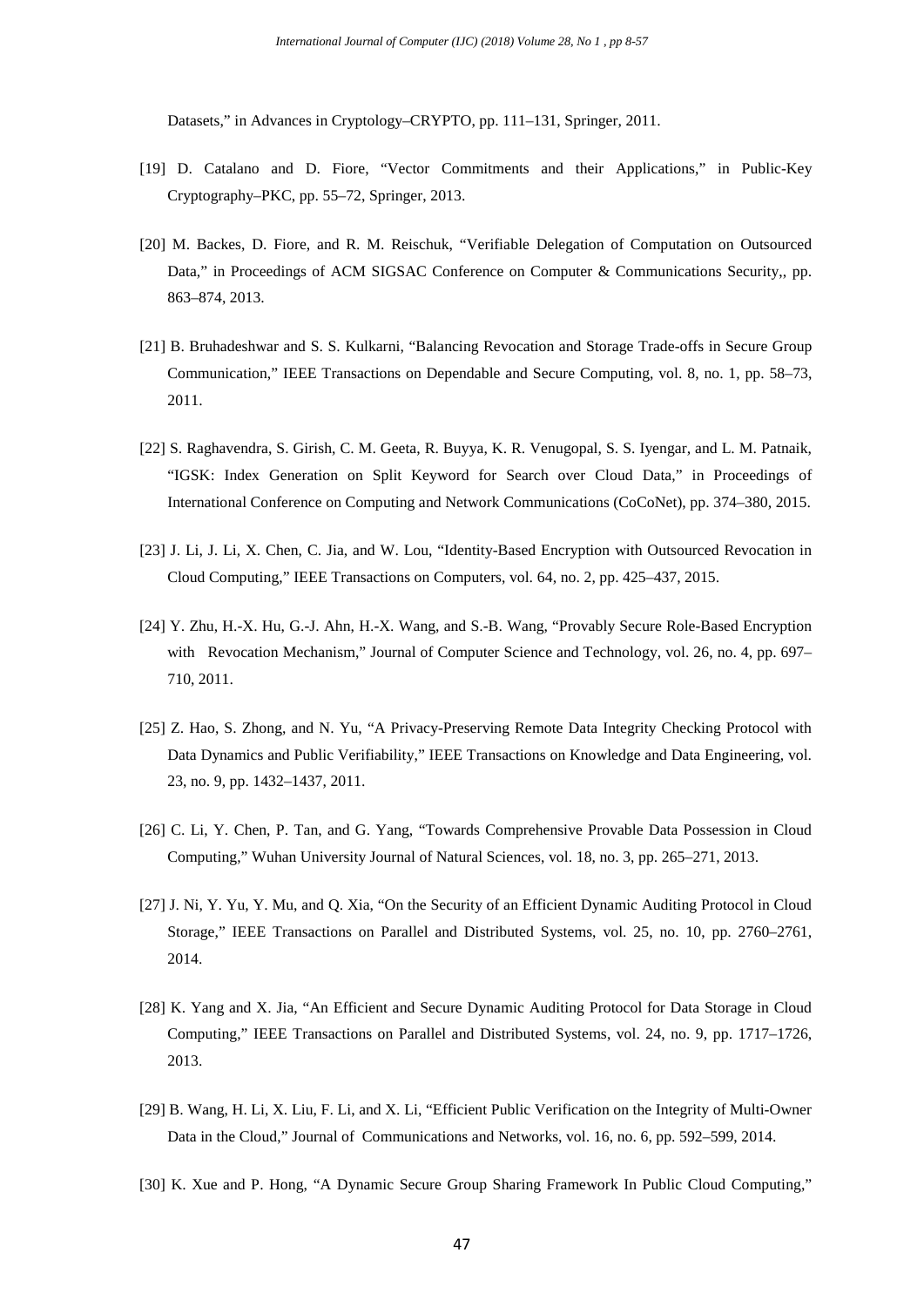IEEE Transactions on Cloud Computing, vol. 2, no. 4, pp. 459–470, 2014.

- [31] Y. Luo, M. Xu, S. Fu, D. Wang, and J. Deng, "Efficient Integrity Auditing for Shared Data in the Cloud with Secure User Revocation," in Trustcom/BigDataSE/ISPA, IEEE, vol. 1, pp. 434–442, 2015.
- [32] X. Dong, J. Yu, Y. Zhu, Y. Chen, Y. Luo, and M. Li, "SECO: Secure and Scalable Data Collaboration Services in Cloud Computing," Computers & Security, vol. 50, pp. 91–105, 2015.
- [33] Q. Huang, Z. Ma, Y. Yang, J. Fu, and X. Niu, "EABDS: Attribute- Based Secure Data Sharing with Efficient Revocation in Cloud Computing," Chinese Journal of Electronics, vol. 24, no. 4, pp. 862–868, 2015.
- [34] S. Park, K. Lee, and D. H. Lee, "New Constructions of Revocable Identity-Based Encryption from Multilinear Maps," IEEE Transactions on Information Forensics and Security, vol. 10, no. 8, pp. 1564– 1577, 2015.
- [35] J. Zhang and X. Zhao, "Efficient Chameleon Hashing-Based Privacy-Preserving Auditing in Cloud Storage," Cluster Computing, vol. 19, no. 1, pp. 47–56, 2016.
- [36] J. Y. Hwang, L. Chen, H. S. Cho, and D. Nyang, "Short Dynamic Group Signature Scheme Supporting Controllable Linkability," IEEE Transactions on Information Forensics and Security, vol. 10, no. 6, pp. 1109–1124, 2015.
- [37] J. Hong, K. Xue, and W. Li, "Comments on DAC-MACS: Effective Data Access Control for Multiauthority Cloud Storage Systems/ Security Analysis of Attribute Revocation in Multiauthority Data Access Control for Cloud Storage Systems," IEEE Transactions on Information Forensics and Security, vol. 10, no. 6, pp. 1315–1317, 2015.
- [38] J. Yuan and S. Yu, "Public Integrity Auditing for Dynamic Data Sharing with Multiuser Modification," IEEE Transactions on Information Forensics and Security, vol. 10, no. 8, pp. 1717– 1726, 2015.
- [39] J. Li, L. Zhang, J. K. Liu, H. Qian, and Z. Dong, "Privacy-Preserving Public Auditing Protocol for Low-Performance End Devices in Cloud," IEEE Transactions on Information Forensics and Security, vol. 11, no. 11, pp. 2572–2583, 2016.
- [40] J. Hur and D. K. Noh, "Attribute-Based Access Control with Efficient Revocation in Data Outsourcing Systems," IEEE Transactions on Parallel and Distributed Systems, vol. 22, no. 7, pp. 1214–1221, 2011.
- [41] X. Dong, J. Yu, Y. Luo, Y. Chen, G. Xue, and M. Li, "Achieving an Effective, Scalable and Privacy-Preserving Data Sharing Service in Cloud Computing," Computers & Security, vol. 42, pp. 151–164, 2014.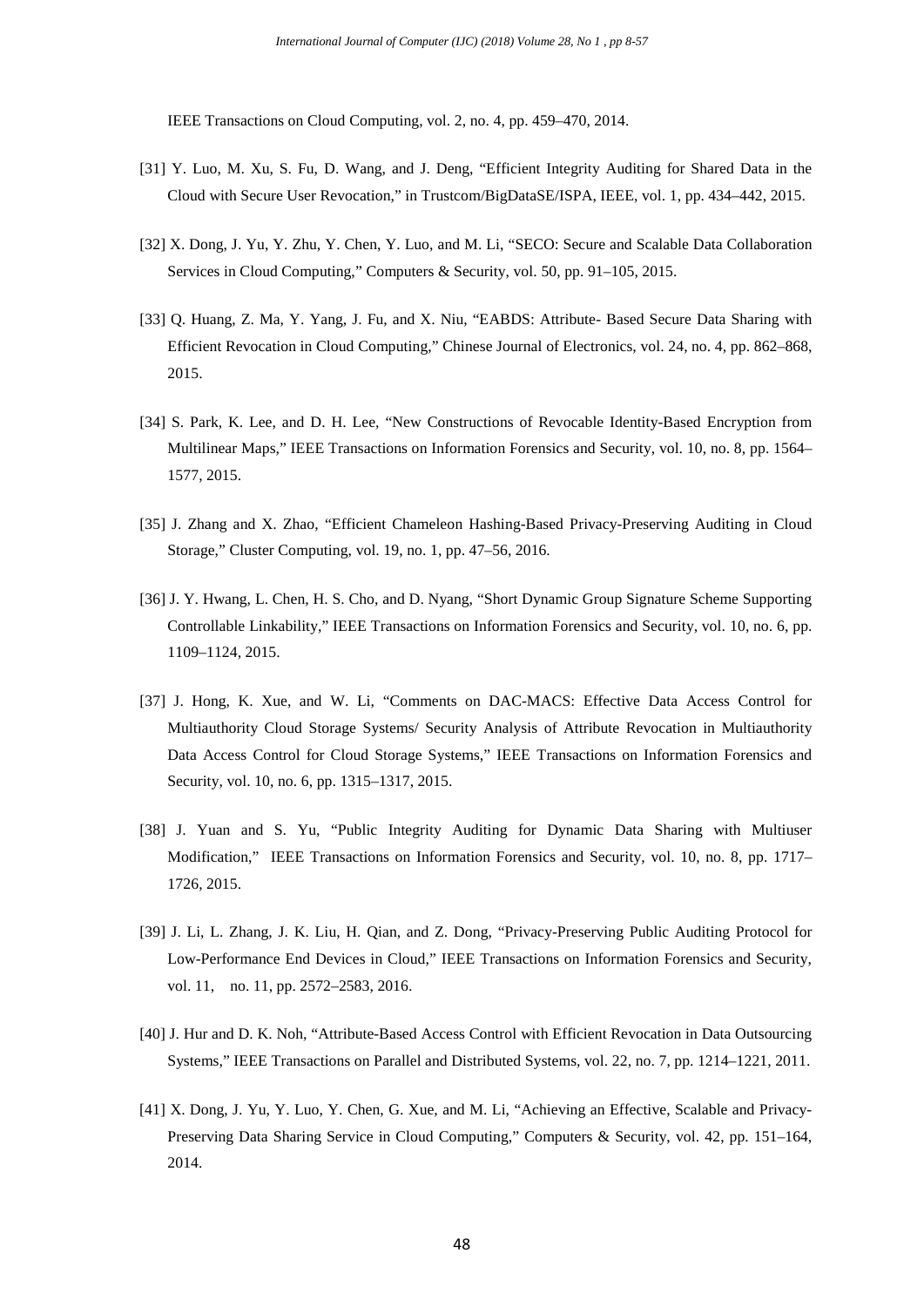- [42] Q. Wu, "A Generic Construction of Ciphertext-Policy Attribute-Based Encryption Supporting Attribute Revocation," China Communications, vol. 11, no. 13, pp. 93–100, 2014.
- [43] M. Reddy, S. H. Manjula, and K. R. Venugopal, "Secure Data Sharing in Cloud Computing: A Comprehensive Review," International Journal of Computer (IJC), vol. 25, no. 1, pp. 80–115, 2017.
- [44] Y. Lu and J. Li, "A Pairing-Free Certificate-Based Proxy Re-Encryption Scheme for Secure Data Sharing in Public Clouds," Future Generation Computer Systems, vol. 62, pp. 140–147, 2016.
- [45] G. Yang, J. Yu, W. Shen, Q. Su, Z. Fu, and R. Hao, "Enabling Public Auditing for Shared Data in Cloud Storage Supporting Identity Privacy and Traceability," Journal of Systems and Software, vol. 113, pp. 130–139, 2016.
- [46] Z. Zhu and R. Jiang, "A Secure Anti-Collusion Data Sharing Scheme for Dynamic Groups in the Cloud," IEEE Transactions on Parallel and Distributed Systems, vol. 27, no. 1, pp. 40–50, 2016.
- [47] K. Selvamani and S. Jayanthi, "A Review on Cloud Data Security and its Mitigation Techniques," Procedia Computer Science, vol. 48, pp. 347–352, 2015.
- [48] N. Garg and S. Bawa, "Comparative Analysis of Cloud Data Integrity Auditing Protocols," Journal of Network and Computer Applications, vol. 66, pp. 17–32, 2016.
- [49] X. Xu, J. Zhou, X. Wang, and Y. Zhang, "Multi-Authority Proxy Reencryption Based on CPABE for Cloud Storage Systems," Journal of Systems Engineering and Electronics, vol. 27, no. 1, pp. 211–223, 2016.
- [50] S. Raghavendra, P. A. Doddabasappa, C. M. Geeta, R. Buyya, K. R. Venugopal, S. S. Iyengar, and L. M. Patnaik, "Secure Multi-Keyword Search and Multi-User Access Control over an Encrypted Cloud Data," International Journal of Information Processing, vol. 10, no. 2, pp. 51–61, 2016.
- [51] S. More and S. Chaudhari, "Third Party Public Auditing Scheme for Cloud Storage," Procedia Computer Science, vol. 79, pp. 69–76, 2016.
- [52] H. Wang, "Proxy Provable Data Possession in Public Clouds," IEEE Transactions on Services Computing, vol. 6, no. 4, pp. 551–559, 2013.
- [53] N. Cao, S. Yu, Z. Yang, W. Lou, and Y. T. Hou, "Lt Codes-Based Secure and Reliable Cloud Storage Service," in INFOCOM Proceedings IEEE, pp. 693–701, 2012.
- [54] B. Chen, R. Curtmola, G. Ateniese, and R. Burns, "Remote Data Checking for Network Coding-Based Distributed Storage Systems," in Proceedings of ACM workshop on Cloud Computing Security Workshop, pp. 31–42, 2010.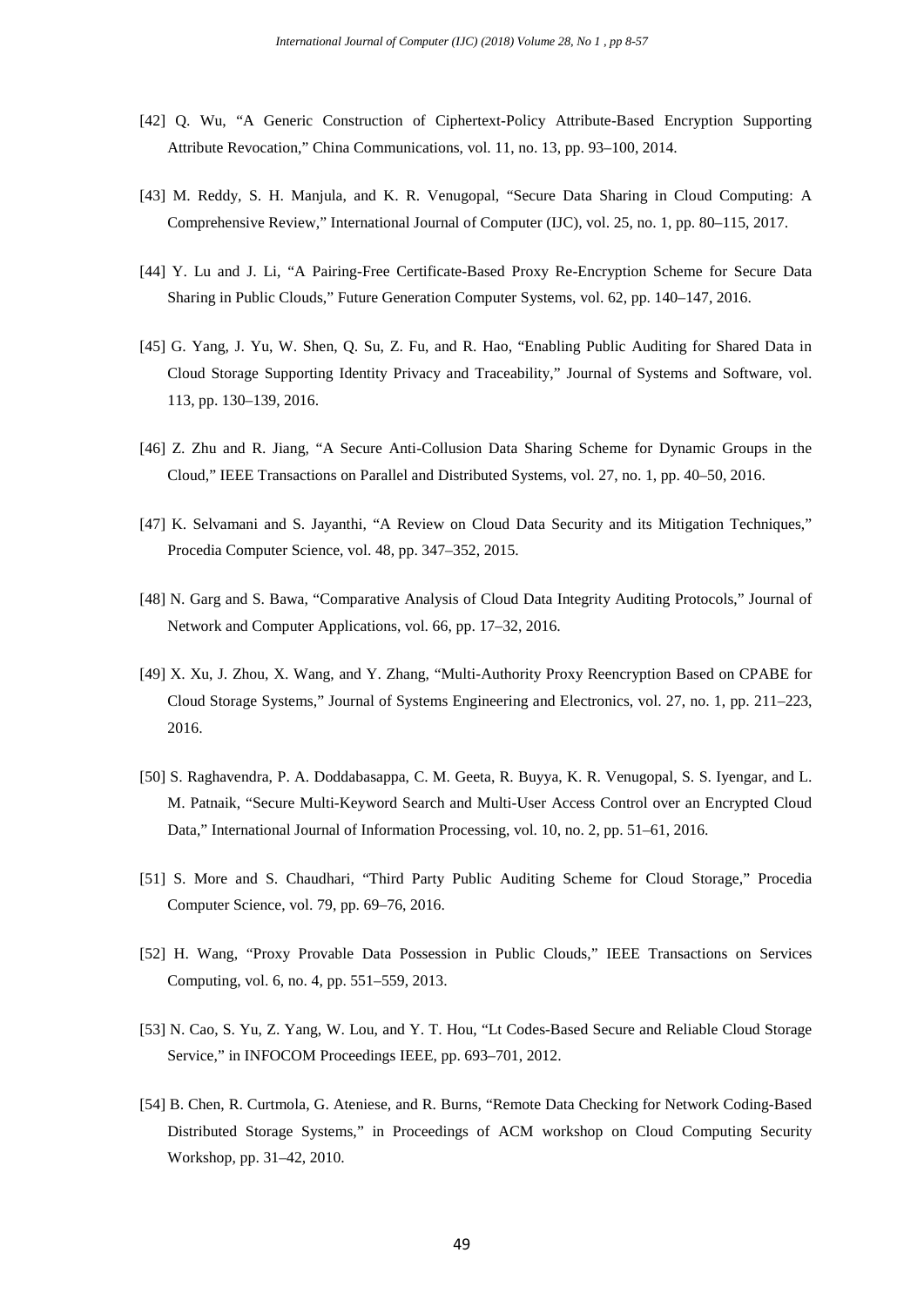- [55] B. Wang, B. Li, and H. Li, "Oruta: Privacy-Preserving Public Auditing for Shared Data in the Cloud,"IEEE Transactions on Cloud Computing, vol. 2, no. 1, pp. 43–56, 2014.
- [56] K. R. Venugopal, K. G. Srinivasa, and L. M. Patnaik, "Soft Computing for Data Mining Applications," Springer, 2009.
- [57] H. Wang, "Privacy-Preserving Data Sharing in Cloud Computing," Journal of Computer Science and Technology, vol. 25, no. 3, pp. 401– 414, 2010. [58] R. K. Ko, B. S. Lee, and S. Pearson, "Towards Achieving Accountability, Auditability and Trust in Cloud Computing," in International Conference on Advances in Computing and Communications, pp. 432– 444, Springer, 2011.
- [58] R. K. Ko, B. S. Lee, and S. Pearson, "Towards Achieving Accountability, Auditability and Trust in Cloud Computing," in International Conference on Advances in Computing and Communications, pp. 432–444, Springer, 2011.
- [59] M. Van Dijk, A. Juels, A. Oprea, R. L. Rivest, E. Stefanov, and N. Triandopoulos, "Hourglass Schemes: How to Prove that Cloud Files are Encrypted," in Proceedings of ACM Conference on Computer and Communications Security, pp. 265–280, 2012.
- [60] L. Xu, X. Wu, and X. Zhang, "CL-PRE: A Certificateless Proxy Reencryption Scheme for Secure Data Sharing with Public Cloud," in Proceedings of the 7th ACM Symposium on Information, Computer and Communications Security, pp. 87–88, 2012.
- [61] Z. Qin, S. Wu, and H. Xiong, "Strongly Secure and Cost-Effective Certificateless Proxy Re-Encryption Scheme for Data Sharing in Cloud Computing," in Proceedings of the International Conference on Big Data Computing and Communications, pp. 205–216, Springer, 2015.
- [62] S. R. Tate, R. Vishwanathan, and L. Everhart, "Multi-User Dynamic Proofs of Data Possession using Trusted Hardware," in Proceedings of the Third ACM Conference on Data and Application Security andPrivacy, pp. 353–364, 2013.
- [63] X. Liu, Y. Zhang, B. Wang, and J. Yan, "Mona: Secure Multi-Owner Data Sharing for Dynamic Groups in the Cloud," IEEE Transactions on Parallel and Distributed Systems, vol. 24, no. 6, pp. 1182–1191, 2013.
- [64] H. Rasheed, "Data and Infrastructure Security Auditing in Cloud Computing Environments," International Journal of Information Management, vol. 34, no. 3, pp. 364–368, 2014.
- [65] Q. Liu, G. Wang, and J. Wu, "Time-Based Proxy Re-Encryption Scheme for Secure Data Sharing in a Cloud Environment," Information Sciences, vol. 258, pp. 355–370, 2014.
- [66] Y. Yu, L. Niu, G. Yang, Y. Mu, and W. Susilo, "On the Security of Auditing Mechanisms for Secure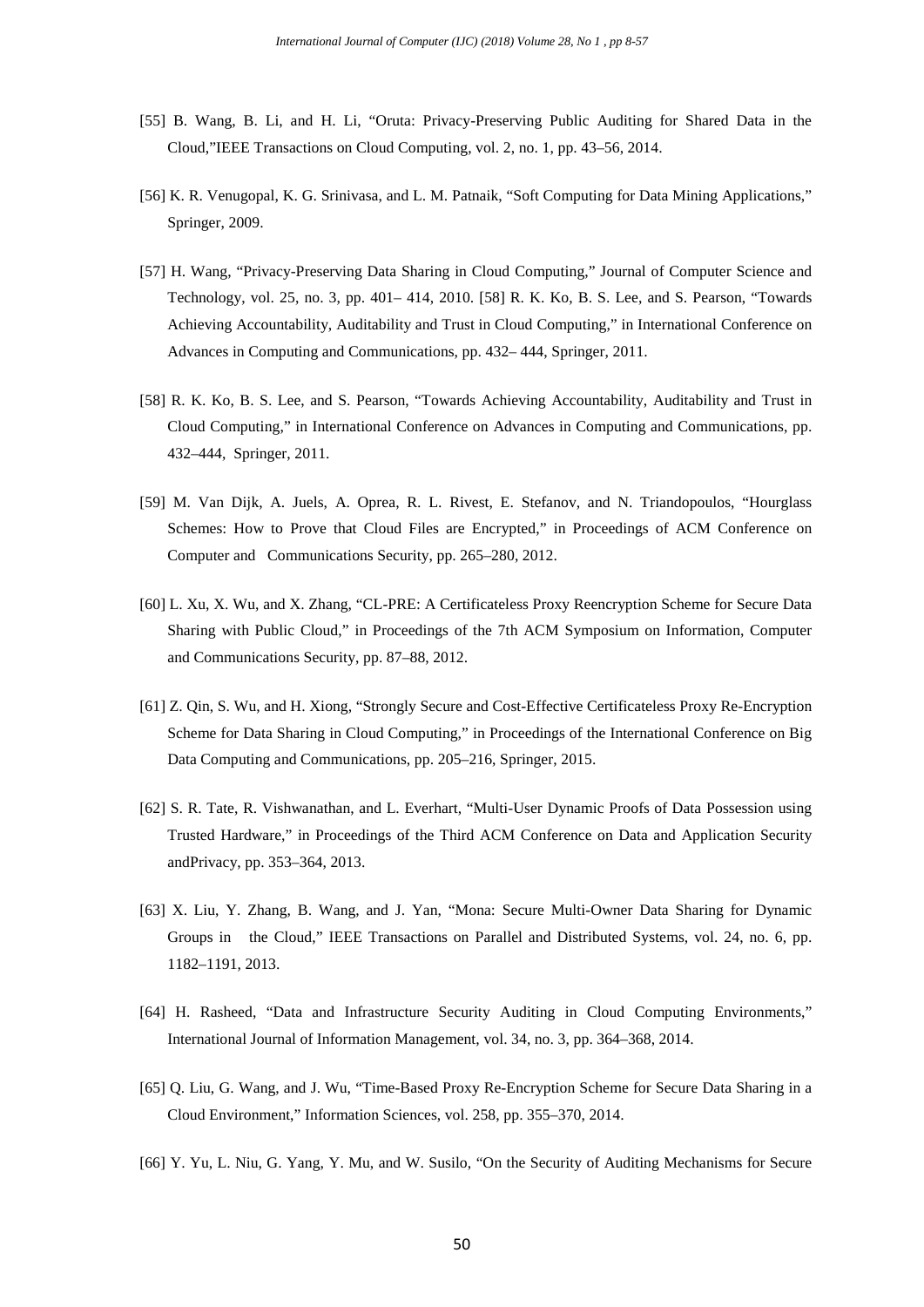Cloud Storage," Future Generation Computer Systems, vol. 30, no. 1, pp. 127–132, 2014.

- [67] A. Abbas and S. U. Khan, "A Review on the State-of-the-Art Privacy-Preserving Approaches in the E-Health Clouds," IEEE Journal of Biomedical and Health Informatics, vol. 18, no. 4, pp. 1431–1441, 2014.
- [68] G. Yang, J. Yu, W. Shen, Q. Su, Z. Fu, and R. Hao, "Enabling Public Auditing for Shared Data in Cloud Storage Supporting Identity Privacy and Traceability," Journal of Systems and Software, vol. 113, pp. 130– 139, 2016.
- [69] A. P. Singh and S. K. Pasupuleti, "Optimized Public Auditing and Data Dynamics for Data Storage Security in Cloud Computing," Procedia Computer Science, vol. 93, pp. 751–759, 2016.
- [70] Y. Li, Y. Yu, B. Yang, G. Min, and H. Wu, "Privacy Preserving Cloud Data Auditing with Efficient Key Update," Future Generation Computer Systems, 2016.
- [71] H. Cui, R. H. Deng, Y. Li, and B. Qin, "Server-Aided Revocable Attribute-Based Encryption," in Proceedings of the European Symposium on Research in Computer Security, pp. 570–587, Springer, 2016.
- [72] S. Tan and Y. Jia, "NaEPASC: A Novel and Efficient Public Auditing Scheme for Cloud Data," Journal of Zhejiang University Science, vol. 15, no. 9, pp. 794–804, 2014.
- [73] S. Raghavendra, C. M. Geeta, K. Shaila, R. Buyya, K. R. Venugopal, S. S. Iyengar, and L. M. Patnaik, "MSSS: Most Significant Single- Keyword Search over Encrypted Cloud Data," in Proceedings of the 6th Annual International Conference on ICT: BigData, Cloud and Security, 1–6, 2015.
- [74] J. Li, J. Li, D. Xie, and Z. Cai, "Secure Auditing and Deduplicating Data in Cloud," IEEE Transactions on Computers, vol. 65, no. 8, pp. 2386–2396, 2016.
- [75] J. Li, Y. K. Li, X. Chen, P. P. Lee, and W. Lou, "A Hybrid Cloud Approach for Secure Authorized Deduplication," IEEE Transactions on Parallel and Distributed Systems, vol. 26, no. 5, pp. 1206–1216, 2015.
- [76] J. Li, X. Chen, X. Huang, S. Tang, Y. Xiang, M. M. Hassan, and A. Alelaiwi, "Secure Distributed Deduplication Systems with Improved Reliability," IEEE Transactions on Computers, vol. 64, no. 12, pp. 3569–3579, 2015.
- [77] J. Wang and X. Chen, "Efficient and Secure Storage for Outsourced Data: A Survey," Data Science and Engineering, vol. 1, no. 3, pp. 178–188, 2016.
- [78] J. Hur, D. Koo, Y. Shin, and K. Kang, "Secure Data Deduplication with Dynamic Ownership Management in Cloud Storage," IEEE Transactions on Knowledge and Data Engineering, vol. 28, no.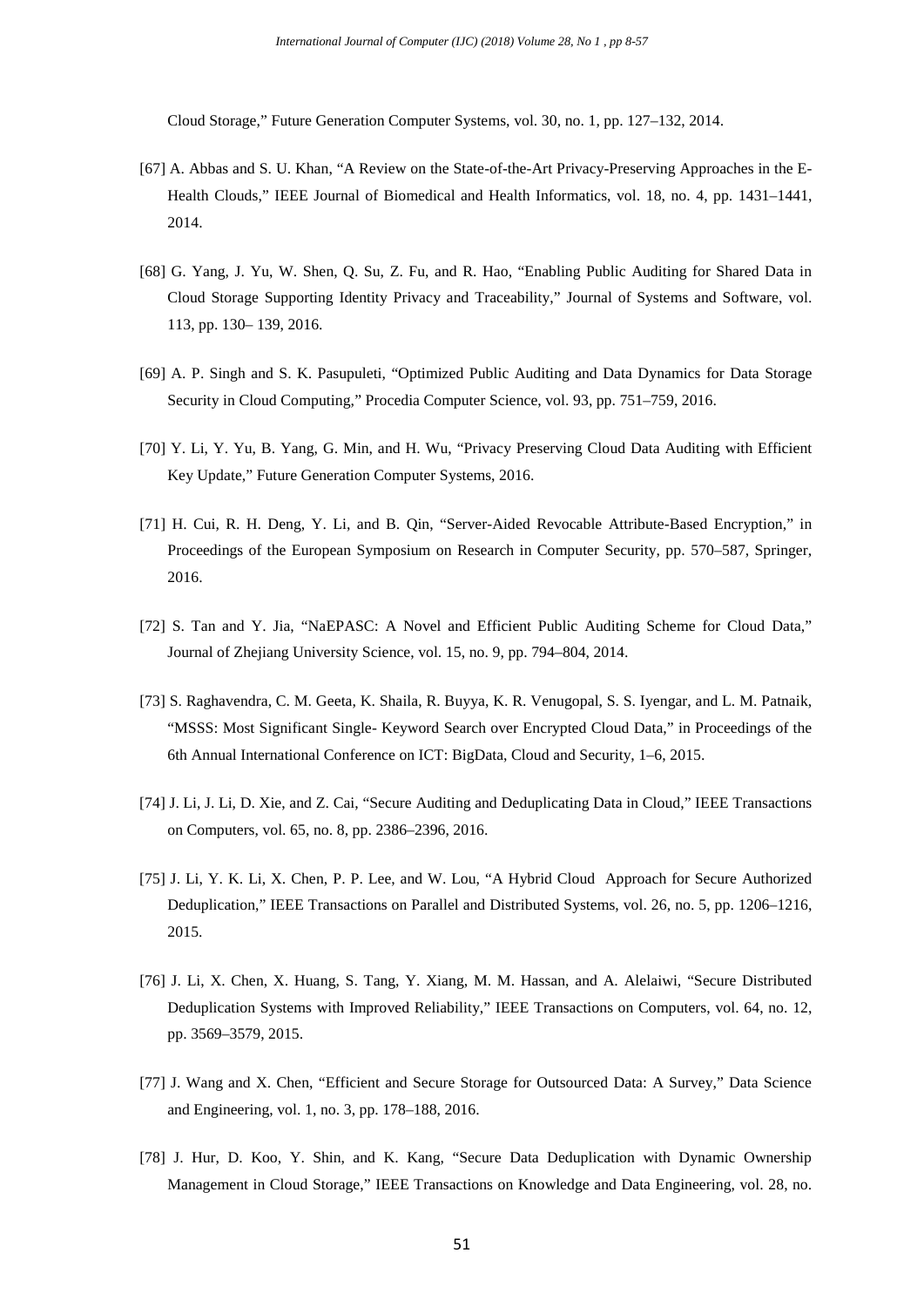11, pp. 3113–3125, 2016.

- [79] J. Li, X. Chen, M. Li, J. Li, P. P. Lee, and W. Lou, "Secure Deduplication with Efficient and Reliable Convergent Key Management," IEEE Transactions on Parallel and Distributed Systems, vol. 25, no. 6, pp. 1615–1625, 2014.
- [80] R. Chen, Y. Mu, G. Yang, and F. Guo, "BL-MLE: Block-Level Message-Locked Encryption for Secure Large File Deduplication," IEEE Transactions on Information Forensics and Security, vol. 10, no. 12, pp. 2643–2652, 2015.
- [81] J. Stanek and L. Kencl, "Enhanced Secure Thresholded Data Deduplication Scheme for Cloud Storage," IEEE Transactions on Dependable and Secure Computing, 2016.
- [82] M. Miao, J. Wang, H. Li, and X. Chen, "Secure Multi-Server-Aided Data Deduplication in Cloud Computing," Pervasive and Mobile Computing, vol. 24, pp. 129–137, 2015.
- [83] Y. Zheng, X. Yuan, X. Wang, J. Jiang, C. Wang, and X. Gui, "Towards Encrypted Cloud Media Centre with Secure Deduplication," IEEE Transactions on Multimedia, pp. 1–16, 2016.
- [84] X. Yao, Y. Lin, Q. Liu, and Y. Zhang, "A Secure Hierarchical Deduplication System in Cloud Storage," in Proceedings of the IEEE/ACM 24th International Symposium on Quality of Service (IWQoS), pp. 1– 10, 2016.
- [85] J. Min, D. Yoon, and Y. Won, "Efficient Deduplication Techniques for Modern Backup Operation," IEEE Transactions on Computers, vol. 60, no. 6, pp. 824–840, 2011.
- [86] P. Christen, "A Survey of Indexing Techniques for Scalable Record Linkage and Deduplication," IEEE Transactions on Knowledge and Data Engineering, vol. 24, no. 9, pp. 1537–1555, 2012.
- [87] W. Xia, H. Jiang, D. Feng, F. Douglis, P. Shilane, Y. Hua, M. Fu, Y. Zhang, and Y. Zhou, "A Comprehensive Study of the Past, Present, and Future of Data Deduplication," Proceedings of the IEEE, vol. 104, no. 9, pp. 1681–1710, 2016.
- [88] J. Wang, Z. Zhao, Z. Xu, H. Zhang, L. Li, and Y. Guo, "I-sieve: An Inline High Performance Deduplication System used in Cloud Storage," Tsinghua Science and Technology, vol. 20, no. 1, pp. 17–27, 2015.
- [89] S. Raghavendra, C. M. Geeta, R. Buyya, K. R. Venugopal, S. S.Iyengar, and L. M. Patnaik, "DRSMS: Domain and Range Specific Multi-Keyword Search over Encrypted Cloud Data," International Journal of Computer Science and Information Security, vol. 14, no. 5, pp. 69–78, 2016.
- [90] K. He, C. Huang, H. Zhou, J. Shi, X. Wang, and F. Dan, "Public Auditing for Encrypted Data with Client-Side Deduplication in Cloud Storage," Wuhan University Journal of Natural Sciences, vol. 20,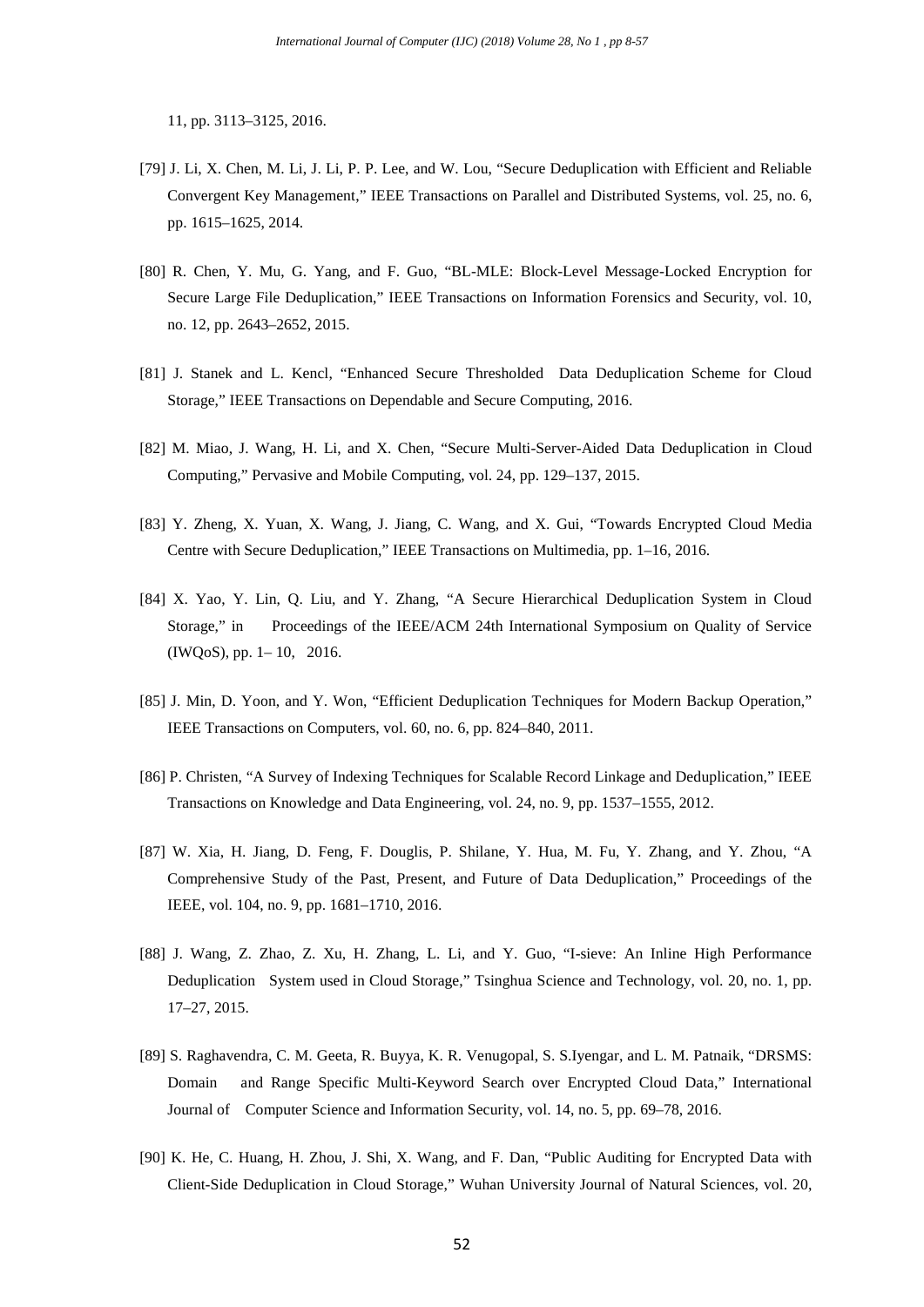no. 4, pp. 291–298, 2015.

- [91] Q. Liu, G. Wang, and J. Wu, "Consistency as a Service: Auditing Cloud Consistency," IEEE Transactions on Network and Service Management, vol. 11, no. 1, pp. 25–35, 2014.
- [92] J. Du, C. Iorgulescu, A. Roy, and W. Zwaenepoel, "Gentlerain: Cheap and Scalable Causal Consistency with Physical Clocks," in Proceedings of the ACM Symposium on Cloud Computing, pp. 1–13, 2014.
- [93] S. P. Phansalkar and A. R. Dani, "Tunable Consistency Guarantees of Selective Data Consistency Model," Journal of Cloud Computing, vol. 4, no. 1, pp. 1–12, 2015.
- [94] W. Golab, X. Li, and M. A. Shah, "Analyzing Consistency Properties for Fun and Profit," in Proceedings of the 30th Annual ACM SIGACTSIGOPS Symposium on Principles of Distributed Computing, pp. 197–206, 2011.
- [95] S. Raghavendra, K. Nithyashree, C. M. Geeta, R. Buyya, K. R. Venugopal, S. S. Iyengar, and L. M. Patnaik, "RSSMSO Rapid Similarity Search on Metric Space Object Stored in Cloud Environment," International Journal of Organizational and Collective Intelligence (IJOCI), vol. 6, no. 3, pp. 33–49, 2016.
- [96] S. Singh, Y.-S. Jeong, and J. H. Park, "A Survey on Cloud Computing Security: Issues, Threats, and Solutions," Journal of Network and Computer Applications, vol. 75, pp. 200–222, 2016.
- [97] B. K. Jeevitha, J. Thriveni, and K. R. Venugopal, "Data Storage Security and Privacy in Cloud Computing: A Comprehensive Survey," International Journal of Computer Applications, vol. 156, no. 12, pp. 16–27, 2016.
- [98] J. Wang, X. Chen, X. Huang, I. You, and Y. Xiang, "Verifiable Auditing for Outsourced Database in Cloud Computing," IEEE Transactions on Computers, vol. 64, no. 11, pp. 3293–3303, 2015.
- [99] Y. Zhu, H. Wang, Z. Hu, G.-J. Ahn, H. Hu, and S. S. Yau, "Dynamic Audit Services for Integrity Verification of Outsourced Storages in Clouds," in Proceedings of the 2011 ACM Symposium on Applied Computing, pp. 1550–1557, 2011.
- [100] J. Wang, X. Chen, J. Li, J. Zhao, and J. Shen, "Towards Achieving Flexible and Verifiable Search for Outsourced Database in Cloud Computing," Future Generation Computer Systems, 2016.
- [101] J. Yu, X. Wang, and W. Gao, "Improvement and Applications of Secure Outsourcing of Scientific Computations," Journal of Ambient Intelligence and Humanized Computing, vol. 6, no. 6, pp. 763– 772, 2015.
- [102] X. Chen, J. Li, J. Weng, J. Ma, and W. Lou, "Verifiable Computation over Large Database with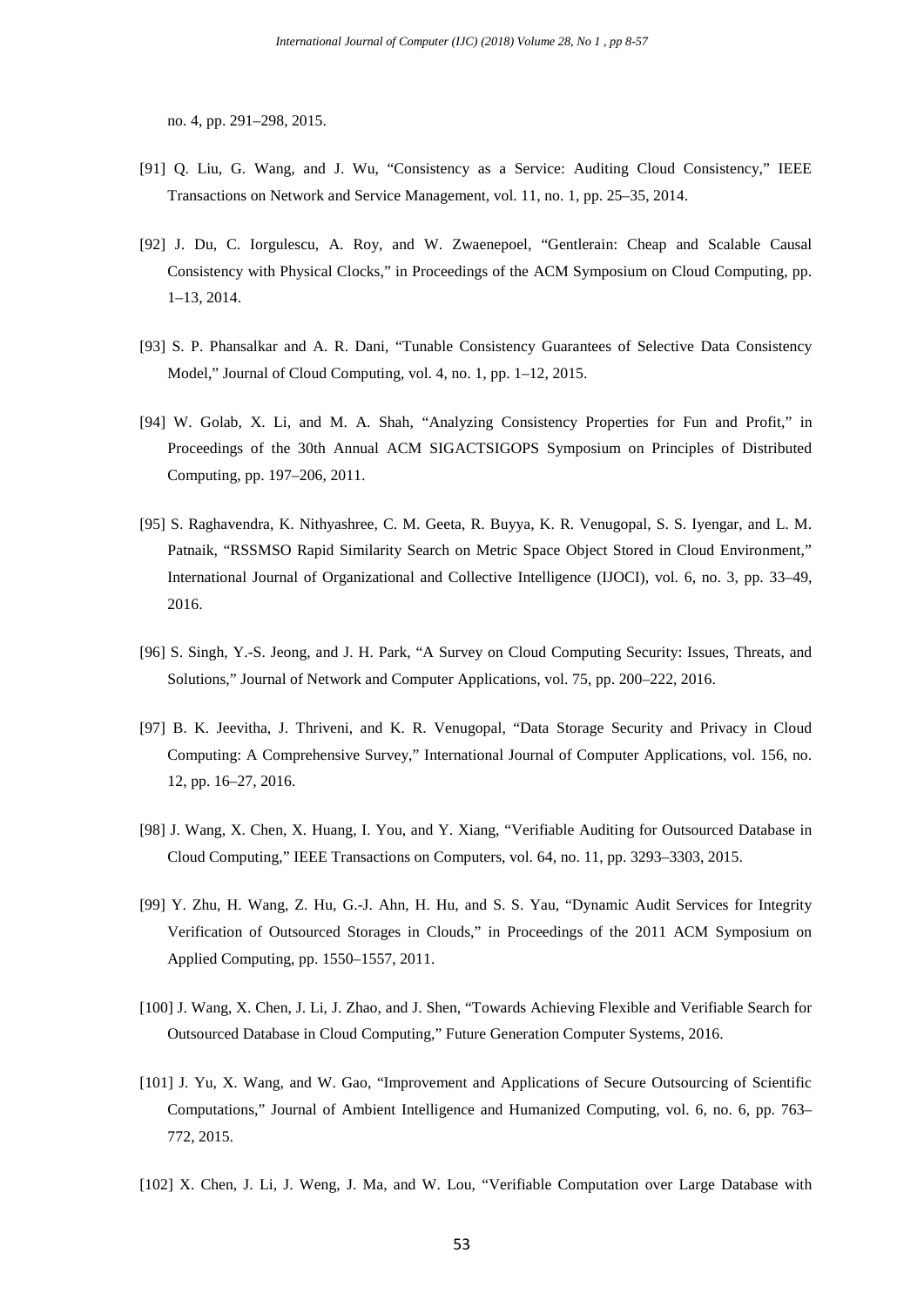Incremental Updates," in Proceedings of the European Symposium on Research in Computer Security, pp. 148–162, Springer, 2014.

- [103] W.-S. Ku, L. Hu, C. Shahabi, and H. Wang, "A Query Integrity Assurance Scheme for Accessing Outsourced Spatial Databases," Geoinformatica, vol. 17, no. 1, pp. 97–124, 2013.
- [104] K. Grolinger, W. A. Higashino, A. Tiwari, and M. A. Capretz, "Data Management in Cloud Environments: NoSQL and NewSQL Data Stores," Journal of Cloud Computing: Advances, Systems and Applications, vol. 2, no. 1, pp. 1–24, 2013.
- [105] S. V. Kiran, S. Raghuram, J. Thriveni, and K. R. Venugopal, "Efficient Video Transfer using LAN Caching Assisted by Cloud Computing," in Proceedings of the TENCON Region 10 Conference, pp. 1–5, IEEE, 2015.
- [106] H. Jo, S.-T. Hong, J.-W. Chang, and D. H. Choi, "Offloading Data Encryption to GPU in Database Systems," The Journal of Supercomputing, vol. 69, no. 1, pp. 375–394, 2014.
- [107] A. Waqar, A. Raza, H. Abbas, and M. K. Khan, "A Framework for Preservation of Cloud Users Data Privacy using Dynamic Reconstruction of Metadata," Journal of Network and Computer Applications,vol. 36, no. 1, pp. 235–248, 2013.
- [108] J. K¨ohler, K. J¨unemann, and H. Hartenstein, "Confidential Database-as-a-Service Approaches: Taxonomy and Survey," Journal of Cloud Computing, vol. 4, no. 1, pp. 1–14, 2015.
- [109] F. Doelitzscher, C. Reich, M. Knahl, and N. Clarke, "Understanding Cloud Audits," in Privacy and Security for Cloud Computing, pp. 125–163, Springer, 2013.
- [110] S. Krendelev, M. Yakovlev, and M. Usoltseva, "Secure Database using Order-Preserving Encryption Scheme Based on Arithmetic Coding and Noise Function," in Proceedings of the Information and Communication Technology-EurAsia Conference, pp. 193–202, Springer, 2015.
- [111] X. Chen, J. Li, X. Huang, J. Ma, and W. Lou, "New Publicly Verifiable Databases with Efficient Updates," IEEE Transactions on Dependable and Secure Computing, vol. 12, no. 5, pp. 546–556, 2015.
- [112] Y. Zhu, H. Hu, G.-J. Ahn, and M. Yu, "Cooperative Provable Data Possession for Integrity Verification in Multicloud Storage," IEEE Transactions on Parallel and Distributed Systems, vol. 23, no. 12, pp. 2231–2244, 2012.
- [113] J. Yu, K. Ren, C. Wang, and V. Varadharajan, "Enabling Cloud Storage Auditing With Key-Exposure Resistance," IEEE Transactions on Information Forensics and Security, vol. 10, no. 6, pp. 1167–1179, 2015.
- [114] Y. Yu, L. Xue, M. H. Au, W. Susilo, J. Ni, Y. Zhang, A. V. Vasilakos, and J. Shen, "Cloud Data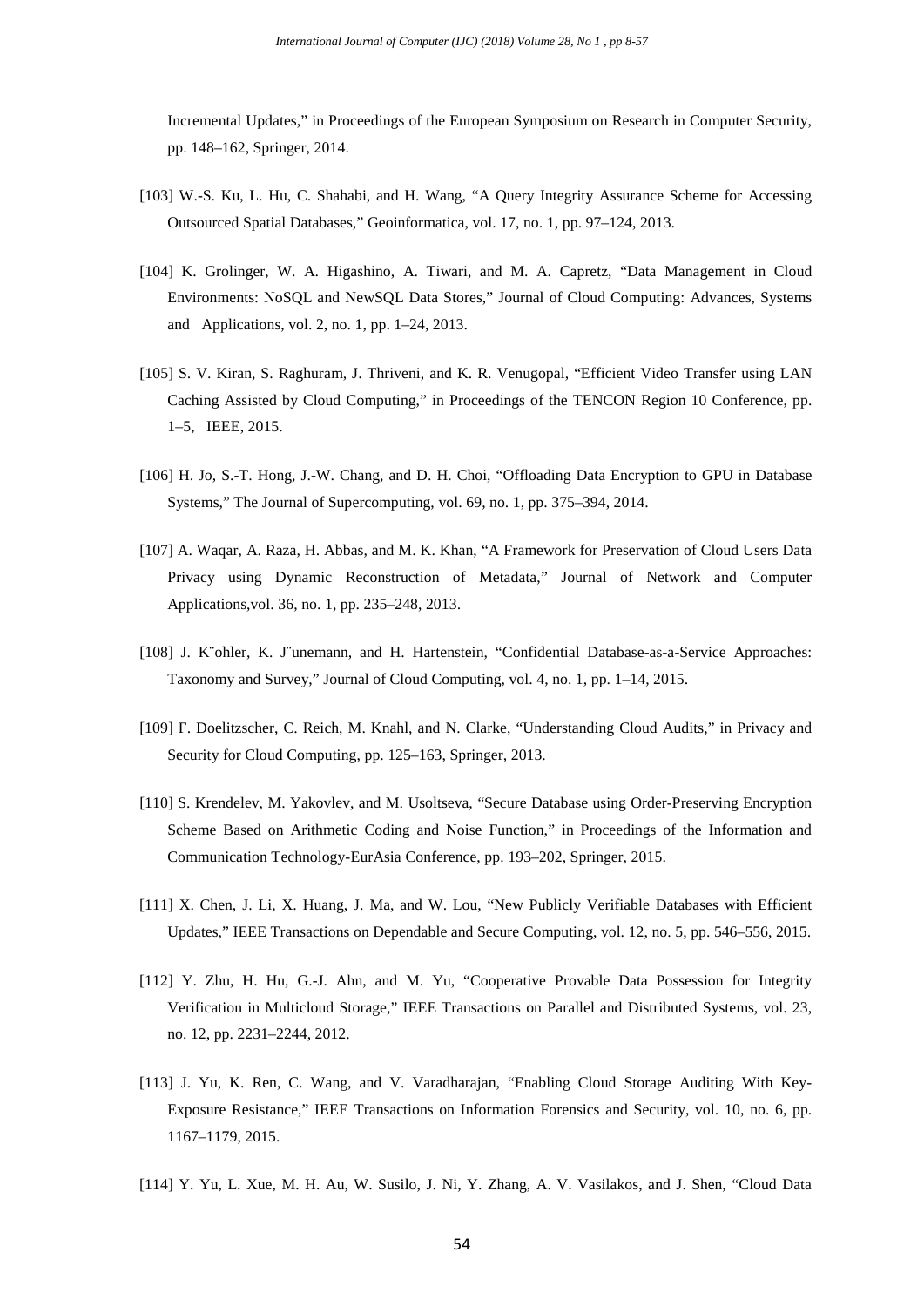Integrity Checking with an Identity-Based Auditing Mechanism from RSA," Future Generation Computer Systems, vol. 62, pp. 85–91, 2016.

- [115] F. Yan, X. Chen, and Y. Zhang, "Efficient Online/Offline Signcryption without Key Exposure," International Journal of Grid and Utility Computing, vol. 4, no. 1, pp. 85–93, 2013.
- [116] Y. Yu, Y. Zhang, J. Ni, M. H. Au, L. Chen, and H. Liu, "Remote Data Possession Checking with Enhanced Security for Cloud Storage," Future Generation Computer Systems, vol. 52, pp. 77–85, 2015.
- [117] Y. Dodis, W. Luo, S. Xu, and M. Yung, "Key-Insulated Symmetric Key Cryptography and Mitigating Attacks Against Cryptographic Cloud Software," in Proceedings of the 7th ACM Symposium on Information, Computer and Communications Security, pp. 57–58, 2012.
- [118] H.-Y. Lin, T.-S. Wu, M.-L. Lee, and C.-K. Yeh, "New Efficient Identity-Based Key-Insulated Multisignature Scheme," International Journal of Machine Learning and Computing, vol. 3, no. 1, pp. 117–120, 2013.
- [119] Z. Xu, C. Wang, K. Ren, L. Wang, and B. Zhang, "Proof-Carrying Cloud Computation: The Case of Convex Optimization," IEEE Transactions on Information Forensics and Security, vol. 9, no. 11, pp.1790–1803, 2014.
- [120] M. Sookhak, A. Akhunzada, A. Gani, M. Khurram Khan, and N. B. Anuar, "Towards Dynamic Remote Data Auditing in Computational Clouds," The Scientific World Journal, vol. 2014, pp. 1–12, 2014.
- [121] J. Yu, H. Xia, H. Zhao, R. Hao, Z. Fu, and X. Cheng, "Forward-Secure Identity-Based Signature Scheme in Untrusted Update Environments," Wireless Personal Communications, vol. 86, no. 3, pp. 1467–1491,2016.
- [122] Y. Zhang, C. Xu, S. Yu, H. Li, and X. Zhang, "SCLPV: Secure Certificateless Public Verification for Cloud-Based Cyber-Physical- Social Systems Against Malicious Auditors," IEEE Transactions on Computational Social Systems, vol. 2, no. 4, pp. 159–170, 2015.
- [123] S. Zhou, R. Du, J. Chen, D. He, and H. Deng, "ESDR: An Efficient and Secure Data Repairing Paradigm in Cloud Storage," Security and Communication Networks, vol. 9, no. 16, pp. 3646–3657, 2016.
- [124] J. K. Liu, K. Liang, W. Susilo, J. Liu, and Y. Xiang, "Two-Factor Data Security Protection Mechanism for Cloud Storage System," IEEE Transactions on Computers, vol. 65, no. 6, pp. 1992– 2004, 2016.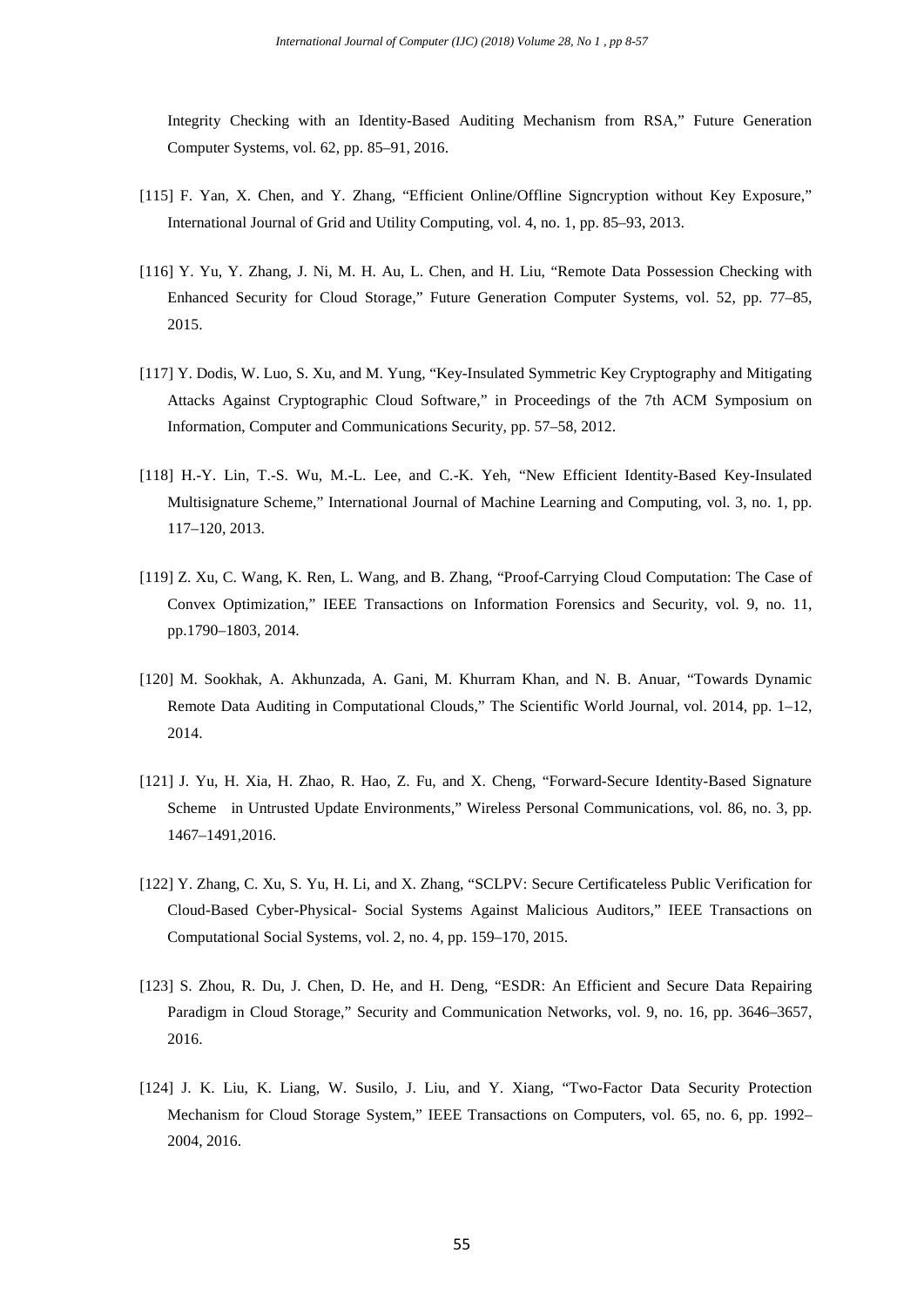- [125] H. Wang, Q. Wu, B. Qin, and J. Domingo-Ferrer, "Identity-Based Remote Data Possession Checking in Public Clouds," IET Information Security, vol. 8, no. 2, pp. 114–121, 2014.
- [126] S. V. Kiran, S. Raghuram, J. Thriveni, and K. R. Venugopal, "Efficient Stereoscopic 3D Video Transmission over Multiple Network Paths," International Journal of Computer Science and Information Security (IJCSIS), vol. 14, pp. 50–66, 2016.
- [127] J. Liu, K. Huang, H. Rong, H. Wang, and M. Xian, "Privacy-Preserving Public Auditing for Regenerating- Code-Based Cloud Storage," IEEE Transactions on Information Forensics and Security, vol. 10, no. 7, pp. 1513–1528, 2015.
- [128] J. Li and B. Li, "Erasure Coding for Cloud Storage Systems: A Survey," Tsinghua Science and Technology, vol. 18, no. 3, pp. 259– 272, 2013.
- [129] H. C. Chen and P. P. Lee, "Enabling Data Integrity Protection in Regenerating-Coding-Based Cloud Storage: Theory and Implementation," IEEE Transactions on Parallel and Distributed Systems, vol. 25, no. 2, pp. 407–416, 2014.
- [130] Q. Yu, C. W. Sung, and T. H. Chan, "Irregular Fractional Repetition Code Optimization for Heterogeneous Cloud Storage," IEEE Journal on Selected Areas in Communications, vol. 32, no. 5, pp. 1048–1060, 2014.
- [131] J. C Corena and T. Ohtsuki, "Pollution-Free Regenerating Codes with Fast Reconstruction Verification for Verifiable Cloud Storage," Journal of Networks, vol. 9, no. 11, pp. 2892–2904, 2014.
- [132] H. C. Chen, Y. Hu, P. P. Lee, and Y. Tang, "NCCloud: a Network- Coding-Based Storage System in a Cloud-of-Clouds," IEEE Transactions on Computers, vol. 63, no. 1, pp. 31–44, 2014.
- [133] B. Yang, X. Tang, and J. Li, "A Systematic Piggybacking Design for Minimum Storage Regenerating Codes," IEEE Transactions on Information Theory, vol. 61, no. 11, pp. 5779–5786, 2015.
- [134] N. Silberstein, A. S. Rawat, and S. Vishwanath, "Error-Correcting Regenerating and Locally Repairable Codes via Rank-Metric Codes," IEEE Transactions on Information Theory, vol. 61, no. 11, pp. 5765 –5778, 2015.
- [135] K. Huang, U. Parampalli, and M. Xian, "Security Concerns in Minimum Storage Cooperative Regenerating Codes," arXiv preprint arXiv: 1509.01324, vol. 62, no. 11, pp. 6218–6232, 2015.
- [136] K. Huang, M. Xian, S. Fu, and J. Liu, "Securing the Cloud Storage Audit Service: Defending Against Frame and Collude Attacks of Third Party Auditor," IET Communications, vol. 8, no. 12, pp. 2106– 2113, 2014.
- [137] S. Raghavendra, S. R. Chitra, C. M. Geeta, R. Buyya, K. R. Venugopal, S. S. Iyengar, and L. M.